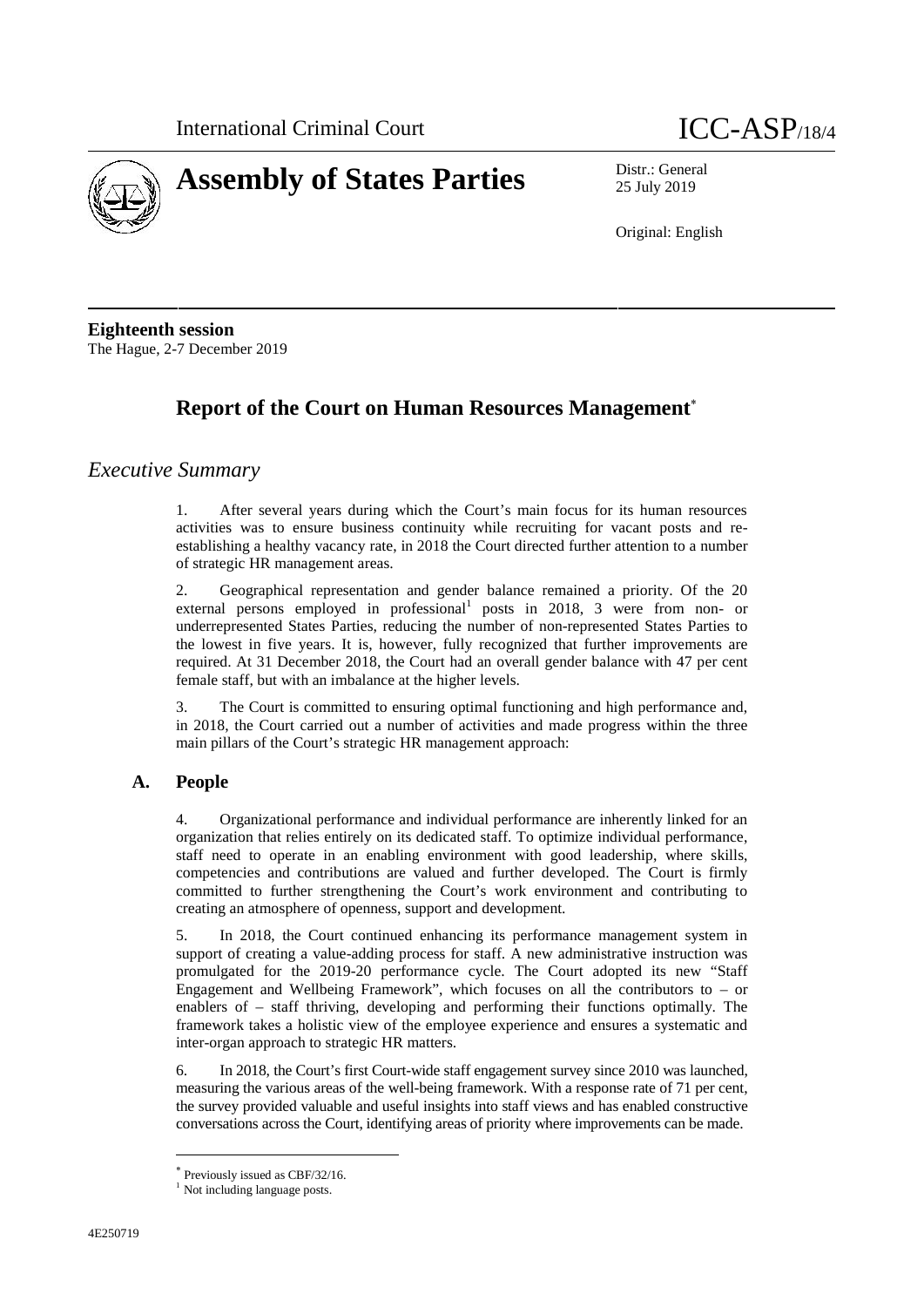7. During the year, the Court provided learning opportunities for staff, conducted a number of workshops and initiated work on a staff mobility framework.

### **B. Environment**

8. Ensuring an enabling environment where staff can perform optimally remains an objective for the Court and, in 2018, flexible working arrangements were introduced at the Court, making it easier for staff to manage their work and find a suitable balance between work and private obligations.

9. The Court furthermore made efforts to strengthen informal dispute resolution at the Court and an administrative instruction on classification and reclassification of posts was promulgated, which formalized the process for assessing post levels and ensuring that they correspond appropriately to the Court's operational needs and required functions assigned, all within a solid governance system.

10. The HR Section, together with the SAP team, undertook an ambitious automation project and, in 2018, the Court introduced employee and management self-service, enabling staff and managers to enter and approve changes and requests related to personal data and entitlements directly and digitally.

## **C. Leadership**

11. In 2018, external auditors carried out a performance audit of HR management functions at the Court. Their recommendations form part of the Court's HR objectives. In line with one of the recommendations, as well as requests from several States Parties, this report introduces a more data-driven presentation with, to the extent possible, year-on-year comparisons. The report will continue to be further developed as automation creates the necessary basis for HR analytics.

12. This report, together with its annexes, addresses the following topics:

(a) Standard reports;

(b) Updates on key HR activities undertaken by the Court during the reporting period; and

(c) Responses to specific requests and/or recommendations made by the Committee on Budget and Finance.

13. It also informs the Committee of the planned HR activities for 2019, which include the development of a Court-wide leadership programme and continued implementation of the staff well-being framework, while further developing HR policies and strategic frameworks, automation projects and efficient training and learning programmes. Activities are also planned to reinforce the Court's ethical framework, including training on harassment prevention and strengthening informal conflict resolution mechanisms.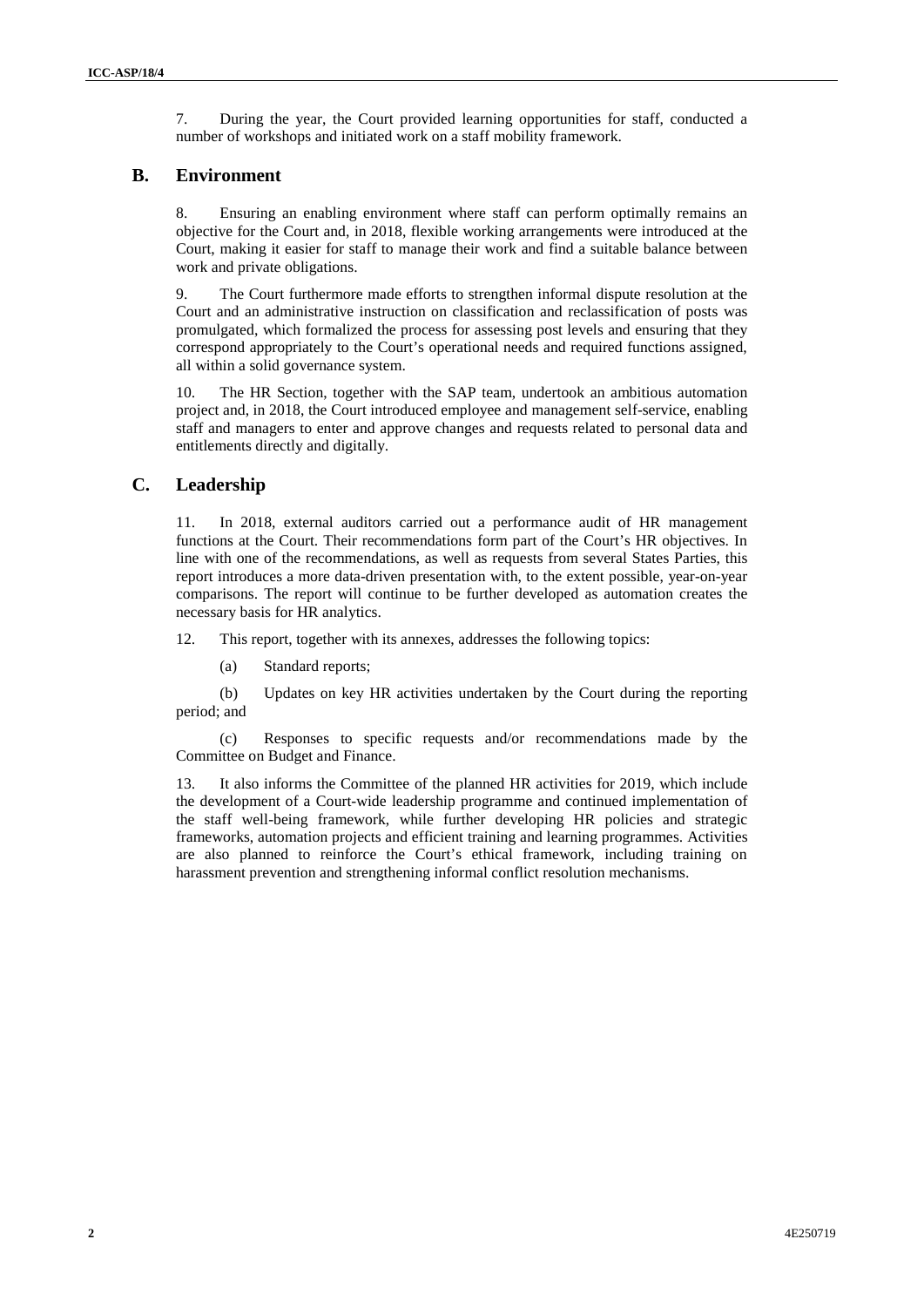# **I. Introduction**

1. This report contains information on the human resources (HR) activities of the International Criminal Court ("the Court") undertaken in 2018 in accordance with the Court's strategic objectives, in addition to responses to specific queries and recommendations made by the Committee on Budget and Finance ("the Committee") and the Assembly of States Parties ("the Assembly"). It includes an update on workforce and recruitment activities; initiatives to address geographical and gender balance; staff contracts and conditions of service; the Court's approach to engagement and well-being; and activities to support the three pillars of the strategic HR approach: people, environment and leadership, including staff learning and development; performance management; automation initiatives; and the Junior Professional Officer (JPO) Programme and the Internship and Visiting Professionals Programme (IVPP). It concludes by outlining the priorities for 2019-2020, which have been established taking into consideration, among others, the results of the comprehensive staff engagement survey concluded in November 2018.

## **II. Priorities in 2018**

2. After several years during which the Court's main focus was on recruitment activities, in 2018, the Court was able to make significant progress in key areas to strengthen HR management at the Court. Specifically, the HR priority areas set for 2018 were to:

(a) Continue developing the Court's HR management strategy and integrate HR strategic objectives into the Court's strategic planning;

(b) Support and facilitate the improvement of geographical representation and gender balance;

- (c) Initiate leadership programmes;
- (d) Implement the Staff Engagement and Wellbeing Framework;
- (e) Implement flexible working arrangements;
- (f) Implement the Mobility Framework;
- (g) Continue the JPO Programme (trial period until 2020);

(h) Continue automation and move to staff and management self-service (HR Renewal);

(i) Continue to improve the Court's performance management system; and

(j) Implement the outcome of the ongoing review of the Court's internal administration of justice with a view to its reinforcement.

3. In 2018, most of the priorities set for the year were addressed and new priorities were added, such as carrying out a staff engagement survey and promulgating a post classification policy. Some 2018 priorities, such as the review of the internal administration of justice, were carried forward to 2019. This report outlines the HR activities undertaken to support the Court's strategic objectives and the recruitment work done for a significant number of new posts.

## **III. Previous observations, recommendations and requests by the Committee and the Assembly**

4. In 2018, the Court addressed a number of the HR management-related requests and recommendations of the Committee and the Assembly. Those requests and recommendations will be discussed in the relevant sections of this report. An overview with references is provided in Annex I.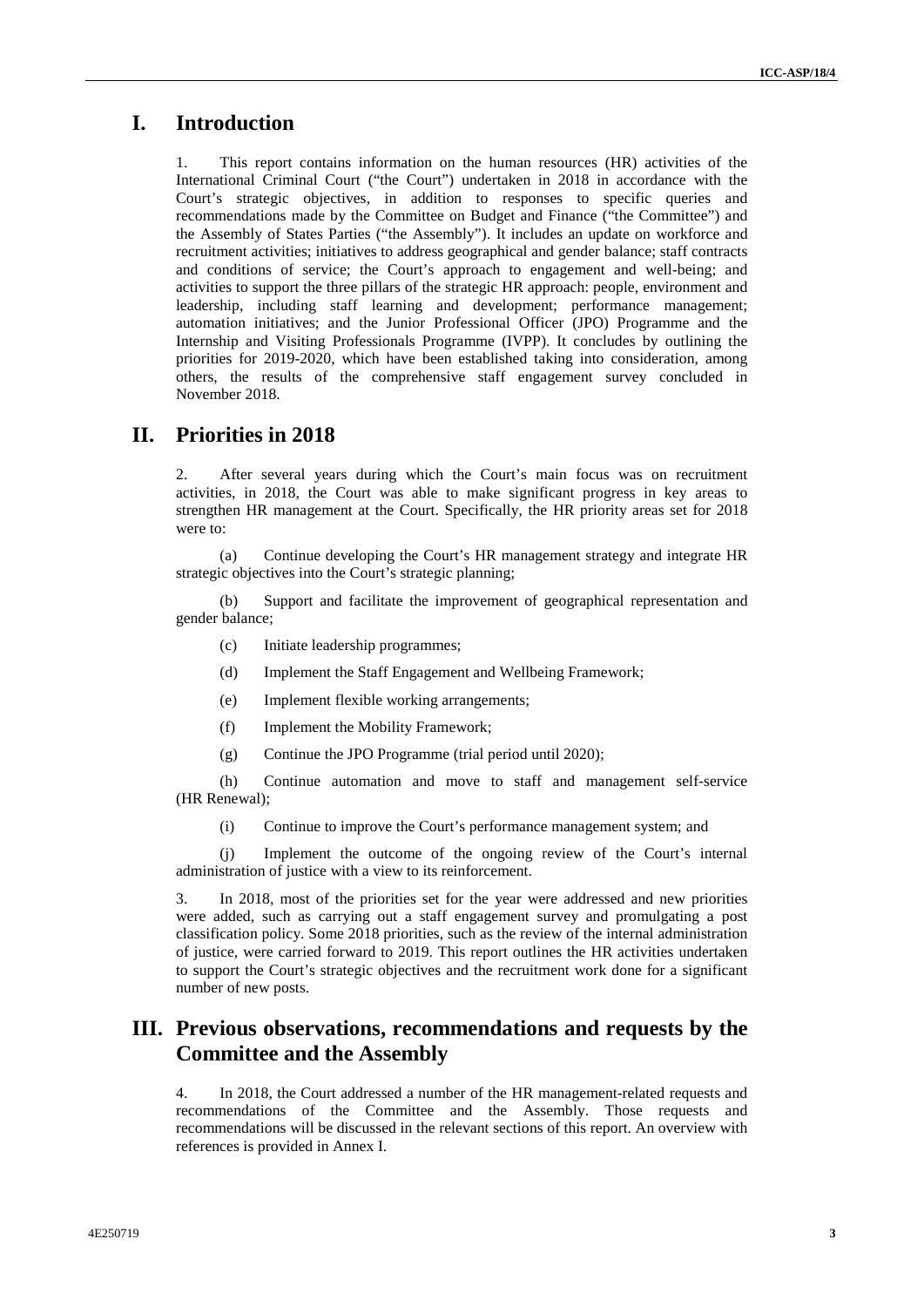# **IV. Organizational development activities**

Management of human resources is a shared responsibility between managers, the HR Section and other stakeholders and in 2018, with consolidated efforts, significant progress was made in critical HR management areas, such as implementing the Court's engagement and well-being framework, introducing flexible working arrangements, further enhancing the performance management approach and initiating the development of a Court-wide leadership framework..

### **A. The Court's strategic HR approach**

6. The Court is firmly committed to strengthening its work environment and contributing to creating an atmosphere of openness, support and development. As presented in the 2018 report, the Court's strategic HR activities are built on three pillars:

- (a) People;
- (b) Enabling environment; and
- (c) Leadership.

Within these pillars are a range of HR products all aimed at ensuring optimal management of and support to the Court's human resources.

7. Like many organizations, the Court is facing resource restraints and zero-growth budgets, and the demand to do more with less is ever present. The Court is dedicated to optimizing its resources and performance; it is continuously addressing areas where improvements or synergies will lead to efficiencies. Organizational performance and individual performance are intrinsically linked for an organization that relies fully on its staff. When it comes to individual performance, numerous studies have shown the causal link between engagement and performance. The more engaged staff are, the better they perform. The Court has therefore placed its HR strategic approach within an "engagement and wellbeing framework". Ensuring an engaging work experience built on high performance, engagement and well-being of its committed staff is one of the Court's highest priorities.

8. The engagement and well-being model captures the various HR products within the Court's strategic HR model, referred to above. In 2018, significant efforts were made in implementing the framework and introducing the first staff engagement survey aimed at measuring the staff's perception of the various strategic elements.

### **B. The Court's Staff Engagement and Wellbeing Framework**

9. As previously reported, the Court recognizes the direct link between engagement/well-being and performance, and in 2017, it developed its comprehensive staff well-being framework. In 2018, the framework was adopted by the Court's principals and the framework was launched. It now forms the basis for the Court's strategic HR management approach.

10. Staff engagement and well-being, along with the staff's view on the various elements of the model, will be measured through regular staff engagement surveys, the first of which was launched in November 2018. A Staff Engagement and Wellbeing Committee will monitor developments and provide senior management with recommendations on priorities and approach.

11. The main purposes of the Engagement and Wellbeing Framework are to:

(a) Create awareness of well-being and the shared responsibility to create well-being;

(b) Include the Court's "duty of care" framework; and

(c) Give staff an overview of the many measures already in place, as well as plan those yet to be implemented.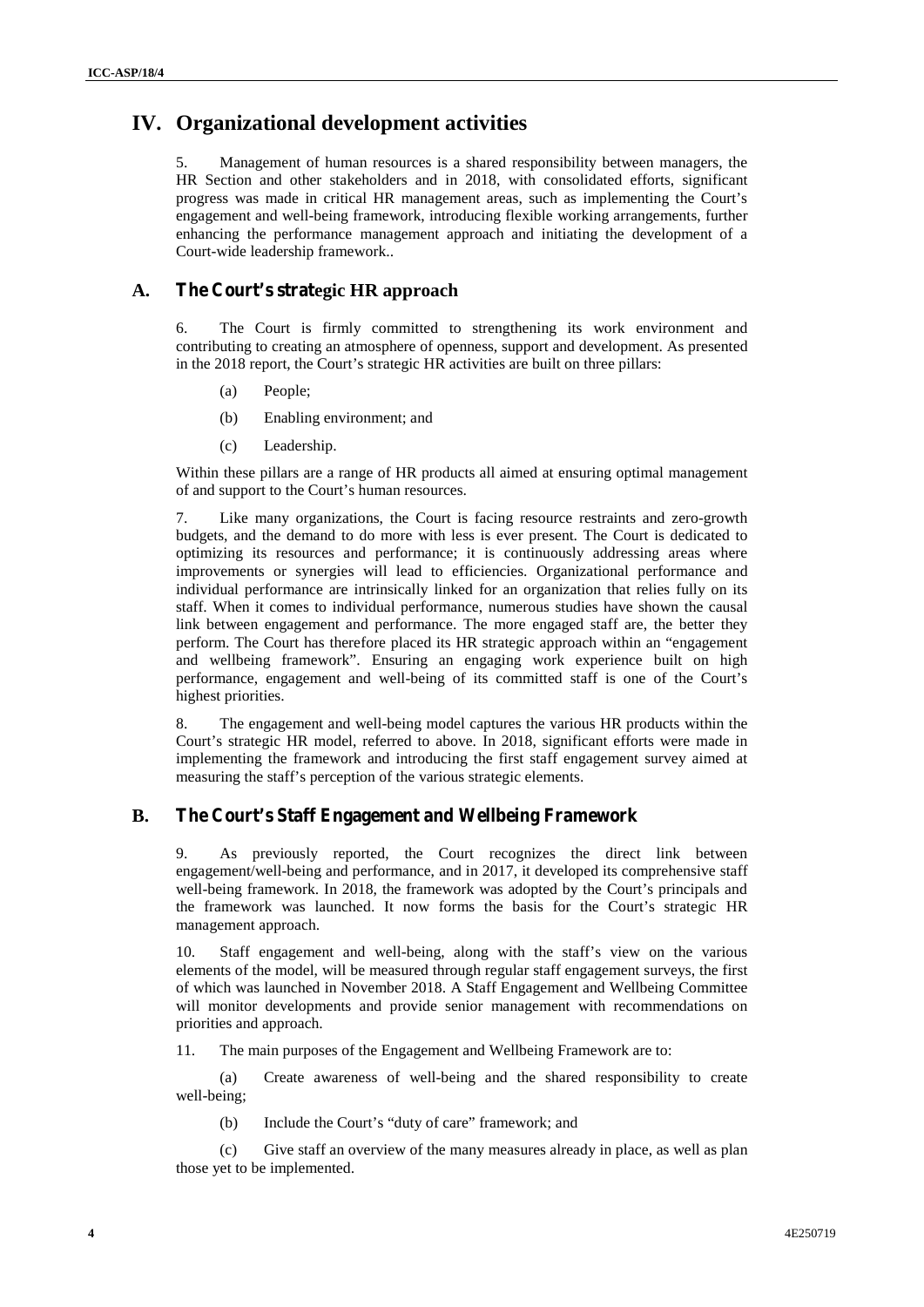12. By sharing the framework with staff and continuing to strengthen existing measures, well-being becomes a mindset. The well-being framework is not a project intended to be "finalized"; it is a value which the Court's leadership will continue to prioritize and develop and in which staff will continue to engage. With this framework, the aim is to ensure a culture of openness, support and development, in which the Court is committed to caring for its staff and staff members are equally committed to caring for their own well-being in the workplace.

13. The Court's Engagement and Staff Wellbeing Model captures the key interrelated well-being drivers which can be seen in the diagram below:



14. As one of the first steps to materialize the framework and capture staff members' perceptions on all aspects of their work environment, the first Court-wide ICC Staff Engagement Survey in eight years was conducted in October 2018.

15. The Staff Engagement Survey was designed in a project environment, following best practices and as a collective effort, with the active collaboration and participation of the various organs and staff representatives, which allowed a unified, Court-wide approach. With the motto "#FeedbackMatters", the survey was successfully implemented on time and within budget, following an intense communication strategy which resulted in a response rate of 71 per cent, which is higher than in comparison with similar organizations (61 per cent median).

16. In addition to the Staff Engagement Survey, a Wellbeing intranet page was launched with relevant content on this important initiative – including the Court-wide results of the recent Staff Engagement Survey and guidelines and videos for both staff members and supervisors, increasing transparency, awareness and common efforts to continuously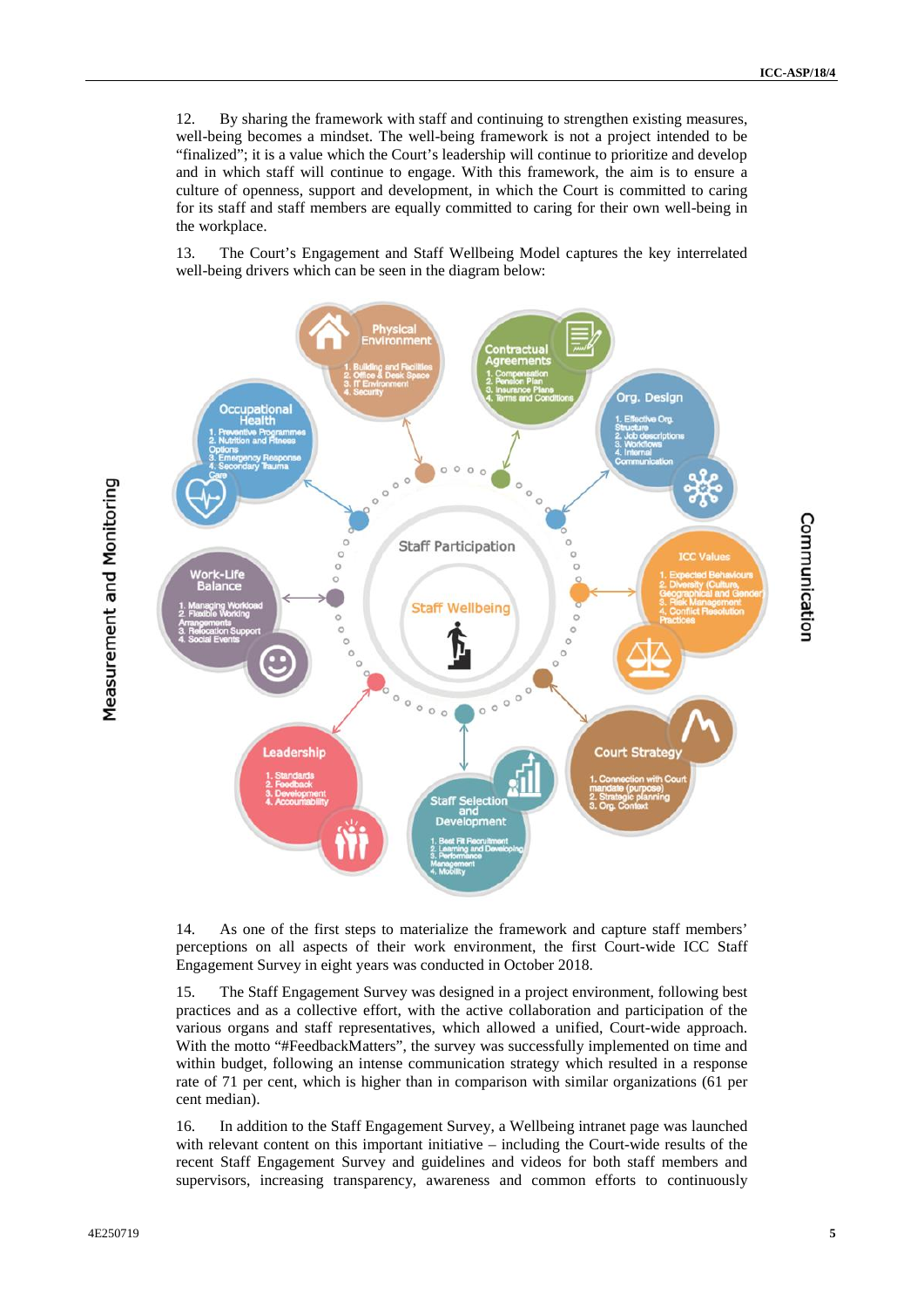improve the working environment. More than 290 staff members accessed the page within the first 48 hours of its launch, which reflects the importance of this topic for Court staff.

17. The results were shared by heads of organs at the end of November in a town hall meeting which reinforced the joint commitment to advancing an atmosphere of openness where all staff feel supported, appreciated for their contributions and involved in the organization's daily life and development. Staff responses to key questions<sup>2</sup> enabled the organization to assess the overall "staff engagement index", which was 63 per cent. This is slightly lower than the benchmark median but higher than the previous Court survey conducted in 2010 (57 per cent).

18. As the survey was tailored around the recently approved Wellbeing Framework, the results will help the Court to develop action plans, continuously improve working conditions and ensure a high level of engagement. Following the survey, the heads of organs announced that, having heard staff's feedback, the priorities over the coming years would be the following:

(a) *Gender equality:* an important cross-cutting topic, which involves different categories/issues, such as values/respect, recruitment/development and leadership;

- (b) *Staff selection and development:* with a focus on:
	- (i) Recruitment related issues; and
	- (ii) Opportunities for mobility;
- (c) *Occupational health and work-life balance:* with a focus on:
	- (i) Stress reduction;
	- (ii) Secondary trauma prevention; and
	- (iii) Flexible working arrangement;
- (d) *Ethics/Standards of conduct:* with a focus on:
	- (i) Harassment; and
	- (ii) Conflict resolution mechanisms; and
- (e) *Leadership:* with a focus on:
	- (i) Leadership at the Divisional/Section/Unit level; and
	- (ii) Court strategy and leadership.

19. The HR products included in the well-being framework are, as mentioned above, grouped into three strategic pillars: people, environment and leadership. The various activities are supported by the HR Section (through its structure, staff, practices, processes and systems).

### **C. People**

20. The Court places its people first and a number of activities were undertaken to ensure that staff competencies, commitment and contributions were in focus. Below is an outline of the 2018 activities.

### **1. Mobility – Using resources flexibly while also providing development opportunities**

21. It is the Court's goal to have an agile workforce, which can be flexibly assigned to cover operational needs. Mobility is essential both for staff opportunities for development and for the Court's ability to effectively redirect resources and address short-term needs. The objectives of a mobility programme is thus twofold, namely "having an agile workforce", which would "allow the Court to redirect resources flexibly when there is an operational need"; and "to support staff in their professional development to build versatile

<sup>&</sup>lt;sup>2</sup> Studies show that the answers to the question "Would you recommend the organization to others" is the most closely correlated with engagement.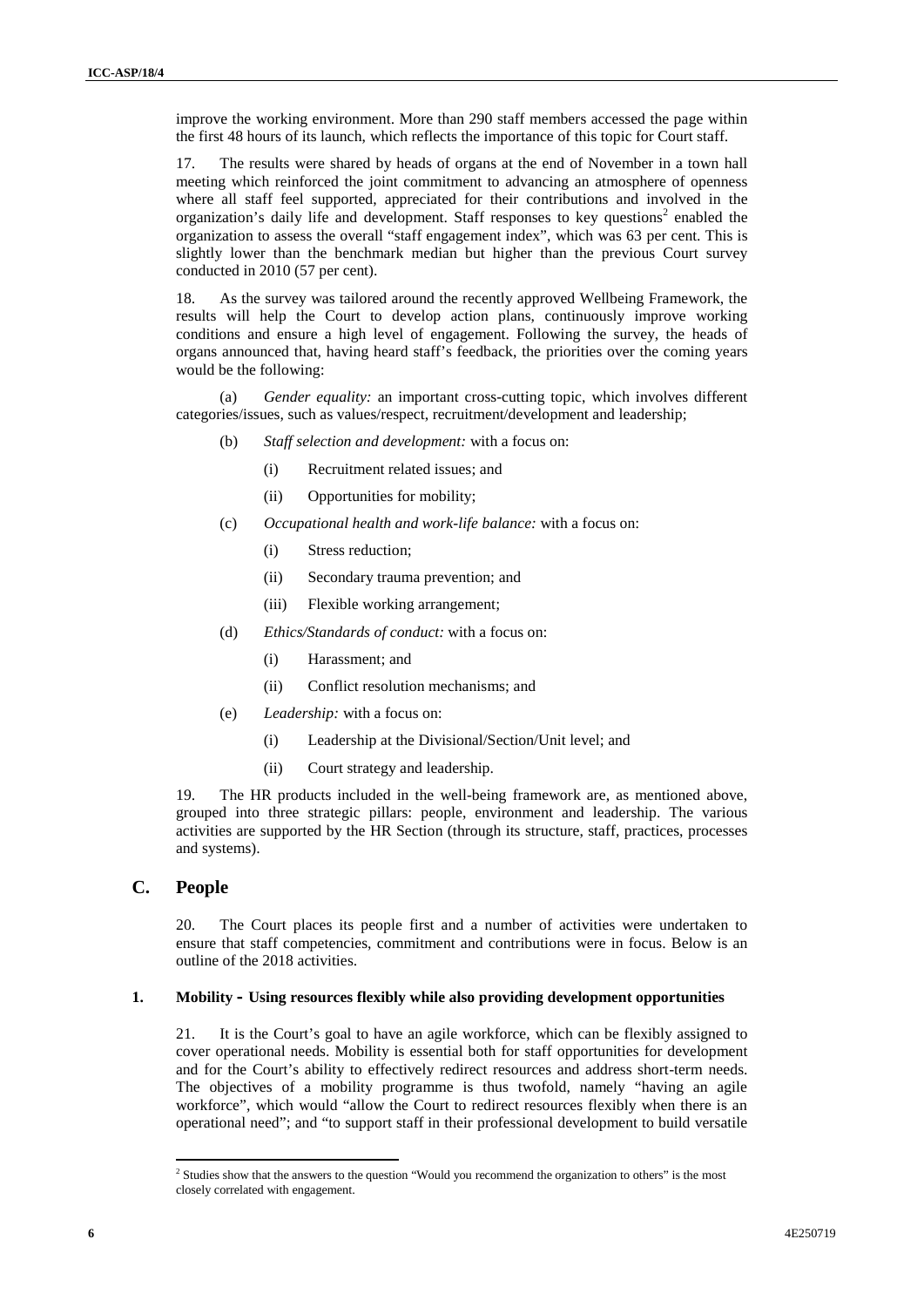capacity".<sup>3</sup> When the Staff Wellbeing Framework was introduced in 2018, development and mobility were identified as key drivers of well-being and engagement and the heads of organs decided that it would be one of the priorities for 2019-2021.

22. Mobility is not a new concept for the Court, which has already exercised several types of arrangements and supported staff in mobility within and outside the Court. In addition to the normal staff selection system which supports staff in career progression, staff can temporarily take up new functions within or outside the Court.

23. The table below shows the staff mobility supported in recent years, namely where staff have taken up a different function; have temporarily been assigned a different function either following a selection process for a short-term assignment (STA) or by being called upon to assume higher-level functions (Special Post Allowance); or, outside the Court, where the Court exceptionally uses the rules for Special Leave Without Pay to release staff for the duration of temporary employment outside the Court (SLWOP). In 2018, 120 staff members availed of temporary mobility options.



24. It is considered that additional mobility options would be beneficial and the Court has initiated a review and developed a proposal on staff mobility outlining the optimal design and use of mobility for the Court. Extensive research and benchmarking, which includes staff mobility frameworks at key UN common system organizations, have taken place. A comprehensive analysis was conducted on the relevant details in view of considering the organizational context, such as the mandate, organizational and staffing structures and general distribution of staffing profiles. A proposal with relevant mobility options will be finalized early 2019 and, if adopted, new mobility arrangements could be implemented in as early as 2019. The mobility arrangements would supplement the established staff selection system to facilitate the voluntary movement of internal staff members.

25. Extensive consultation will take place in 2019 to ensure an optimal mobility framework for the Court, and it is envisioned that mobility will initially focus on temporary re-assignments and that new arrangements (such as job swap and shadowing) would be introduced on a pilot basis. The need for job rotation, in particular for field staff in hardship duty stations, also requires attention within the mobility framework.

26. As mobility opportunities are provided to staff already working for the Court and for temporary assignments, mobility will not have a negative effect on geographical representation. On the contrary, as staff are given mobility opportunities and further develop transferable skills, they may be more employable and support a healthy staff turnover, which again provides new opportunities for external recruitments and to address geographical representation.

<sup>&</sup>lt;sup>3</sup> Report of the Court on Human Resources Management (ICC-ASP/17/6), Section C.3, para. 66 and Section D.14, para.121.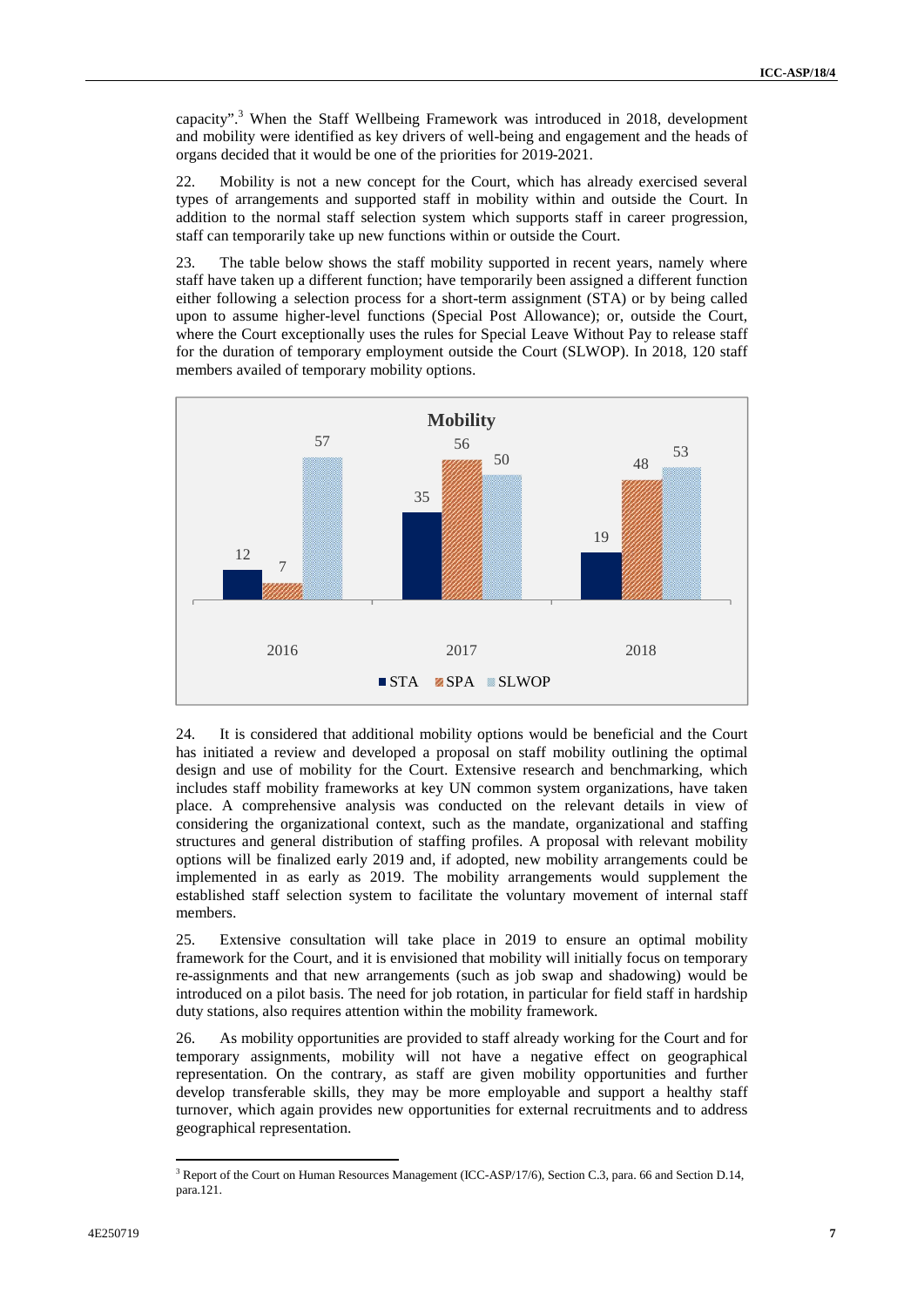27. With regard to external mobility, several features are under consideration. The Court is currently a United Nations "related organization", but only an observer to the Chief Executives Board. The Court will continue participating in the UN Inter-Organization Agreement and establishing bilateral and multilateral agreements with the UN common system organizations, but also within a local context, i.e. The Hague and the field duty stations.

### **2. Performance management**

28. It remains an ongoing priority for the Court to promote an engaging work experience and to move towards an effective performance management culture which supports continuous performance conversations, recognizes staff performance and achievements, identifies areas for staff development (and has those feed into learning and development plans and programmes), identifies areas of underperformance (and supports staff and managers in ensuring that the skills of staff members in these areas are strengthened) and instils accountability for performance and development.

29. For the 2018-2019 performance cycle, after a new and improved electronic tool was successfully configured and made available to the whole Court, a number of initiatives were undertaken to further strengthen the performance management culture:

Continuation of extensive research, benchmarking and knowledge-sharing on state-of-the-art performance best practices in both private and UN organizations;

(b) Continuation of an intense and inclusive consultation process initiated in 2017 to propose and develop a new performance management process based on a culture of trust, continuous and meaningful conversations and feedback;

Successful launch of a new performance management intranet page with relevant content, guidelines, useful tips and videos for both staff members and supervisors, increasing awareness, reach and efficiency when communicating good practices. The collaborative approach directly or indirectly involved more than 80 staff members in the design and launch of the new intranet page;

(d) Successful implementation of internal communication campaigns and mobilization towards a culture of continuous meaningful conversations, with the motto "#feedbackmatters", targeting both staff members and supervisors. The campaigns were launched during key moments of the performance management cycle, such as objective setting, mid-term review and year-end review stages, with content relevant to each stage;

Project planning, configuration and redesign of the performance management software to capture ongoing performance conversations and improve data integration, with the ultimate aim of reducing the time spent by supervisors and staff on recording the performance management formalities;

Dedicated support for staff members and supervisors on issues, such as the best use of the available electronic tool, good practices on feedback and appraisals, learning materials; and

(g) Real-time reporting on performance management compliance rate to directors, Section chiefs and other focal points to sustain a high compliance rate;

30. As shown in graph 1 below, the compliance rate during the last objective setting stage (defining performance objectives 2018/2019) was sustained at the high rate of 92 per cent. Over the last three cycles, the compliance rate has stabilized above 90 per cent, which reflects the organizational commitment to this process.

31. The same pattern can be identified in graph 2 below, in which the overall compliance rate at the end of the process was also sustained at higher levels. The final compliance rate for the 2017/2018 cycle was 93 per cent. The 2018/2019 cycle is ongoing and the final compliance rate will be provided after its finalization. More details on the year-on-year comparisons are given below.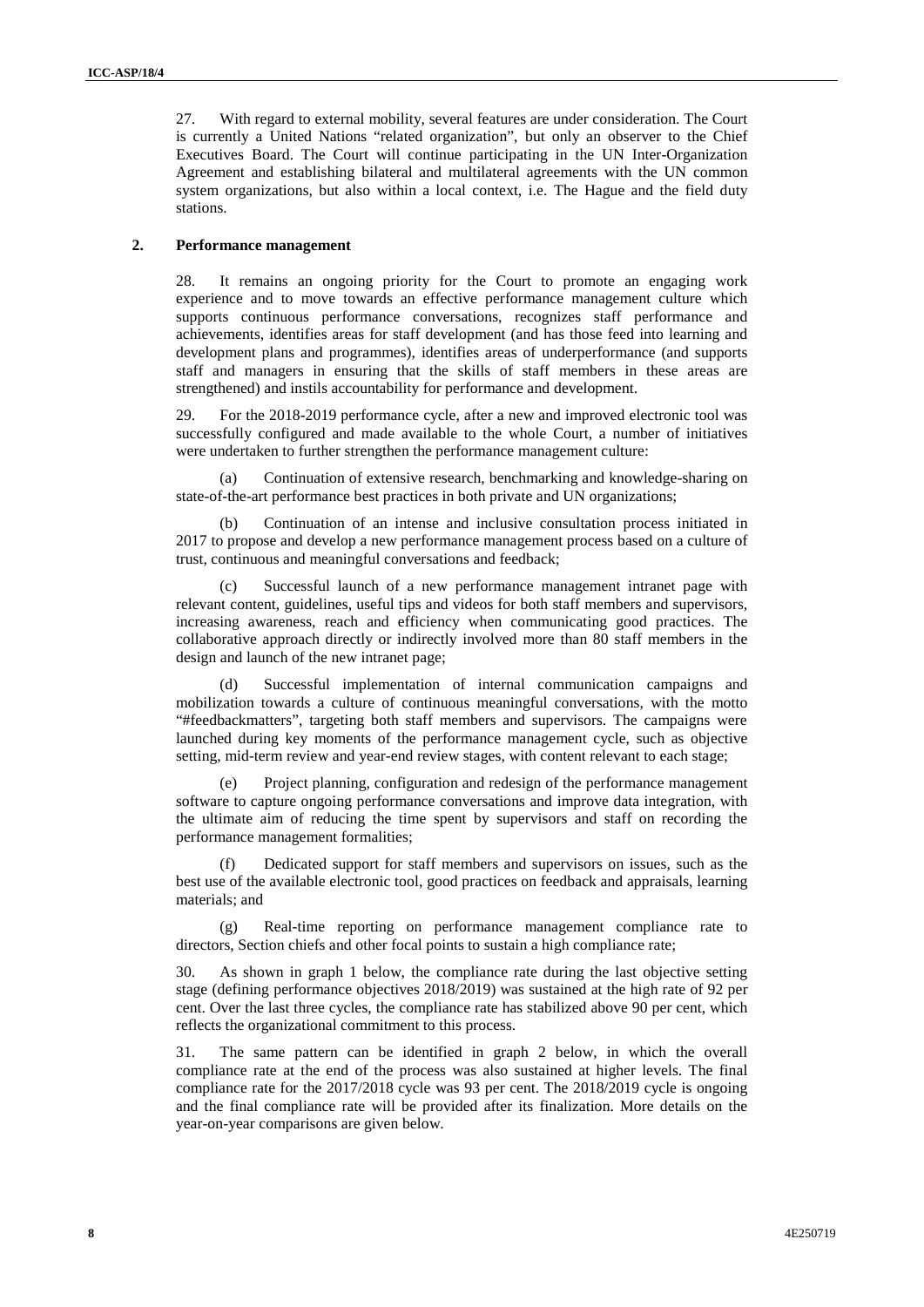32. For 2019, the Court will continue its efforts to develop its performance management culture. The main objectives will be:

(a) Finalization and promulgation of the new administrative instruction with an amended performance management process and enhanced governance structure;

(b) Training for managers on performance management good practices, such as coaching, constructive feedback, rewarding of good performance and management of underperformance;

- (c) Continuous support on all performance management aspects Court-wide;
- (d) Sustained high compliance rate; and

(e) Strong links between performance management, strategy and other key HR activities, such as training and development, engagement and well-being of all staff.

**Graph 1: Overall compliance rate for objective setting (year-on-year comparison)**



**Graph 2: Final compliance rate for year-end review (year-on-year comparison)**



### **3. Learning and development**

33. In 2018, the HR Section continued to work with directors and other key stakeholders Court-wide to review corporate (generic) training needs and deliver training that is in line with the Court's requirements. A Court-wide corporate training plan was developed and implemented, comprising learning activities on a broad range of topics such as soft skills, management and leadership development, cultural awareness, language training, UN Language Proficiency Examinations and onboarding for all new staff.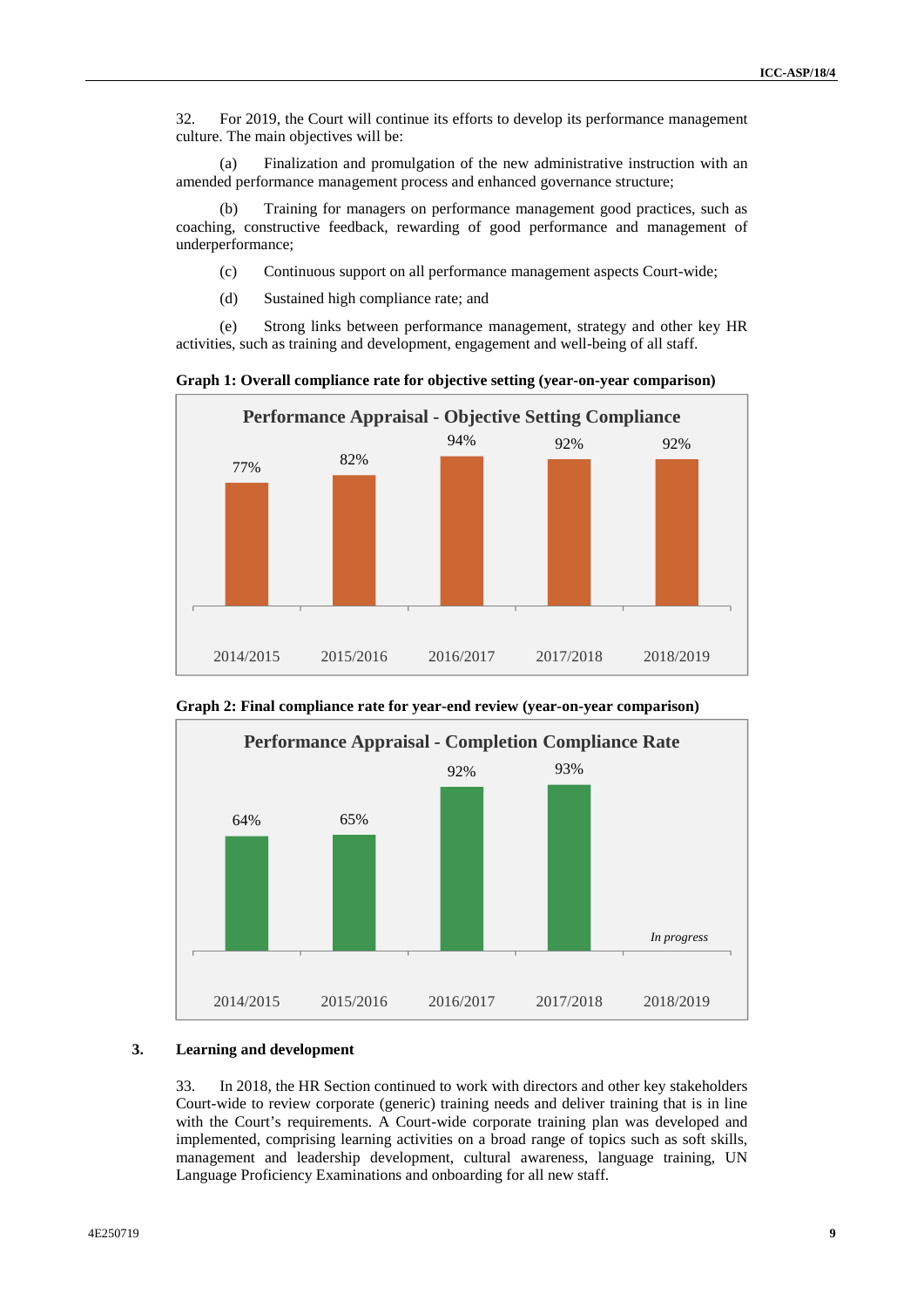34. In total, 6,037 training hours were provided to 807 staff members across the Court. On average each staff member engaged in 7.5 hours of training. A total of 69.9 per cent of all staff members engaged in at least one training activity during the year.

### **4. Language training**

35. Between September and December 2018, a French language programme was delivered with the financial support of the Government of France, like in previous years. A total of 76 staff members participated at various levels, from beginner to advanced. The attendance rate for the course was 77.8 per cent and the pass rate was 80 per cent. The participants gave this programme a satisfaction rating of 4.52 out of 5 points (Likert Scale).

36. Language training for both headquarters and country offices was also offered through the online platform 7Speaking. Improving the language skills of Court staff is a recurrent learning need. This was a pilot programme which started in 2017, providing a cost-effective way to offer the country offices training opportunities that may not be available in the country where the office is based. A total of 231 staff members participated in the training, 49 of whom were from the country offices.

### **5. UN Language Proficiency Examination**

37. The UN Language Proficiency Examination commenced in the first half of 2018, with the written exams being held in September. A total of 23 staff participated in the exams: 11 English, 10 French, 1 Russian and 1 Spanish. Results were announced in February 2019 and the pass rate was 18 out of 23.

### **6. LinkedIn Learning and ICC Bookboon Collection**

38. With the aim of empowering staff members to actively construct their journey, continuously learn and develop at their own pace, access to a large online learning catalogue (LinkedIn Learning) was granted to all staff members in the headquarters and field offices. Online learning catalogues such as LinkedIn Learning are currently among the most efficient and effective ways to provide unlimited access to relevant content in many different areas, such as soft skills, leadership and managerial development, software development, IT systems, Finance, HR, budget, administration, performance management and people management. Courses are available in seven different languages, including French and English. At a relatively low cost (less than EUR 20 per staff member), staff have access to a wide range of training opportunities, which enable all managers and staff to engage in development discussions. Over a period of eight months (May to December), 413 staff members actively used LinkedIn Learning.

39. Similarly, the "Bookboon" e-library was introduced for a trial-based period at the end of 2018. Bookboon is an online library that provides e-books developed by subject matter experts in a range of areas such as cultural awareness, leadership, management, communication skills and self-development. The e-books can be used in isolation or as support material in combination with different learning methodologies. Over a period of four months, 1,231 e-books were downloaded.

40. For an organization like the Court, which offers limited opportunities for upward career progression, staff development must be supported in other ways. These online resources are effective ways of providing unlimited learning at low cost and they are essential tools for managers when having performance talks, as learning opportunities are available to all. The Court has thus moved from a situation where managers had little to offer with regard to training to a situation where career development talks can be supported by learning programmes for all staff.

41. As shown in the Staff Engagement Survey, some staff still perceive development opportunities to be limited. Further work must therefore be undertaken to enhance a culture where staff also take responsibility for their own learning and engage with managers in discussing how to grow professionally.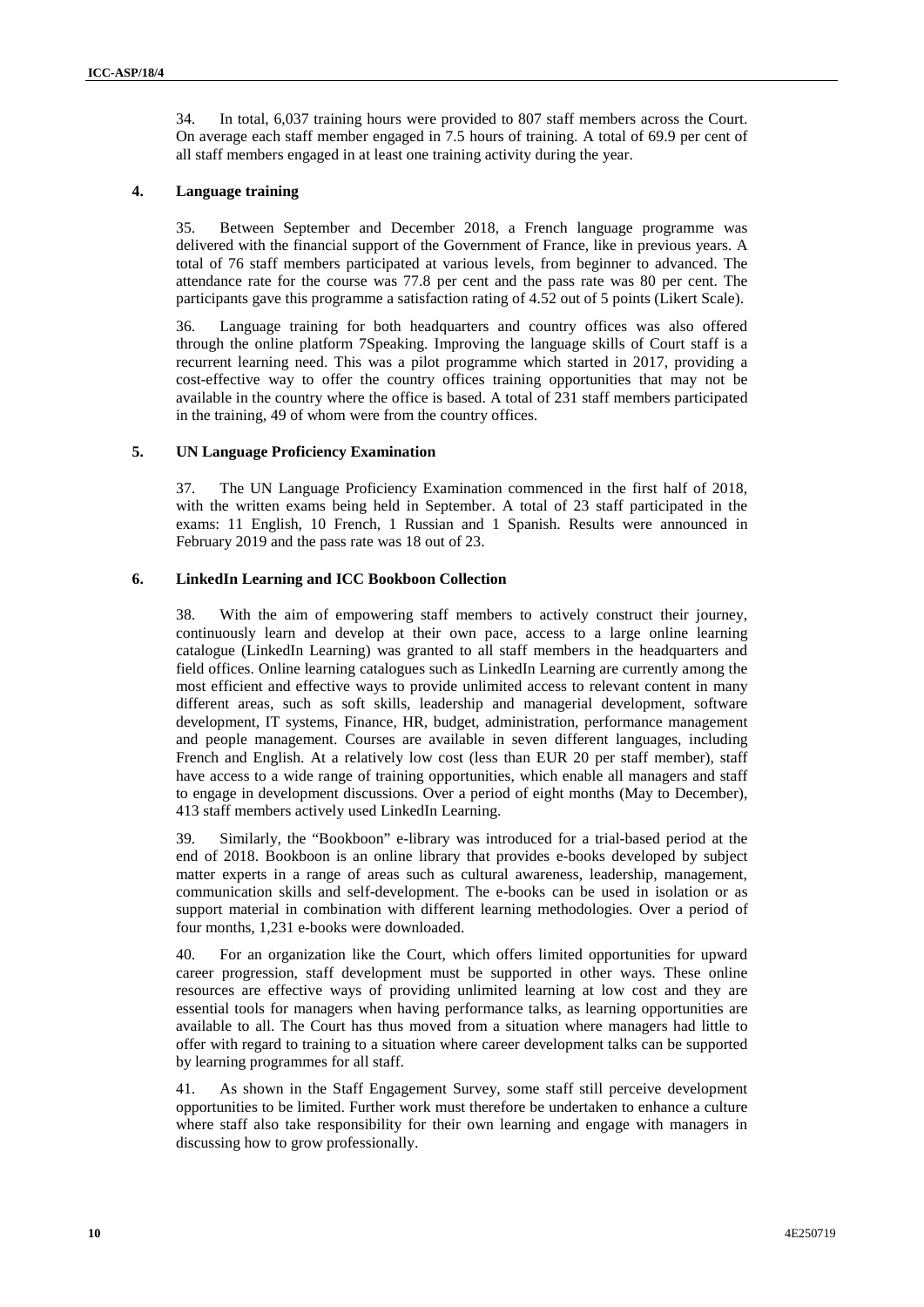### **7. Onboarding programme**

42. In 2018, 13 onboarding sessions took place. A total of 94 new staff members were welcomed and the programme received an average rating of 4.1 points out of 5.

43. All newcomers were trained in areas such as staff well-being, risk management, cultural awareness, information security, and ethics and code of conduct. For 2019, inclusion in the agenda of the topic "Diversity and Inclusion in the workplace" is envisaged. In addition, with the implementation of a Learning Management System (more information provided below), it will be possible for managers and the HR Section to propose learning content and assign, monitor and report more accurately and in real time. This is expected to positively impact the probationary period training and the ability of managers and staff to discuss and track progress on individual learning plans.

### **8. Cultural awareness workshops**

44. To prepare and support staff with regard to challenges they may encounter when working in a diverse, multicultural environment, the Court arranges cultural awareness training and also includes such sessions in its onboarding programme. In 2018, seven workshop sessions on cultural awareness ran from October to December and were attended by a total of 71 staff members. The workshop aims to:

(a) Enhance staff members' awareness of the significant role that culture plays when working with different nationalities and how it affects their view of the world;

(b) Increase staff members' knowledge of and insight into the importance of their own culture in determining their behaviour;

Highlight the significance of cultural differences between the staff member's country and other countries in terms of their impact on communication, meetings, negotiations, management styles, feedback, knowledge transfer, project management, etc.;

(d) Increase staff members' effectiveness when working in a variety of multicultural business contexts in which cross-cultural competencies are critical to performance; and

(e) Equip them with a "tool" (Hofstede's 6D model) with which they can better analyse, understand and effectively deal with their own current and future intercultural work experiences.

45. The course was open to new staff members and staff members who had never attended this activity. Participants gave this programme a satisfaction rating of 4.70 out of 5 points (Likert Scale).

### **9. Staff-management relations**

46. Throughout 2018, the Court continued its cooperation with the Staff Union, recognizing that good collaboration between management and staff is essential in ensuring a balanced approach which safeguards the interests of the organization and of its staff.

47. The HR Section had regular meetings with the Staff Union, which participated in a number of projects aimed at strengthening work processes at the Court and of general interest to staff, such as the development of the Wellbeing Framework, the Staff Engagement Survey, Flexible Working Arrangements, Performance Management and the policy related to Reclassification of Posts.

### **10. Occupational health activities for OHU in 2018**

48. In 2018, the Court's Occupational Health Unit (OHU) continued its work supporting the organization and its staff. The following activities were undertaken:

Researched and created an action plan to mitigate the Ebola risk in the Democratic Republic of the Congo (DRC) and the potential risk in Uganda. The outbreak was classified at 9 and the ongoing outbreak at 10;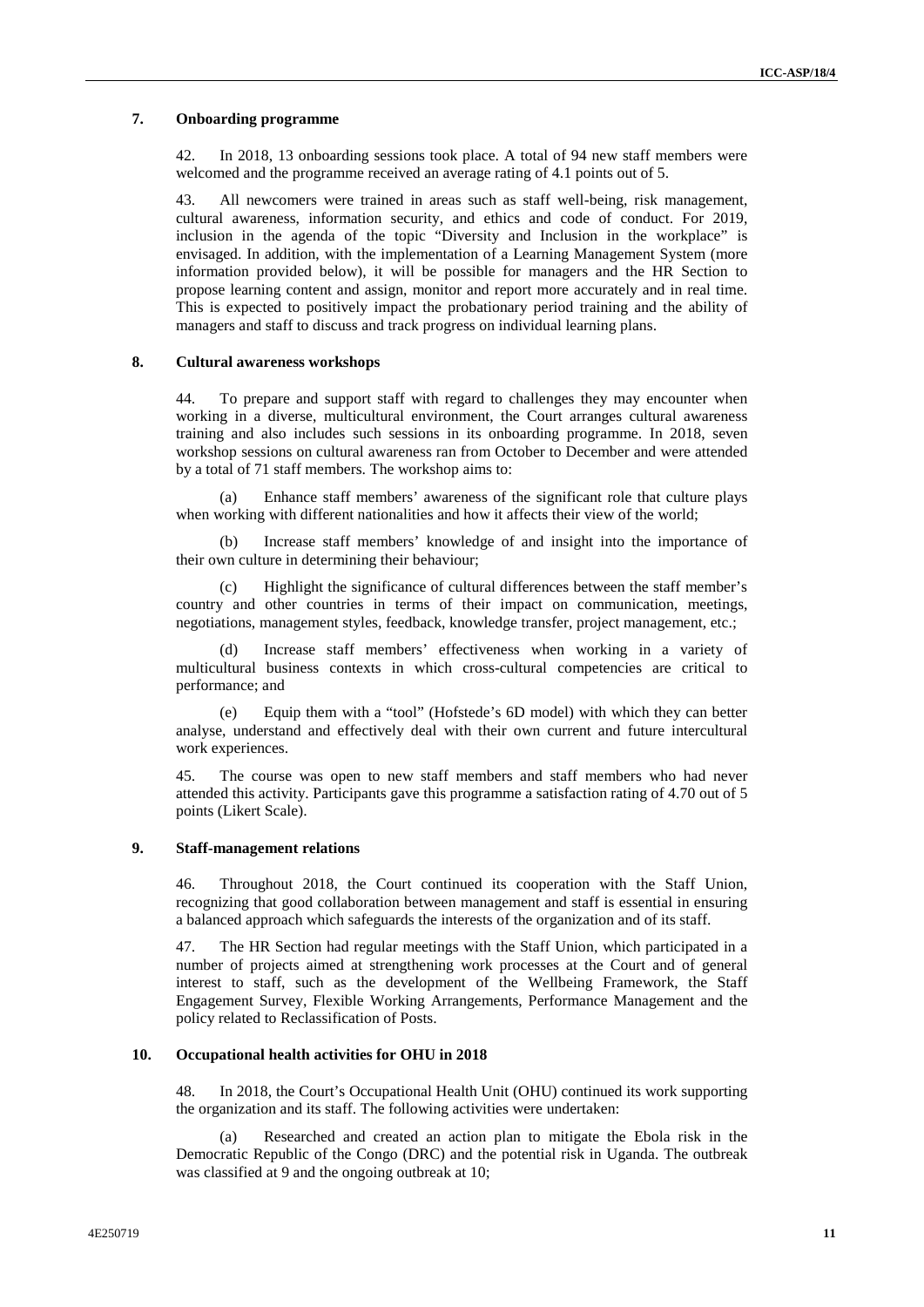(b) Used in-house knowledge (from the 2014 outbreak in West Africa) and liaised with the World Health Organization, DRC health authorities and Doctors Without Borders, created an action plan distributed to the field offices mainly in Kinshasa and Bangui, but also Bangui and Kampala and headquarters. One fact-finding mission in September to Uganda and DRC, which was used to create awareness and train Court staff, as well as the Court's local health providers, to manage the crisis. This was followed up by an amalgamation mission in December;

(c) Distributed weekly bulletins to key stakeholder in headquarters and in the field;

(d) Conducted regular psychosocial follow-ups regarding Ebola for field staff, headquarters and travellers;

(e) Created a new framework for the Court's field paramedic response by bringing the paramedic in-house and creating a much tighter network in the field;

(f) Deployed five medevacs in response to acute illness in the field;

(g) Provided travel medical support to and prevented mitigating factors for 574 Court travellers;

(h) Ran targeted psychosocial projects and mitigated the response to several groundbreaking Court outcomes both at headquarters and in the three field offices; and

(i) Conceptualized a post-traumatic stress prevention project.

### **D. Enabling environment**

49. Within the strategic pillar "Enabling environment" and in conformity with strategic objectives, efforts have been made to bring the conditions of service of staff in line with best practice through several initiatives. Below are some of the measures commenced with the aim of ensuring that the Court is a good place to work.

### **1. Flexible working arrangements**

50. According to the OECD Better Life Index, $4$  finding a suitable balance between work and daily living is a challenge that all workers face. The ability to successfully combine work, family commitments and personal life is important for the well-being, and thus performance, of all staff members. In that respect, an important initiative within the recently approved ICC Staff Wellbeing Framework was the development of flexible working arrangements (FWA) at the Court.

51. FWA are an important step in developing a better work-life balance and a healthy work environment and promoting well-being among all staff members at the Court. At the same time, FWA are recognized as an important tool to enable sustainable long-term productivity.

52. In 2018, a Court-wide consultation process was carried outin order to propose the new FWA administrative instruction. In parallel, preparatory measures were also put in place to ensure its proper implementation ensuring that FWA enhance performance and deliverables and do not negatively impact the Court's operations. These measures included delivering awareness workshops for senior managers, upgrading information management infrastructure, configuring electronic tools that will allow both staff and supervisors to manage the process electronically and the HR Section to monitor and report on implementation.

53. A new FWA intranet page contains explanations on the types of arrangements, the guidelines for staff and supervisors, the benefits of implementing FWA, frequently asked questions, training materials, etc. These preparatory measures were launched in the first quarter of 2019, when the new policy was promulgated. Additional workshops, support and monitoring for proper implementation will also be introduced in 2019.

<sup>4</sup> http://www.oecdbetterlifeindex.org/.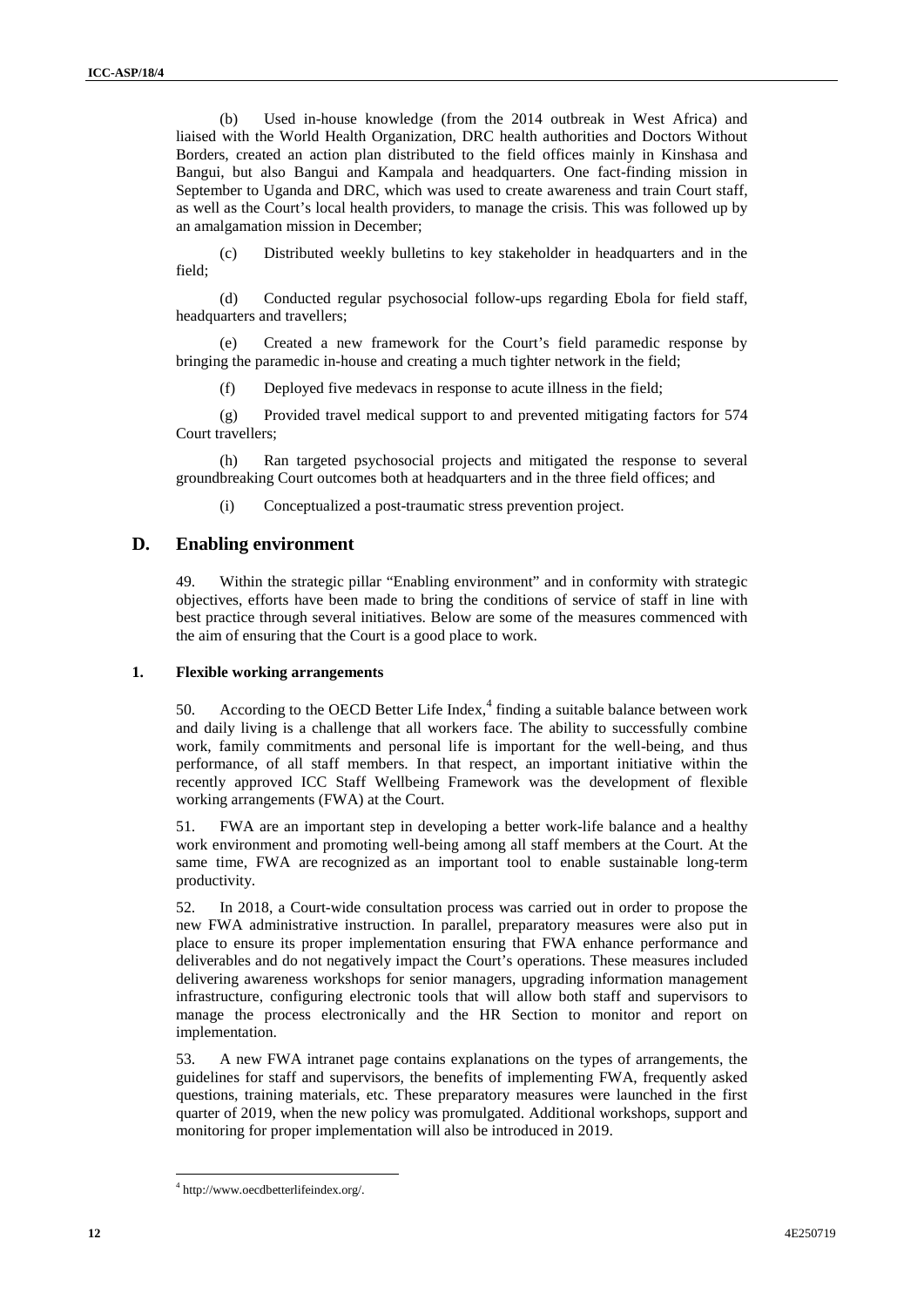54. The Court's administrative instruction is aligned, as much as possible, with the United Nations' framework on FWA, as provided under bulletin ST/SGB/2003/4, and takes into account the findings of the Joint Inspection Unit (JIU), provided in its note JIU/NOTE/2012/4, concerning these types of arrangements in the UN common system organizations. Consequently, the Court now offers four types of arrangements, aligned with the UN, which are:

- (a) A flexible working schedule;
- (b) A compressed work schedule;
- (c) Remote working; and
- (d) Scheduled breaks for outside learning activities.

Staff can request one or several of these flexible working options by lodging a formal request through the Court's intranet page.

55. The administrative instruction is introduced as a two-year pilot project, following which it will be carefully evaluated with the help of an in-depth analysis of statistics gathered during this period.

#### **2. Classification and reclassification of posts**

56. To optimize efficiency and effectiveness, the Court, like any well-functioning organization, will continuously assess whether its organizational design is optimal. In accordance with the Court's Staff Regulations and Rules, a system of classification of posts will be maintained to ensure that appropriate grades are assigned to all posts in the Court. Posts are classified in conformity with the United Nations common system standards according to the nature of their duties and responsibilities. In 2018, an administrative instruction on classification and reclassification of posts was promulgated, which formalized the process for assessing post levels and ensuring that they correspond appropriately to the Court's operational needs and required functions assigned, all within a solid governance system.

### **3. Informal conflict resolution at the Court**

57. Staff conflicts and grievances are costly for any organization and one of the Court's priorities for 2018 was to strengthen its informal conflict resolution capabilities.

58. The Court took note of the Committee's concern about the continued and rising number of litigation cases and the recommendations that:

(a) The Court seek external conciliation mechanisms to resolve, as appropriate, disputes in a non-contentious manner;

The Court revise its approach in the field of human resource management in order to avoid, to the extent possible, litigations in the future; and

(c) The Court's legal services accurately assess the litigation risks related to administrative processes and update the Committee on the steps taken to avoid any litigations in the future.

59. In 2018, the Court carried out an assessment of the possibility of introducing mediation services at the Court and how to effectively organize this. In this context, the possibility of having an ombudsperson function at the Court was considered. In the light of the existing mechanisms in place, such as the Independent Oversight Mechanism, and the importance of well-defined mandates, it was concluded that an expert assessment and recommendation to the heads of organs would be required in order to decide on the most effective procedures for the Court. The Court therefore engaged in conversations with external experts and completed terms of reference for an expert to carry out such an assessment. The call for expression of interest was posted early 2019 and, in the course of 2019, the Court will decide on the most effective procedures for the Court to address and resolve disputes early.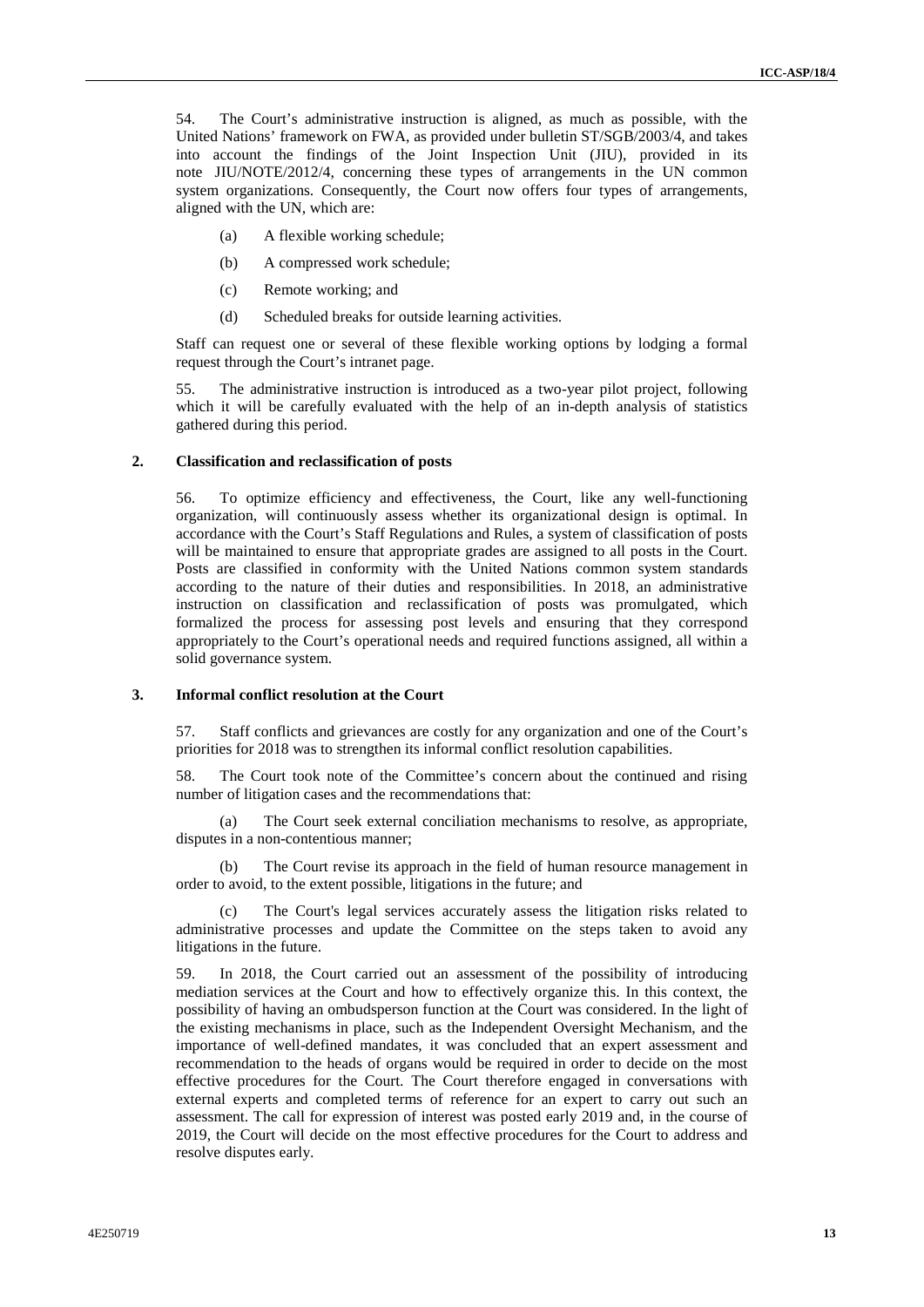60. Moreover, for 2018, the Assembly approved an additional GTA-funded position for an HR officer for legal matters, which was filled by an incumbent in 2018. This has allowed the Section to provide legal advice on a variety of HR administrative matters at an early stage and to assign appropriate legal support to all staff employment matters thereby strengthening the Section's ability to resolve disputes at an early stage. It has also enabled an internal transition of work from the Registry Legal Office to the HR Section when addressing staff requests for review. The administrative decisions taken related to staff are mostly communicated by the HR Section, which is the first point of contact in many staff grievance matters. In an organization largely comprising legal professionals, litigation is not as distant a step to take as in other work cultures, and lawyers will often resort to requesting a legal review. By strengthening the legal capacity in the Section, it is better equipped to engage in an informal legal review of concerns raised by staff.

61. To address the Committee's concerns, further analysis of the cases in recent years may also be useful. Of the 55 staff litigations that the Court closed in 2018, 27 were related to the *Re*Vision project; 6 to harassment; 3 to the introduction of the new UN compensation package; 3 to breach of confidentiality; 3 to non-selection in a recruitment process; 2 to Special Post Allowance; 2 to non-eligibility for grants; 1 to recovery of overpayment; 1 to breach of duty of care; 1 to conflict of interest; 1 to refusal to award additional steps; 1 to service-incurred injury; 1 to non-remuneration; 1 to dependency benefits; 1 to non conversion; and 1 to non-payment of travel expenses. In its administrative decisions, the Court is very mindful of staff rights, acquired rights and the right to due process, and efforts are made to make correct decisions, resolve disputes and assist staff who wish to challenge a decision affecting terms of employment. The HR Section is available to meet with staff and address their questions and the Staff Union also has dedicated staff advisors assisting staff with their grievances against the organization. The Independent Oversight Mechanism's mandate also encompasses the importance of effective reviews of staff grievances.

### **E. Leadership**

62. The third strategic pillar is leadership, which is an essential factor in strategic HR management and the Court's well-being framework. Staff engagement is correlated with the staff experience related to the direct manager and, in the coming years, the Court will direct its focus on the further development of its leadership framework, strategy and programmes.

### **1. Management training**

63. During the first half of 2018, a comprehensive management training programme was implemented for a target group of staff taking up new responsibilities or wanting to further strengthen their management role. The goals for the programme were to increase personal and interpersonal effectiveness; ensure insights into the concept of change and change implementation; develop the necessary skills to deal with resistance and enable managers to manage their own performance and that of team members in a way that is motivational and leads staff members to succeed in their goals. The satisfaction level of this programme was rated 4.75 out of 5 points (Likert Scale) by the participants. For 2019 a structured approach to leadership is envisaged, starting with the development, consultation and approval of an ICC Leadership Framework. More information can be found in the relevant section of this report.

### **2. Leadership development**

64. The Court recognizes the importance of the role of leaders in the Court as role models having a direct influence on staff, their motivation, organizational performance and engagement. In the past, there have been several initiatives to develop leadership in the Court. Since 2010, the Court has provided leadership training programmes to small groups of people or specific areas of the Court. While these efforts provided short-term results, the scope has been limited as it did not reach the full target audience and was not part of the Court's long-term strategy.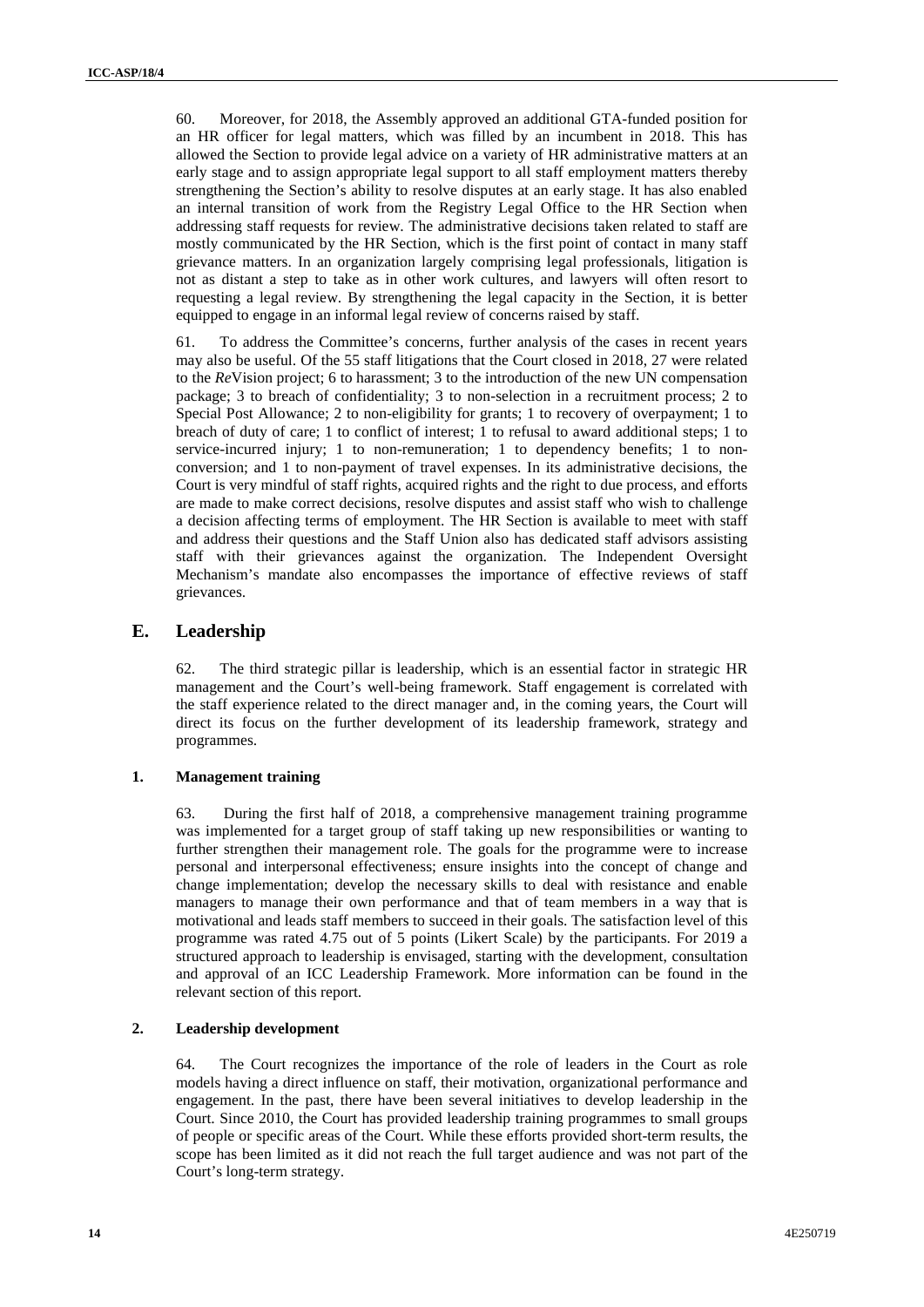65. At the end of 2018, the Staff Engagement Survey was conducted and confirmed leadership as a key driver for engagement and well-being. On the basis of the survey results, the heads of organs identified five key development needs and priorities, including leadership development. The Court has thus identified the need to build a common leadership strategy that includes sustainable leadership development programmes for leaders of all levels. To create a leadership strategy, the HR Section was resourced in 2018 to support the development of a Court-wide definition of leadership. This includes developing a leadership framework and presenting a set of competencies necessary to be embraced and supported by all leaders at the Court. In general, this leadership project in 2019 will consist of two phases:

(a) *Phase 1:* The goal of this phase is to establish a clear definition of leadership, the leadership framework and competencies on the basis of discussions and interviews with Court leaders and key stakeholders. Gathered data will be triangulated and benchmarked with data from leadership research in both UN and non-UN organizational practices. This will assist in providing a clearer understanding of the organization's current position compared to other international organizations, and of future developments and trends. Benchmarking also makes it possible to learn from previous successes, mistakes and mitigating risks. The leadership framework and competencies will address leaders at all levels of the Court (see table below). The leadership framework will provide a clearer understanding of expected behaviour and attitudes towards the organization, work and staff. Phase 1 is expected to be finalized by the end of April 2019, to be approved by the Coordination Committee – the Court principals; and



(b) *Phase 2:* The goal of this phase is to create opportunities for staff growth and improve organizational performance by aligning the leadership framework with key HR processes, including leadership development programmes, talent acquisition and development. This is expected to start in the second semester of 2019 and be sustained in the years to come.

66. Training budgets are often the first to be reduced to save costs; however, investing in leaders and managers is absolutely essential to increase personal and interpersonal effectiveness, to motivate staff and to optimize performance and engagement. An organization which does not invest in leadership will not perform as well and will require more resources to achieve its objectives. The Court therefore urges the Committee to recognize the value of, and support, the Court's leadership programme in future budget discussions.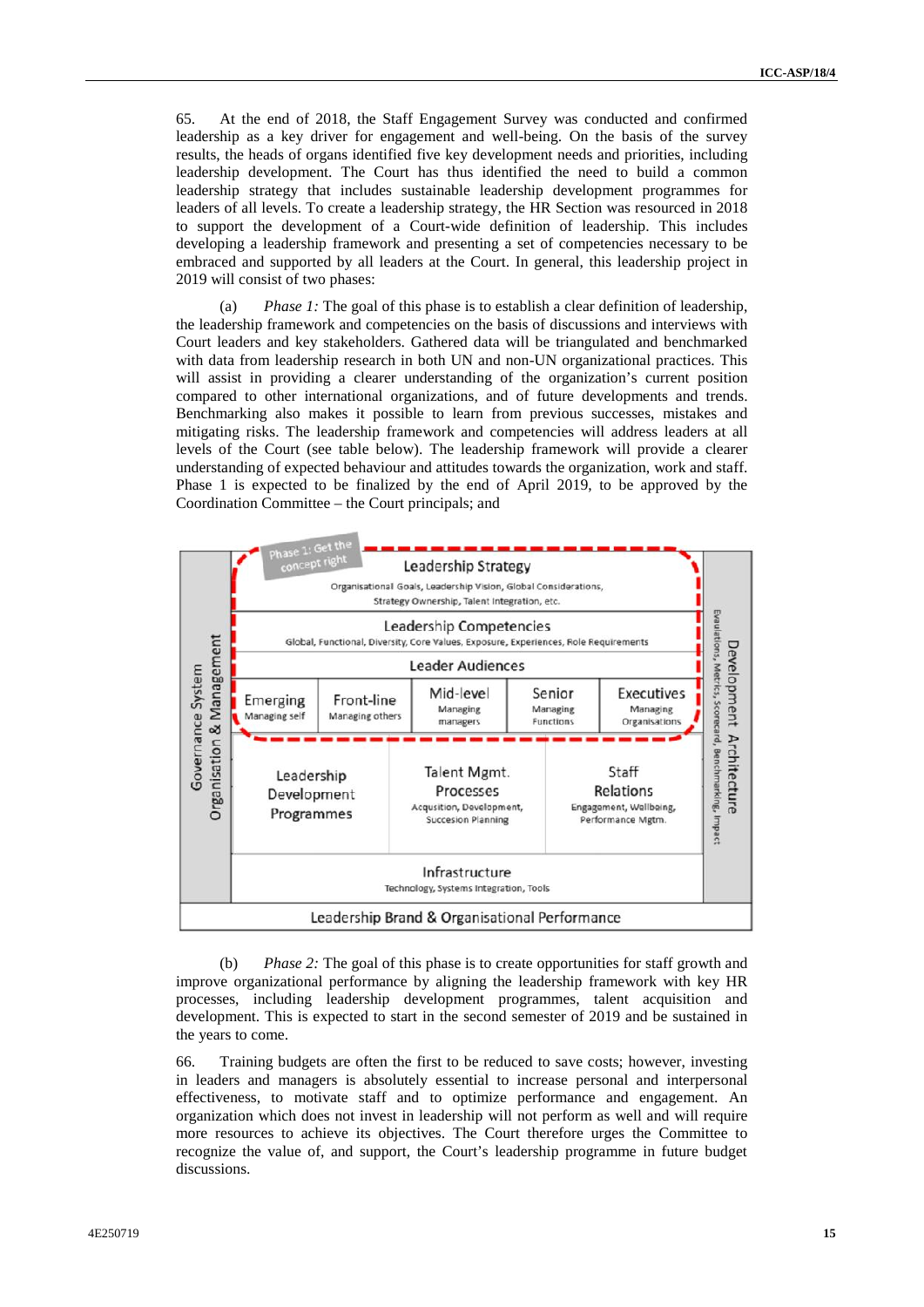## **F. The HR Section, practices and systems**

67. Management of human resources is a shared responsibility among managers, the HR Section and other stakeholders, where the HR Section's role is to ensure effective HR strategies, policies and practices which enable managers to effectively manage resources. The creation of a small strategic team in the HR Section has enabled the Section to transition from being a transactional team to one that designs and supports strategic HR initiatives. In 2018, the HR Section's small strategic capacity worked closely with managers to further promote key strategic HR priorities. In 2016, a small team providing support with design of strategies and programmes (the HR Organizational Development Unit) was put in place. As the entire Court is focusing more and more on strategic HR management, the support of this team has proven valuable in the development of initiatives related to performance management, learning, engagement, etc.

68. The HR Section has continued to realign its resources to provide needed support and is organized into three teams:

(a) The HR Operations Unit, which addresses all transactional work related to the administration of contracts, pension and health insurance, in addition to recruitment support and HR reporting and analytics;

(b) The HR Organizational Development Unit, the innovative design team which is based on organizational priorities and in line with best practice and develops strategic HR proposals; and

(c) Small teams of HR advisers (HR business partners), which work closely with clients and provide support to managers in human resources management matters and, to the extent possible, support managers in their workforce planning and implementation of HR initiatives.

69. Without compromising the core work of administering the contracts of staff and non-staff, and within the capacity in place, the Section will continue to seek efficiencies and direct its capacity to develop HR systems and analytics and to support strategic objectives and the Court's effective management of human resources.

In addition to leading or supporting the activities mentioned throughout the report, the following activities were undertaken by the Section in 2018.

### **1. Introducing staff and management self-service**

71. The monthly payroll is prepared by the Court's HR Section through the Court's SAP ERP system which was upgraded to the standard UN common system standard solution at the end of 2013. This upgrade included the implementation of the Entitlements Validation Engine which validates system data according to set rules for eligibility of entitlements.

72. The creation and updating of staff records are controlled through the segregation of duties, access rights in the SAP ERP system and data verification steps. The full payroll process is shared between the HR Section and the Finance Section of the Court, with the HR Section updating staff records and preparing the payroll and the Finance Section posting the payroll to the financial account (Disbursement Unit) and making relevant bank transfers (Accounts and Treasury Unit) to staff bank accounts. In the HR Section, tasks are divided between teams reviewing new entitlement requests, recording the approved entitlement in the SAP ERP system and receiving final approval in the system by the designated HR approving officer. The prepared payroll is certified by the Head, HR Operations Unit, to the Finance Section.

73. The monthly payroll process includes accuracy control through the running of payroll simulation runs, budget control and comparative results reports with the previous month's payroll results.

74. The Court started two specific projects at the end of 2017 in order to automate above-mentioned steps, which will create a more efficient process and strengthen the internal control of the Court's payroll system. Both these projects introduced technologies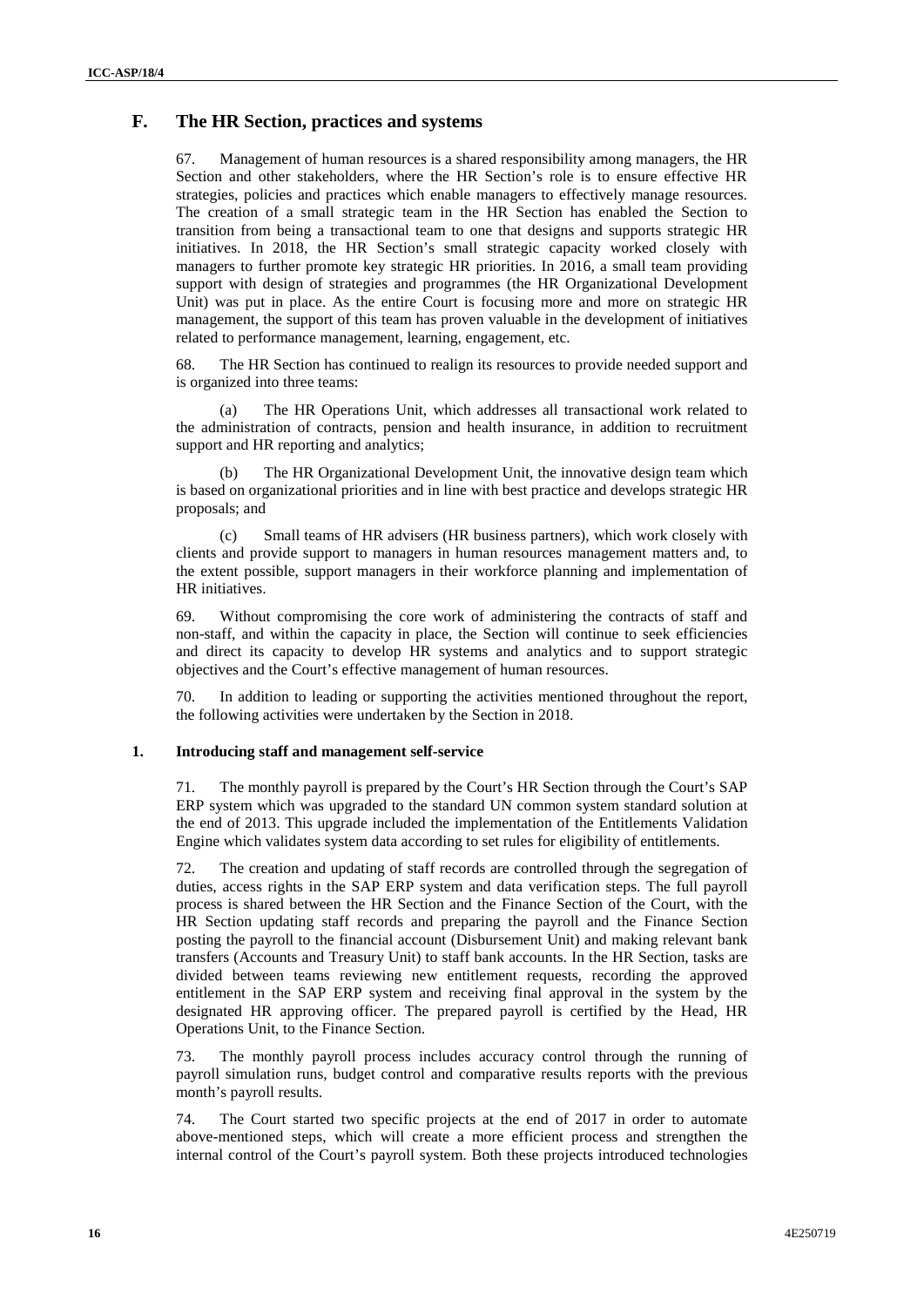that would replace current repetitive manual processes. The two projects were running in parallel and were fully implemented by the end of 2018.

75. The first project was the implementation of the SAP HR Renewal solution which digitized requests for entitlements and the updating of staff records through a digital verification and approval workflow. The introduction of this technology replaced the manual updating of records in the SAP system and therefore minimizing data entry errors, ensuring consistent recording of data which has a direct effect on the accuracy of the monthly payrolls. The first 11 processes were implemented at the end of May 2018 and the remaining 12 processes in February 2019.

76. The second project was the implementation of the SAP Payroll Control Centre (PCC) which will replace the current manual control reports. The SAP PCC provides direct comparative data feedback and payroll calculations between the current month and the previous month, such as headcount comparison, fluctuations in salary elements, newly added staff members, separating staff members and contract expirations. These reports can be run throughout the month to ensure that payroll data is accurate before the actual calculation of the monthly payroll.

77. The implementation of the above projects has further strengthened the control of the payroll system, after which the newly developed processes will be documented.

### **2. Learning Management System**

78. In 2019, the learning plan will keep delivering training that is aligned to the Court's requirements combined with a specific focus on the results of the 2018 Staff Engagement Survey. In addition, a Learning Management System (LMS) will be implemented Court wide.

79. LMS is a software application for the administration, documentation, tracking, reporting and delivery of learning courses, training programmes, or learning and development programmes. LMSs are designed to identify training and learning gaps, utilizing analytical data and reporting. This system will build a solid technological foundation that will allow the Court to improve the delivery, monitoring and reporting of all learning activities. The LMS is expected to be launched as of May/June 2019.

# **V. Report on 2018 workforce and recruitment statistics and activities**

### **A. 2018 workforce statistics**

80. The Court's diverse workforce consists of staff on established posts as well as General Temporary Assistant (GTA) funded positions to address the Court's core objectives. In addition, staff on short-term appointments support short-term needs of less than one year, typically backfilling for staff on leave of absence or backstopping for vacant posts pending finalization of the recruitment process.

81. In addition to staff, consultants are engaged when the Court requires highly specialized experts to deliver services which cannot be performed by staff owing to a lack of specialized knowledge and expertise within the current staff resources. Consultants and individual contractors are engaged on a temporary and ad hoc basis for services which are not staff functions, but relate to the Court's programmed or mandated activities. A consultant is a specialist in a specific field engaged in an advisory or consultative capacity, whereas an individual contractor is engaged from time to time to provide expertise, skills or knowledge for the provision of support services in areas not performed by staff, such as witness assistance, psychosocial support or field interpretation. Below is an outline of the workforce<sup>5</sup> composition effective at 31 December 2018.

<sup>&</sup>lt;sup>5</sup> This relates to the workforce administered by the Court's HR Section and does not include defence counsel, commercial contractors, etc.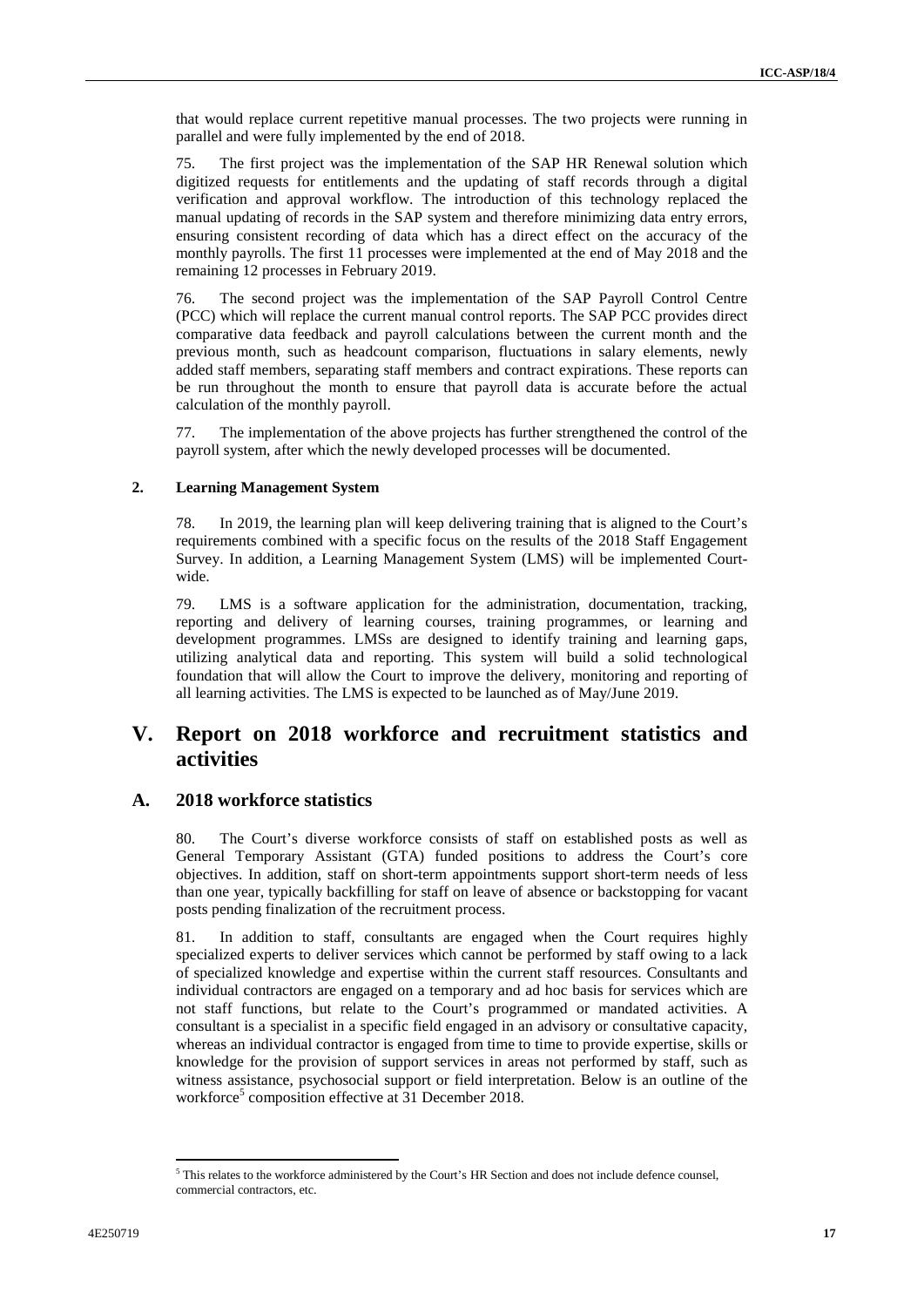



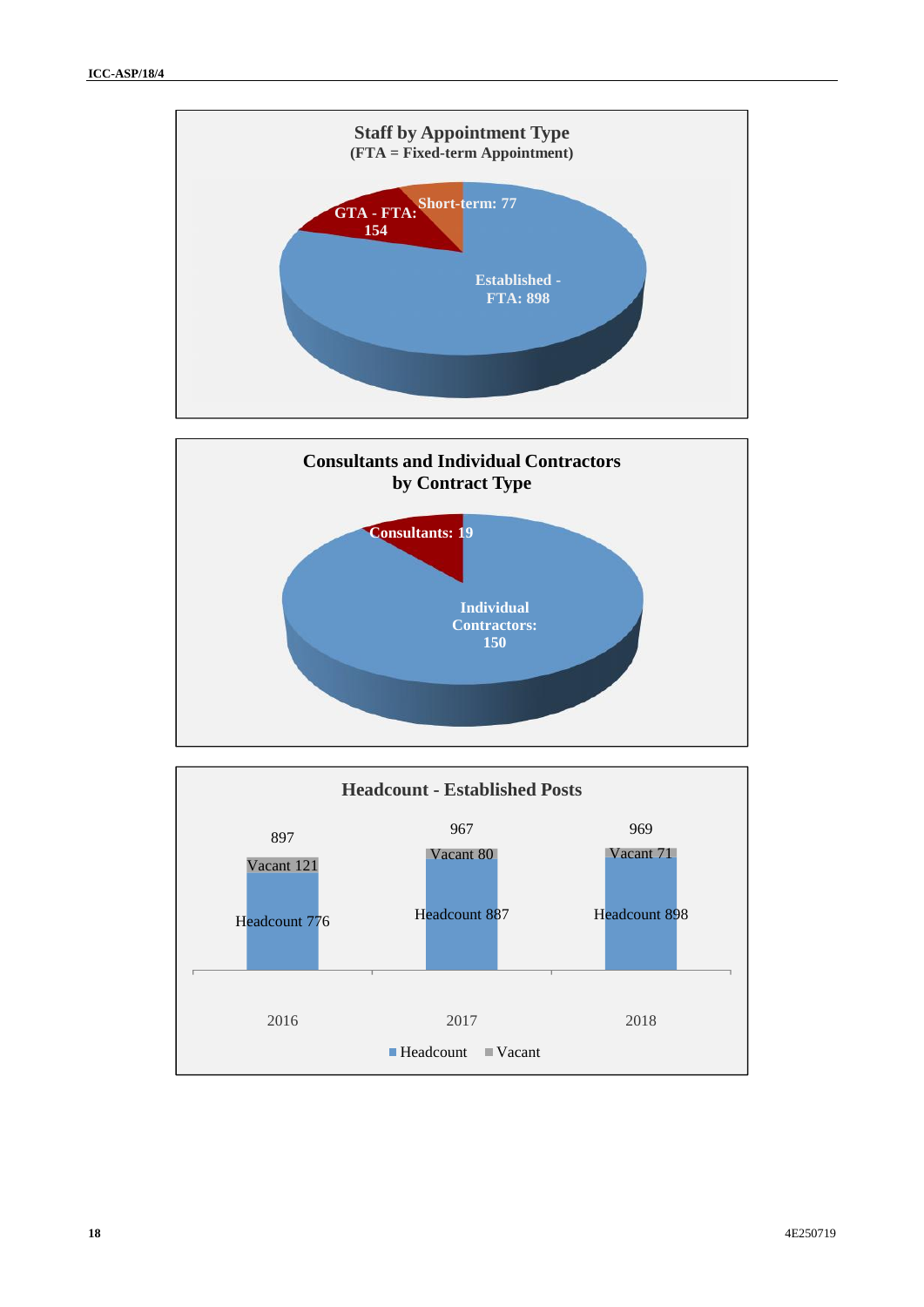



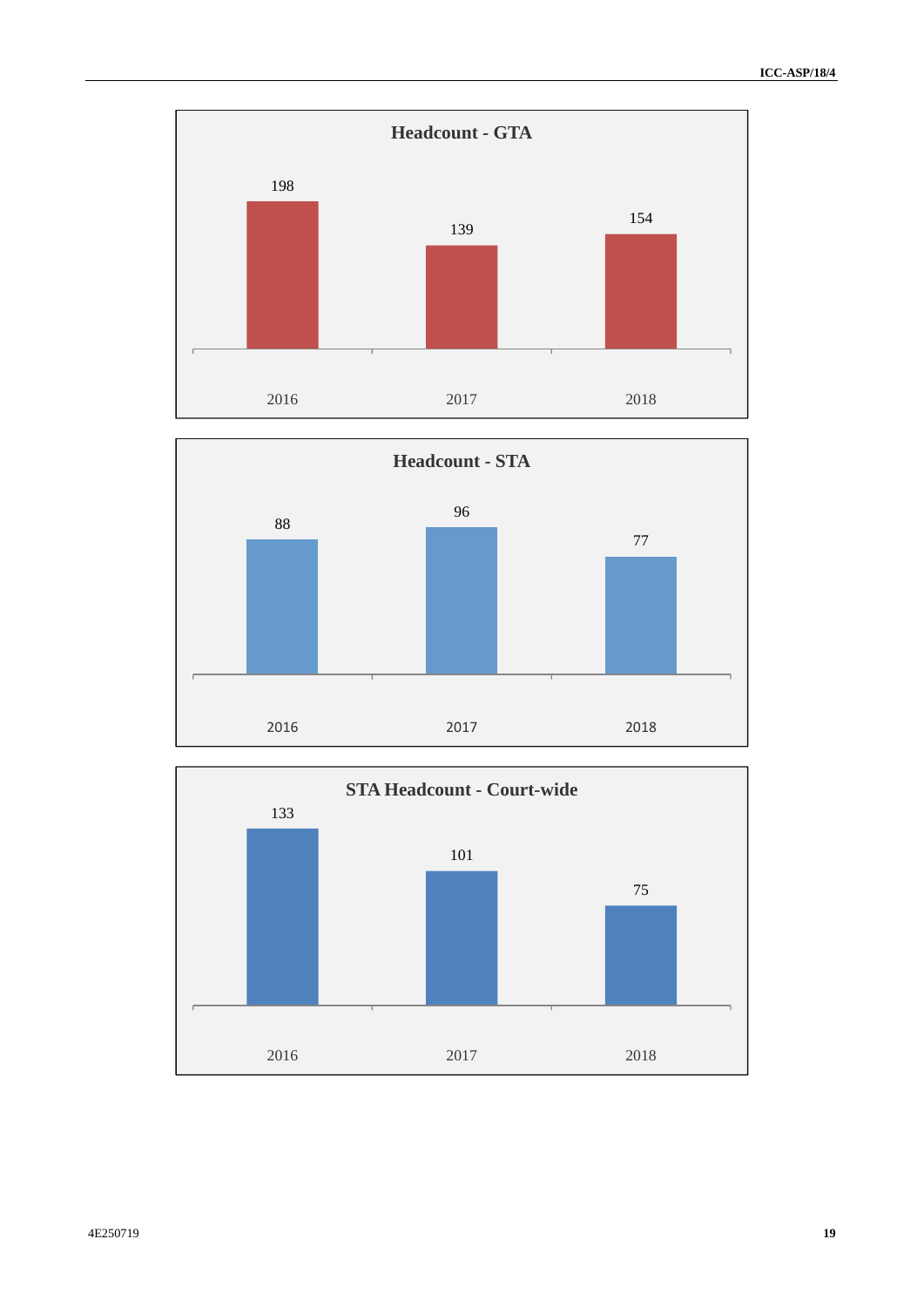





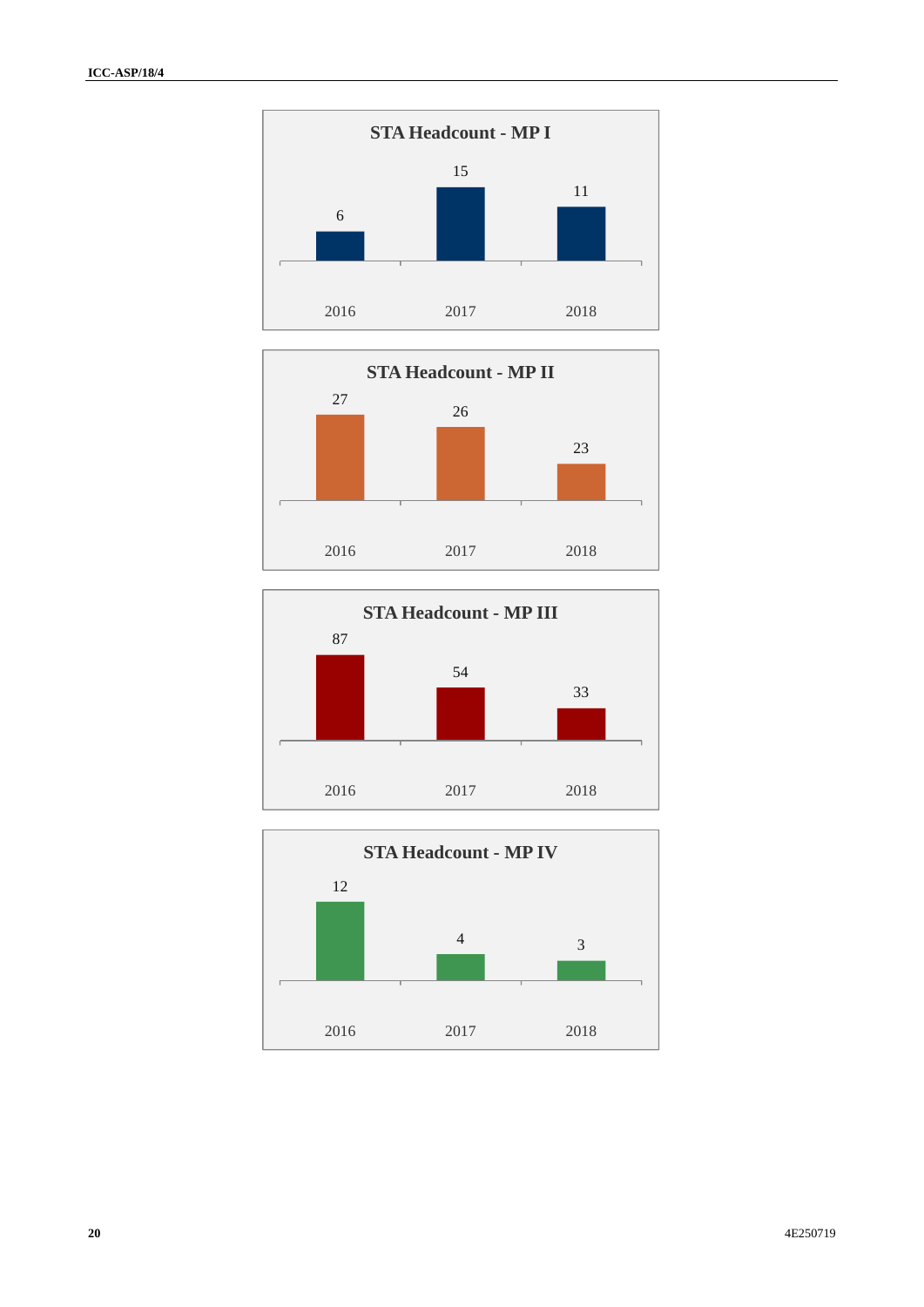





### **B. Post management and classification**

82. In 2018, the Assembly, with the approved budget, approved 972 established posts and  $90^6$  GTA-funded positions to support the Court in reaching its set objectives.

83. The Court's objectives and priorities are continually shifting, which requires the redirection of resources to where they can be optimally utilized. The Court's workforce must thus be agile and flexible in order to support the dynamic nature of the Court's work. An important tool for the Court, as an alternative to requesting additional resources, is to be able to redesign work areas and reallocate functions, where necessary. This may result in post job descriptions having to be amended and posts reclassified, for which this is an important tool to effectively manage human resources. The system of classification of posts is maintained to ensure the assignment of appropriate grades and titles to all posts in the Court pursuant to staff regulation 2.1 and staff rule 102.1. When posts are designed or redesigned according to the nature of the duties and responsibilities, the classification or reclassification of posts is undertaken in accordance with the United Nations common system standards and with the principles laid down by the Assembly. The applicable classification standards established by the International Civil Service Commission (ICSC)

<sup>&</sup>lt;sup>6</sup> For the purpose of reporting this number, only GTAs approved for 12 months (i.e. 1 FTE) are included.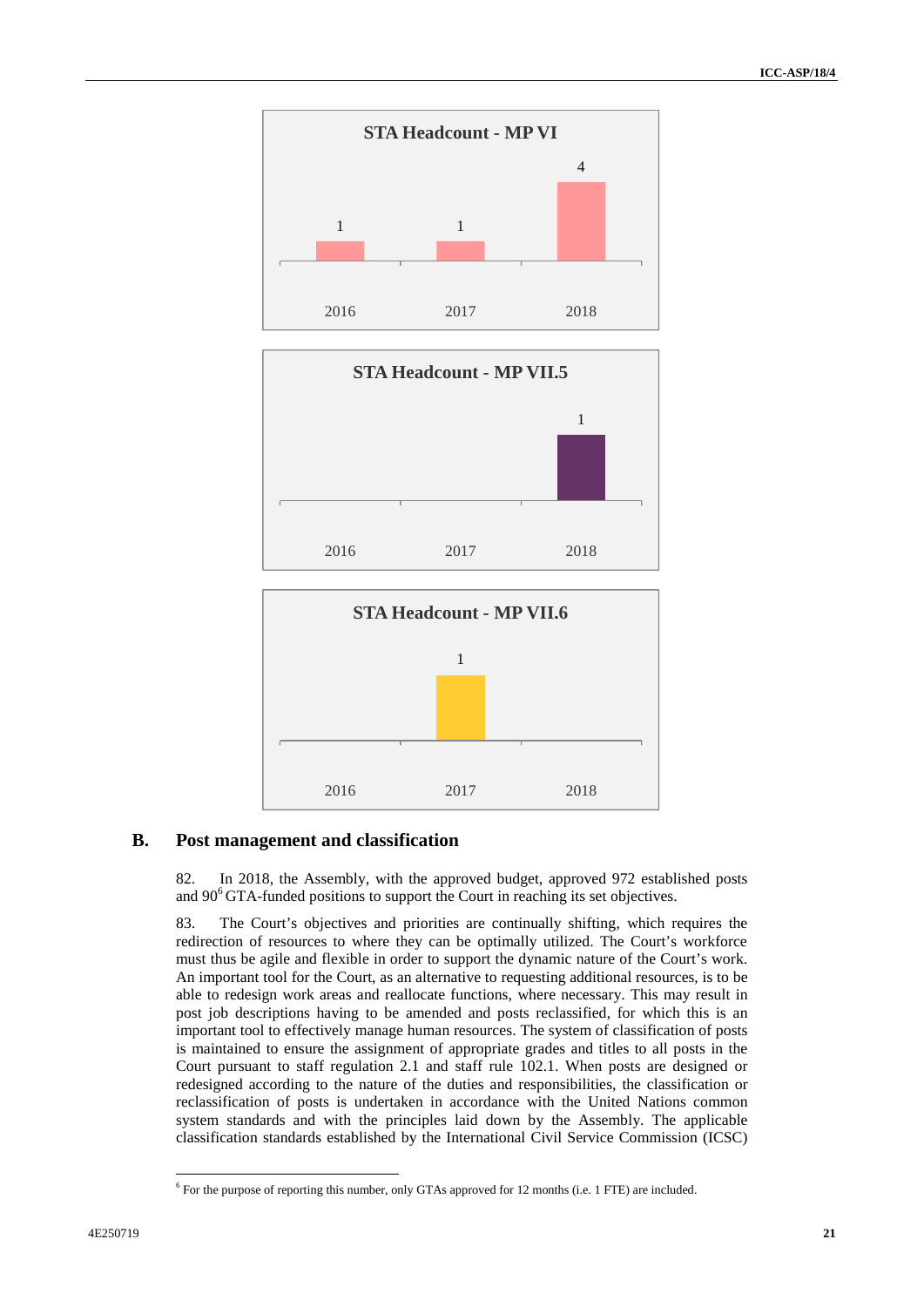are applied. With the promulgation of Administrative Instruction ICC/AI/2018/002 "Classification and Reclassification of Posts" in 2018, which formalizes the comprehensive process for classifying and reclassifying posts and which incorporates the feedback provided by the Committee, the Court is hopeful that concerns related to its processes have been put to rest.

84. Because of the administrative steps required to be completed following the policy promulgation, e.g. establishment and training of the new Board, reclassification requests will be limited and submitted to the Committee in due course.

### **C. Recruitment and staffing**

85. Recruiting diverse staff of the highest quality continues to be a priority for the Court and, in 2018, 63 recruitments were completed to fill vacant posts in all staff categories. With regard to geographical representation, the percentage of the workforce<sup>7</sup> coming from underrepresented or in-balance countries decreased from 28 per cent at 31 December 2017 to 25 per cent at 31 December 2018.

### **1. Recruitment performance for established posts**

86. As at 31 December 2018, the Court had a total of 899 filled approved positions: 79 established posts and 32 GTA-funded positions. Of the 79 filled established posts, 45 (57 per cent) were filled by external candidates, 18 (23 per cent) by staff in GTA-funded positions and 16 (20 per cent) by staff already in established posts (referred to in Table 2 as "internal appointments"). In the course of the year, the Court conducted 650 written tests and 687 interviews.

87. As at 31 December 2018, the Court had 898<sup>8</sup> staff members in fixed-term established posts and 154 staff members in fixed-term GTA-funded positions. In addition, short-term appointments were made to replace staff on special leave without pay or on maternity leave, but also to provide short-term cover pending recruitment for a given vacant post. A total of 52 staff in established posts left the Court in 2018, including 6 staff members who had retired or whose contracts had not been extended. This represents a 6 per cent turnover rate (5.82 Court-wide) for the year.

88. Below is a summary of the staffing situation and recruitment performance, appointments, internal placements and turnover for the Court's established posts as at 31 December 2018. The same tables per major programme are included in Annex II.



 $^7$  Established posts at the Professional level.<br> $^8$  In MP-III, one post funding a Staff Council President is counted as filled.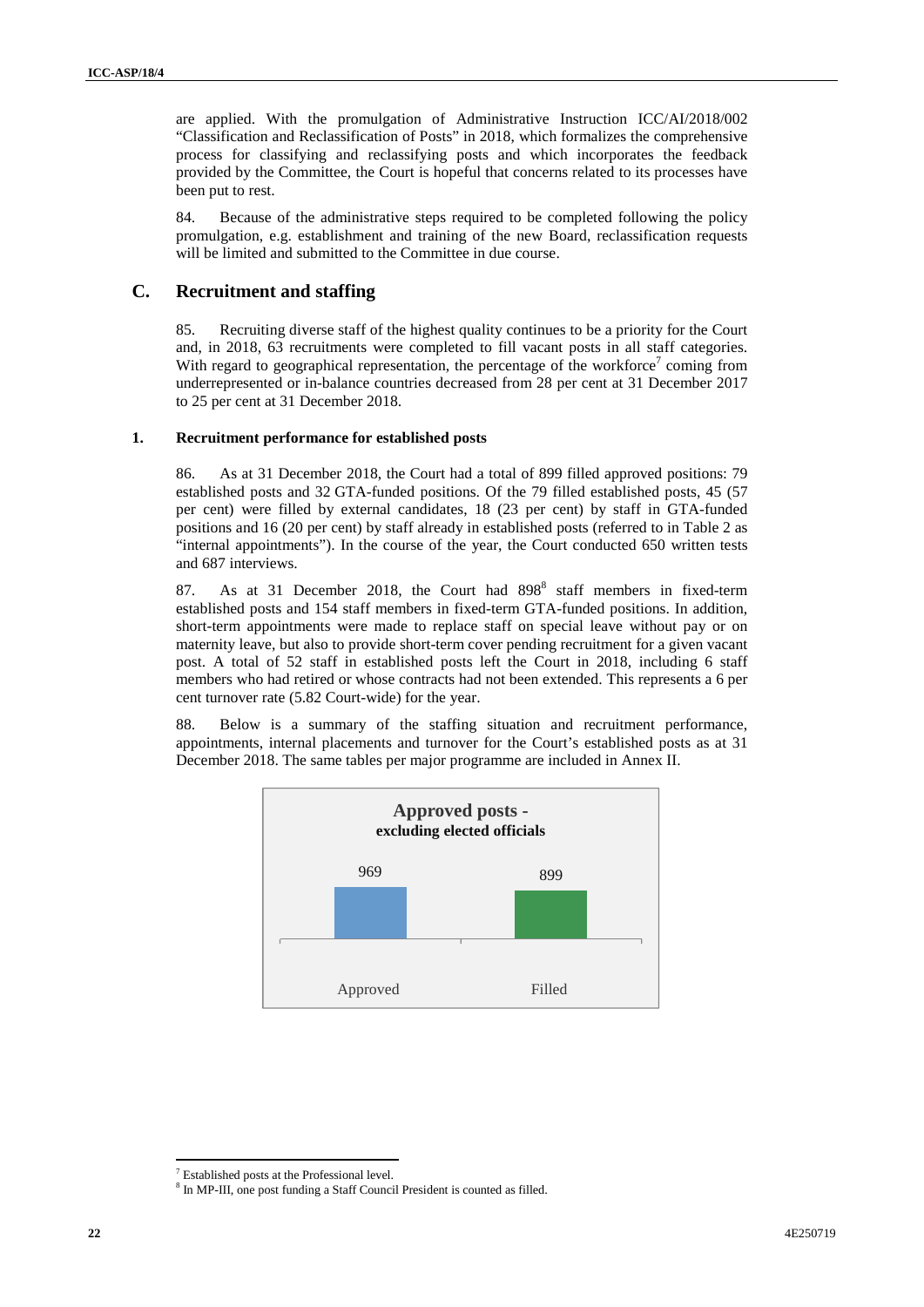





### **2. Vacancy rate**

89. The Court's monthly vacancy rate decreased in 2018 from 10 per cent at the end of December 2017, reaching an average vacancy rate of 8 per cent for the 2018. This brings the vacancy rate closer to the Court's natural turnover rate of around 6 per cent. Ideally, the Court would operate at a healthy equilibrium between the number of vacant established posts, which would naturally be in place owing to staff resignations and separations, and the arrival of new hires.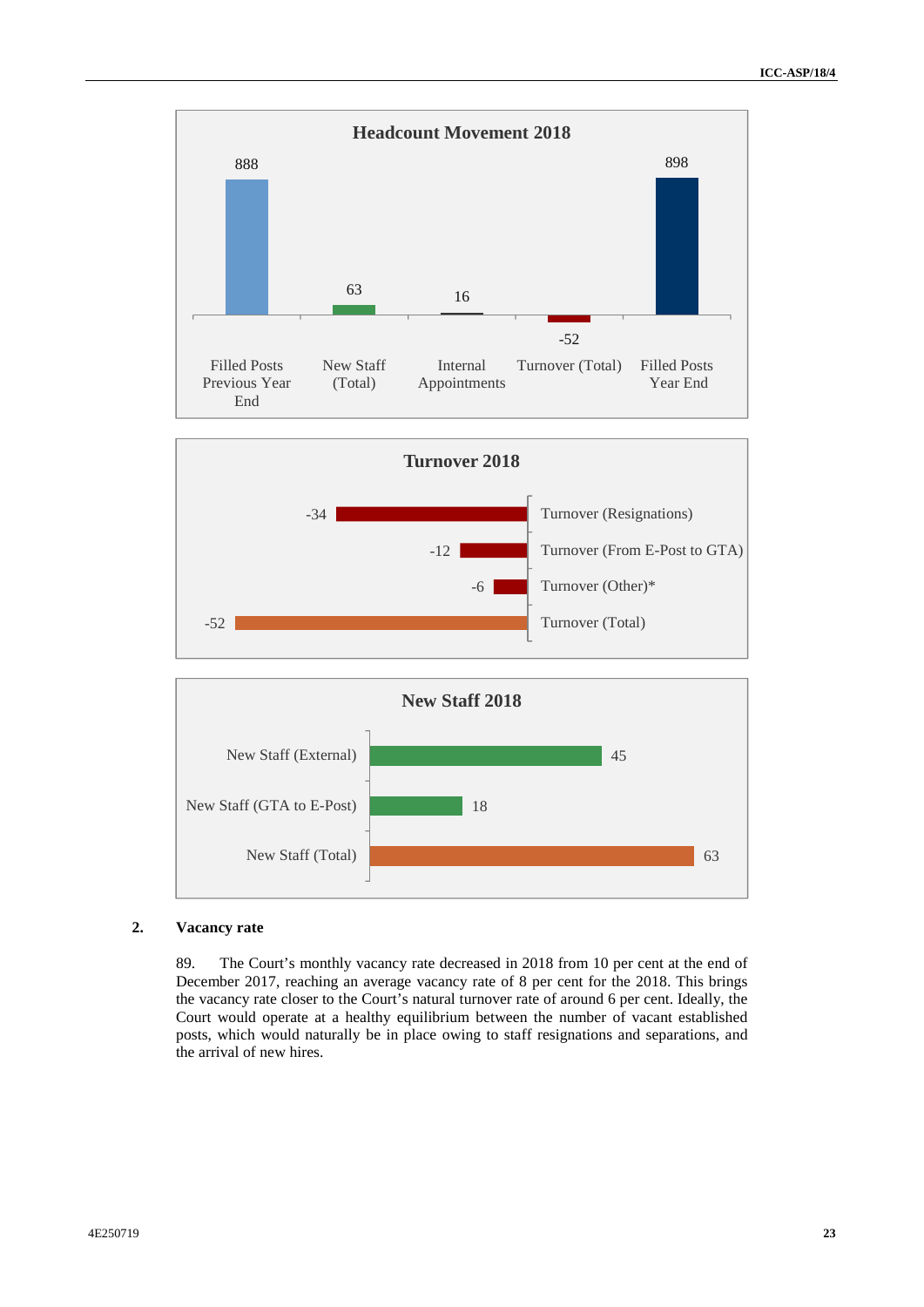

#### **3. Geographical representation**

90. The Court has taken note of the Committee's recommendation that it continue its efforts towards further improving the situation with respect to geographical distribution and that it report on the specific measures taken, including awareness-raising campaigns, in the report on human resources management. The Court also noted the request for it to continue analysing the persisting disequilibrium between geographical distribution and the relevant benchmarks, as well as to keep monitoring the desirable ranges per country. The report of the Bureau on equitable geographical representation and gender balance in the recruitment of Court staff was also duly considered, along with the recommendation contained therein.

91. Towards the end of 2018 and in 2019, the Court introduced new efforts for outreach activities specifically for non- and underrepresented States Parties. These included:

(a) Attending career fairs and other suitable events in non- and underrepresented States. In late 2018 and early 2019, HR staff attended career events in South Korea and Germany;

(b) The Court continued to actively support and promote its Junior Professional Officer Programme which has seen three underrepresented States Parties participating and one other underrepresented State Party currently considering commencing in 2019;

(c) The HR Section, together with the Court's External Operations Support Section, met with State representatives from underrepresented States with a view to establish per State the most optimal outreach plan;

The Court has placed significant focus on addressing geographical representation challenges through the Internship and Visiting Professional Programme with the aim that a diverse group of qualified professionals in these programmes will encourage more potentially eligible and interested candidates from those countries for the Court's staff positions, now and in the future. The HR Section has successfully implemented a trust fund based on voluntary donations to enable funded placements for persons from developing regions who are also from States Parties, and preferably those that are non- or underrepresented. It was acknowledged that, before the introduction of funding for interns and visiting professionals, a majority of them were from WEOG countries. While this is not always disadvantageous for geographical representation, it is accepted that many of the Court's non- and underrepresented States are from other geographic regions; and

The Court has engaged a coordinator staff position for the purpose of coordinating the Junior Professional Officers and Internship and Visiting Professionals Programmes and designing and implementing outreach projects and new measures to improve geographical representation. This coordinator will coordinate and implement projects in 2019 for this purpose.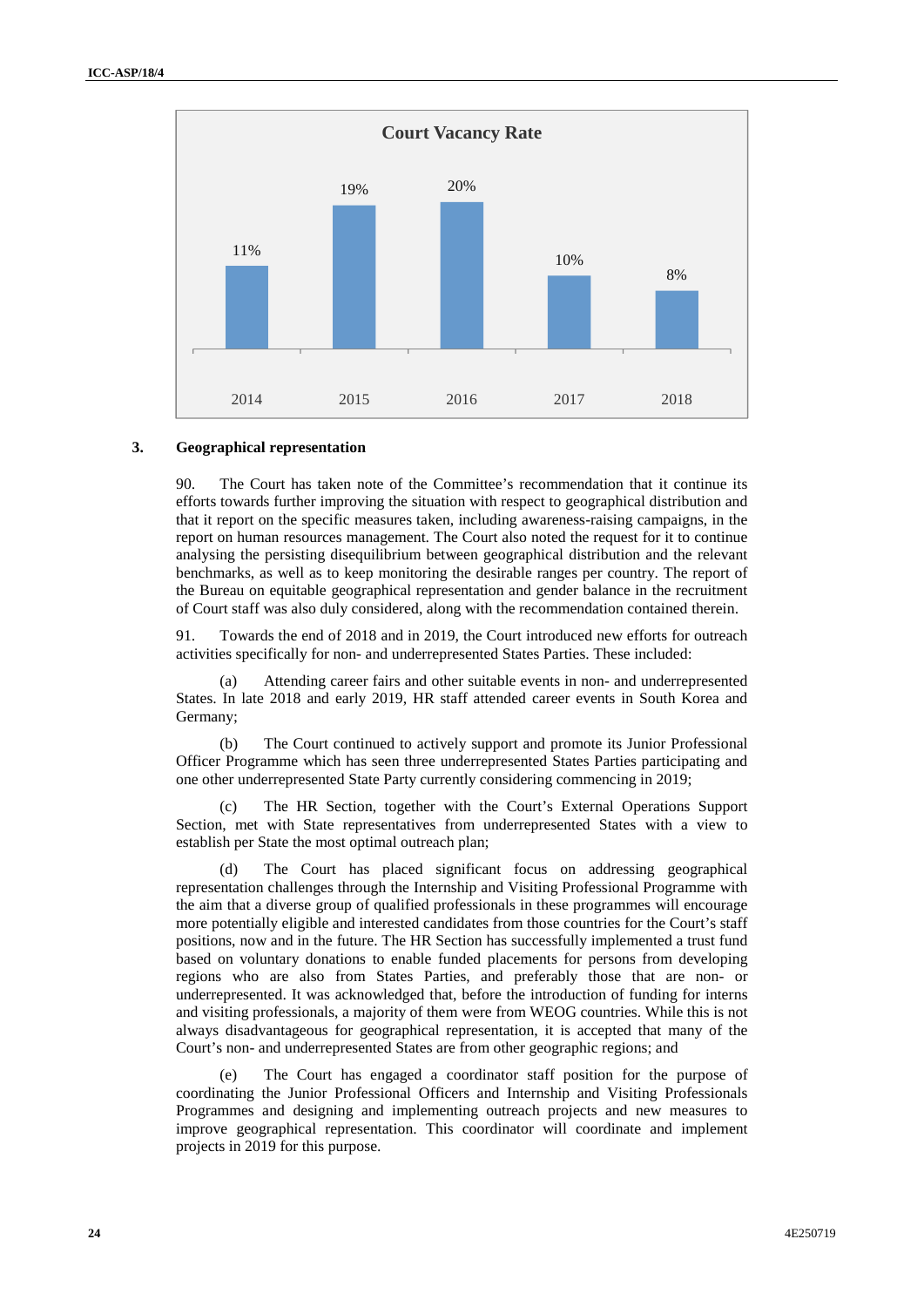92. In 2018, the Court continued its efforts to improve geographical representation, namely:

(a) Advertising of vacancies continued to include various social media and platforms for international job vacancies;

(b) All vacancy announcements were distributed in both working languages;

(c) HR staff participated ex officio in all recruitment processes and took steps to ensure that diversity is considered in all stages of the recruitment cycle;

(d) The Selection Review Board oversaw all recruitment;

(e) Geographical diversity was ensured on all recruitment panels;

(f) Updated information on geographical representation was disseminated to all recruitment panels;

(g) Geographical representation was considered both at the shortlisting stage and when the decision as to the final selection of suitable candidates was made;

(h) Geographical representation was considered for all types of appointments;

(i) HR used social media to actively "source" qualified candidates from desirable profiles to improve the applicant pool;

HR commenced a partnership with ImpactPool in 2019 with a view to further increasing outreach efforts to maximize geographical diverse applicant pools; and

(k) Key management personnel of the Court engaged in outreach activities alongside their regular travel and meetings. Geographical representation is considered an important agenda item with all travel and meetings with States and external stakeholders

93. The efforts resulted in the number of non-represented States Parties being reduced to 54, which is the lowest in five years. The number of underrepresented States Parties was reduced to 17 compared to 19 in 2017. Despite the efforts made, however, the number of overrepresented States Parties increased and the percentage of the workforce<sup>9</sup> coming from underrepresented or in-balance countries did not change substantially (28 per cent at 31 December 2017 and 24 per cent at 31 December 2018). The Court is not satisfied with this result and will continue its efforts to increase the proportion of staff members from non and underrepresented States Parties in positions in the Professional and higher categories, while respecting both the requirements under the Rome Statute to recruit staff based on merit, as well as the rights of existing staff.

94. The Court has also taken note of the concerns raised by the Committee and the Assembly that there is a significant number of staff who are nationals of States that are not States Parties to the Rome Statute, and that it was recommended that this issue be addressed within a reasonable time frame and that the Committee and Assembly be updated in the report on human resource management. The Court has diligently considered this when recruiting for new staff and in 2018, only two new staff from non-States Parties joined the Court whereas four separated.

95. As requested by States Parties during the Assembly in December 2018, the following tables show the development in geographical representation over the past five years.

<sup>&</sup>lt;sup>9</sup> Established posts at the Professional level.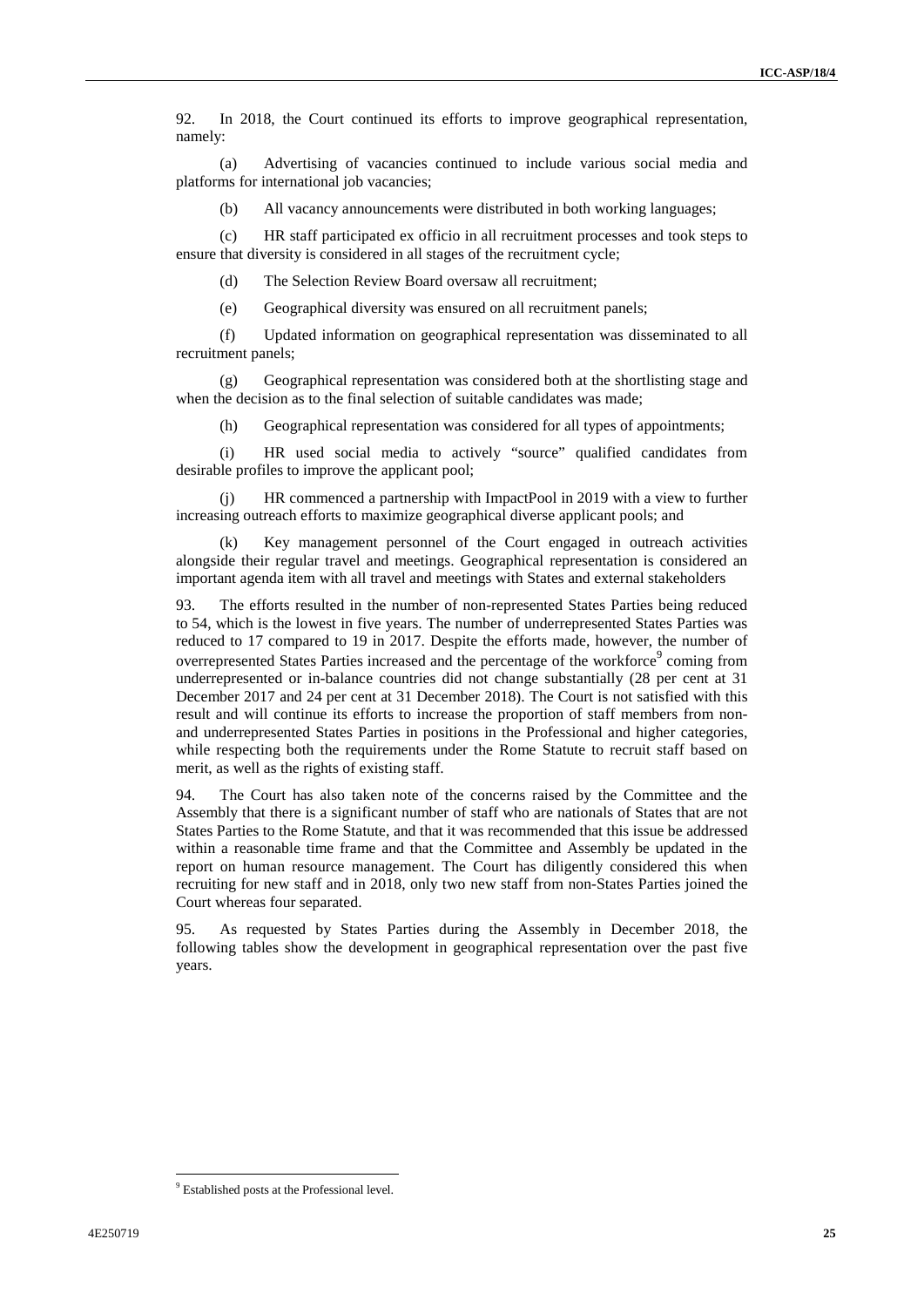



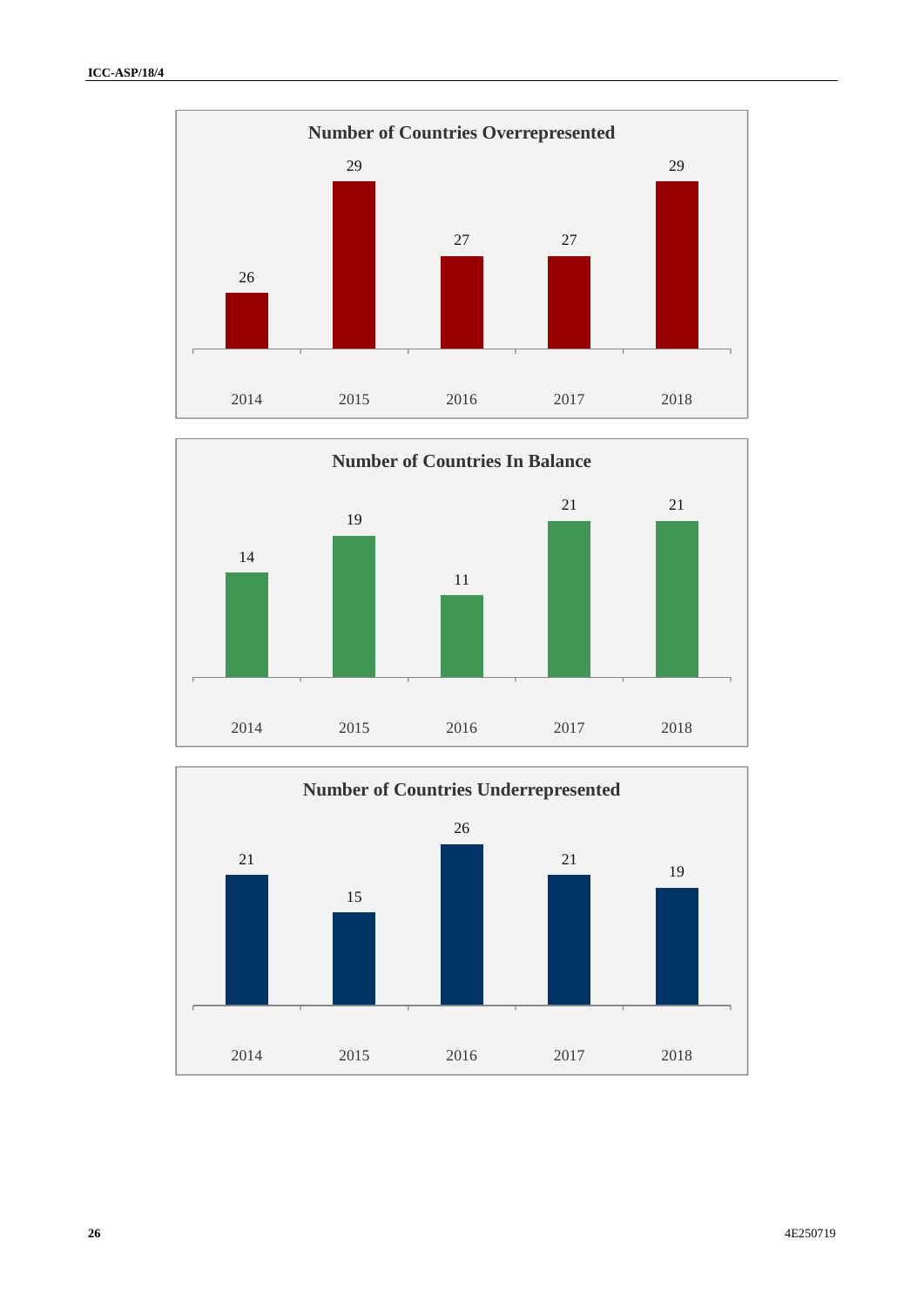



### **4. Gender balance**

96. The overall ratios Court-wide and at the professional level continue to be within acceptable ranges, with the Court's overall female staff comprising 47 per cent of the workforce. The Court recognizes, however, that greater gender imbalance exists at the higher levels (P-4, P-5 and D-1) where only 35, 33 and 11 per cent, respectively, of the incumbents are women. In 2018, three recruitments for posts at these levels were completed and one woman was employed  $(33 \text{ per cent})$ .<sup>10</sup> As noted in the Bureau report, the Court is establishing and implementing the following measures:

(a) *Mentoring Programme for Women*, which will include providing support to women in strengthening professional networks and defining and pursuing career aspirations with the coaching and support of an experienced mentor. At the time of drafting, it is expected that the Programme will commence in March 2019;

(b) *Focal Point for Women ("Gender focal point").* The heads of organs are committed to promoting gender parity within the Court. With the establishment of a focal point for women, determinations can be made whether there are any systematic organizational issues which may present obstacles for the career progression of women;

(c) *Unconscious bias training for managers* will be provided to all managers involved in the recruitment activity. This is expected to commence in March 2019 and will

<sup>&</sup>lt;sup>10</sup> These posts are: Head of Independent Oversight Mechanism (P-5), Head of Forensic Science Section (P-5), Trial Lawyer (P-4).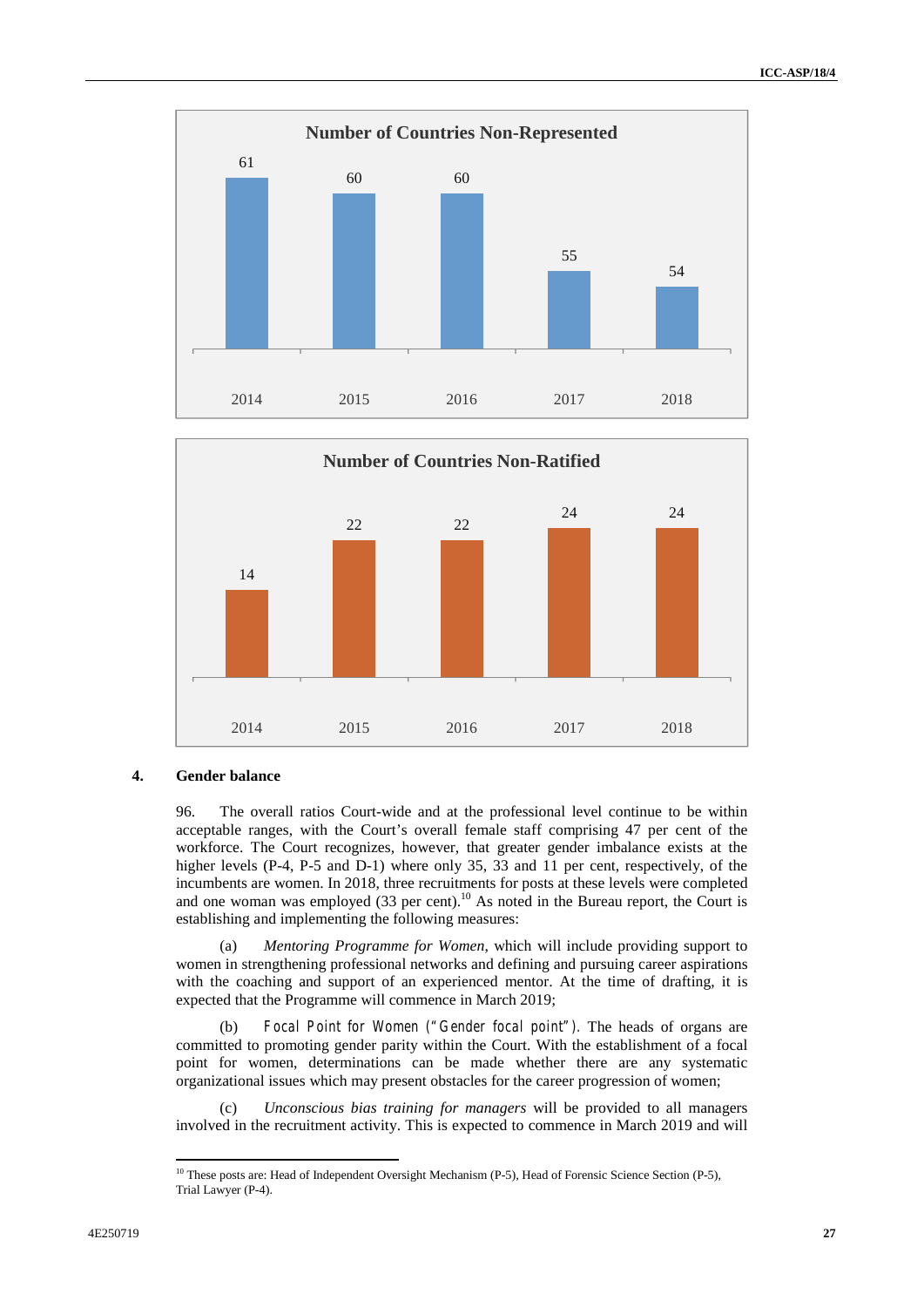ensure that managers are equipped to understand the role that unconscious bias can play in selection processes. This training is intended to be mandatory for managers; and

(d) *Gender Awareness Training -* The Office of the Prosecutor has in recent years placed emphasis on gender parity and will continue its efforts in 2019 with a mentoring programme and specific training to raise awareness.

97. It is hoped that these additional efforts will ensure that progress can be made with respect to gender balance at the higher levels. As previously reported, the impact in terms of actual statistics will rely on staff turnover, which historically gets lower as the levels get higher. As was highlighted in the Bureau's report, only two P-5 vacancies emerged in 2018; one in 2017 (P-5) and three in 2016 (one at D-1 level and two at P-5 level). To further illustrate this, the nine current directors have on average been in service 8.5 years; the last resignation by a director was in 2009 and only one director will reach retirement age within the coming five years.

98. The measures commenced by the Court are thus aimed at the long-term strategy to ensure that every effort can be taken to address gender balance at the higher levels as soon as positions become available.

99. As indicated in the graphics below, overall female representation at the Court for established posts is at 47.2 per cent and at the Professional level at 49.7 per cent. The representation is as follows at the different levels:



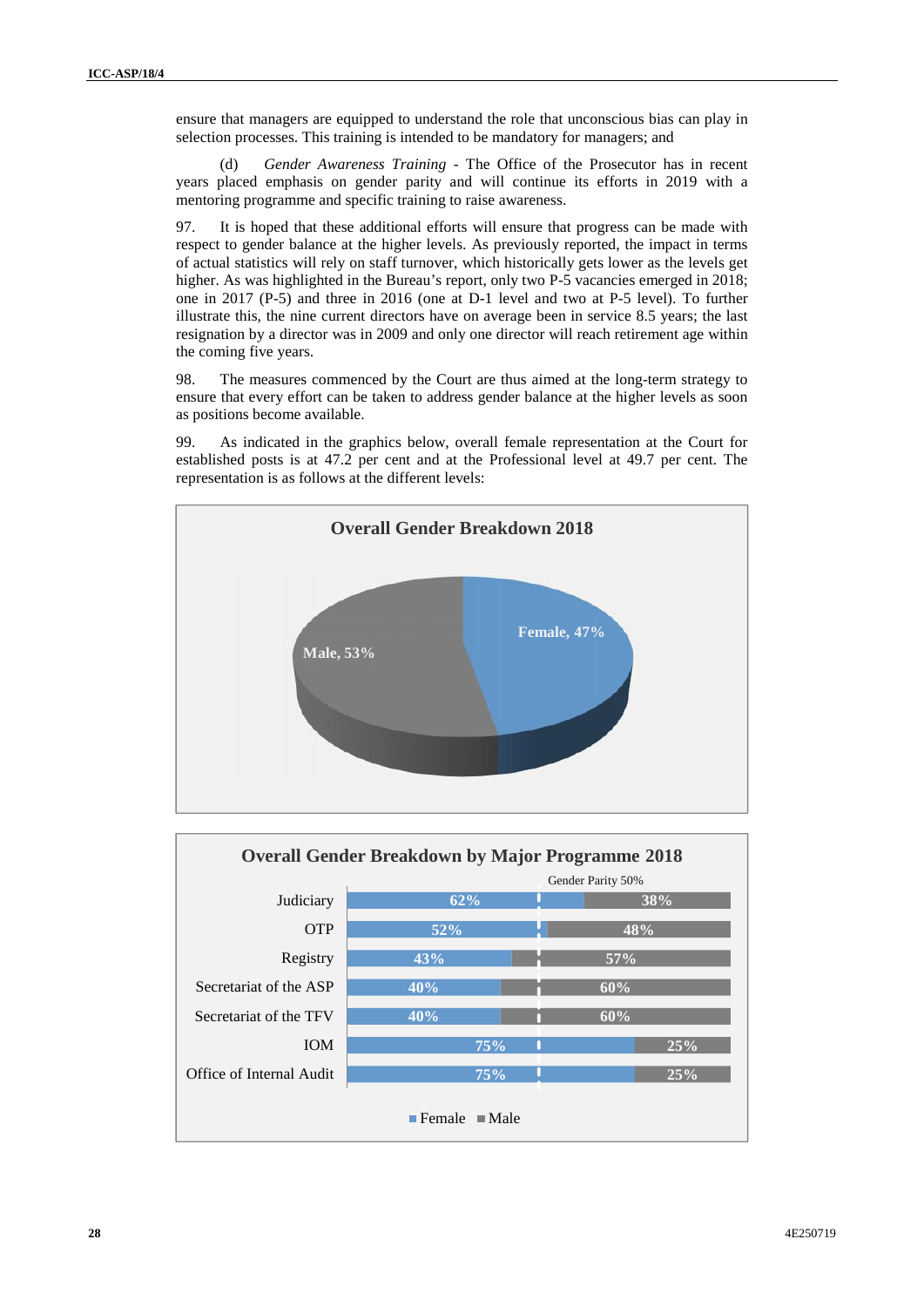



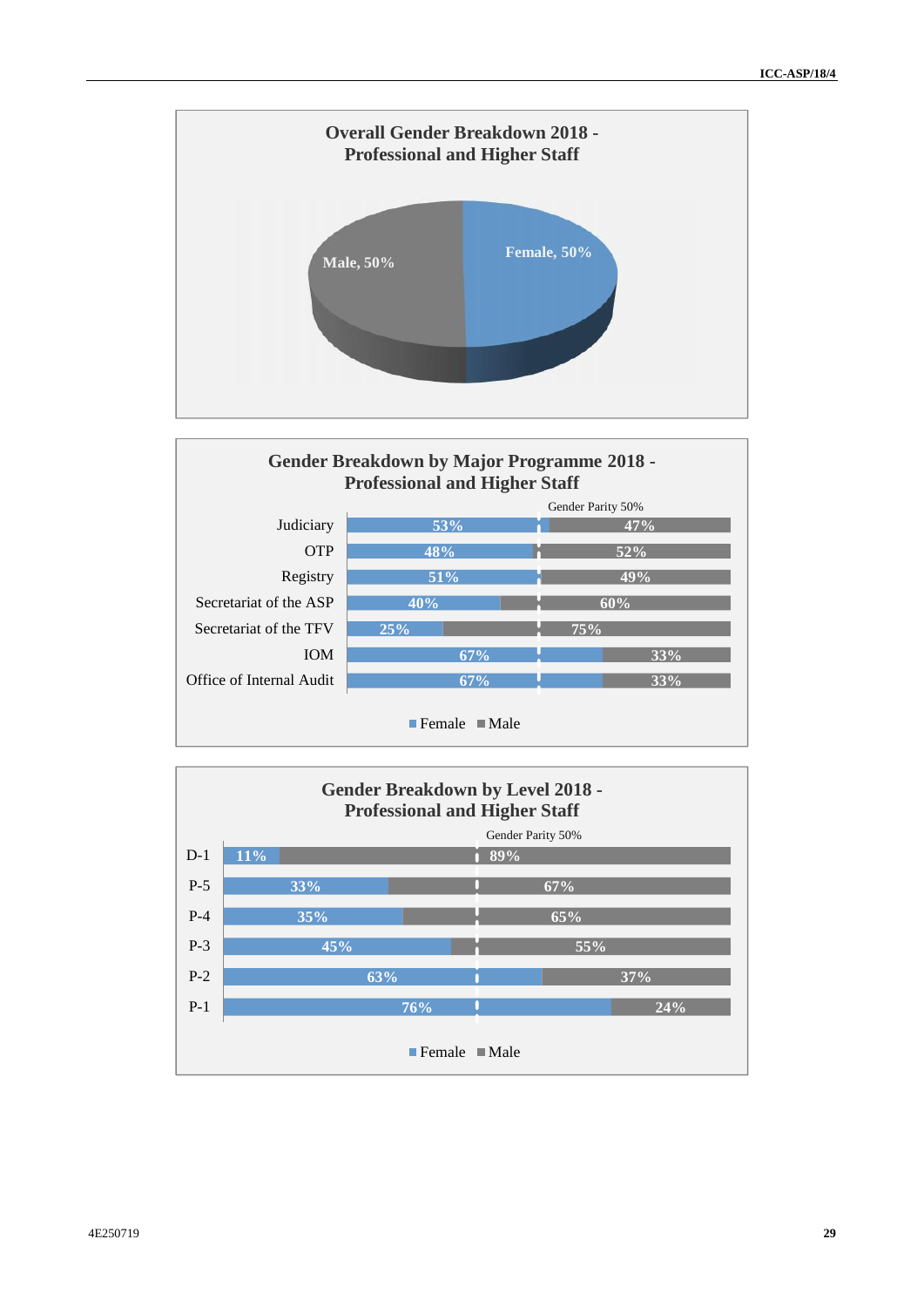### **D. Staff Contracts and Conditions of Service**

### **1. Compensation package review**

100. The implementation of the changes to the United Nations compensation package, effective as of 1 January 2017, required the Court to undertake a number of policy-related activities to ensure appropriate transition to the new system. To that effect, on 30 December 2016 the Court promulgated provisional amended Staff Rules and administrative instructions on transitional measures relating to the salary scale, step increments, dependency benefits, hardship allowances, mobility allowance, repatriation grant and relocation elements. The amended Staff Rules were submitted to the Assembly at its sixteenth session in November 2017.

101. The Assembly took note that the provisional amended Staff Rules related to the education grant, special education grant and related benefits would be promulgated at a later stage, after the UN Secretariat officially promulgated its administrative instruction on this topic.

102. In line with regulation 3.1 of the Regulations of the Court, which provides that salaries and allowances of staff members of the Court "shall be in conformity with the United Nations common system standards", the Court has applied the UN system standards as applicable for the school year in progress starting 1 January 2018.

103. Further to the promulgation of the UN administrative instructions on education grant, special education grant and related benefits in January 2018, the Court initiated the consultation process in relation to the amended Staff Rules on this topic. The consultation process is in the final stages and anticipated text of the Amended Staff Rules is included in Annex V.

104. In accordance with staff regulation 12.2, these amended Staff Rules on education grant, special education grant and related benefits will be submitted to the Assembly at its next session.

### **2. Group health insurance**

105. As previously reported at the seventeenth session of the Assembly, the Court changed its group health insurance service provider from Cigna to MSH International subsequent to a tender process. The transition to a new third-party administrator was a new experience for staff at the Court and a number of measures were taken to ensure a smooth transition. In 2018, the following activities were undertaken:

(a) Regular on-site visits from MSH International, which afforded staff the possibility to speak directly with a claims administrator;

(b) Direct coordination with the insurers' Medical Network Director to ensure problems with health care providers and institutions visited by staff are quickly addressed;

(c) Quarterly reporting from the insurers regarding medical claims reimbursements to identify possible trends or areas of consideration;

(d) Field duty station visits from MSH International to address concerns from field staff;

(e) Regular collection of feedback from staff and directly addressing them to the respective managers from MSH International; and,

Active participation from the Human Resources Section, Occupational Health Unit, and Staff Union representatives, including the Finance Section, and the engagement of an external insurance expert for verification of calculations provided.

106. These strategies are intended to continue, along with the identification of areas of improvement and the development of a table of benefits intended to provide more clarity regarding coverage for insured individuals. A staff survey is expected to be launched in 2019 by the Staff Union Council in consultation with the HR Section.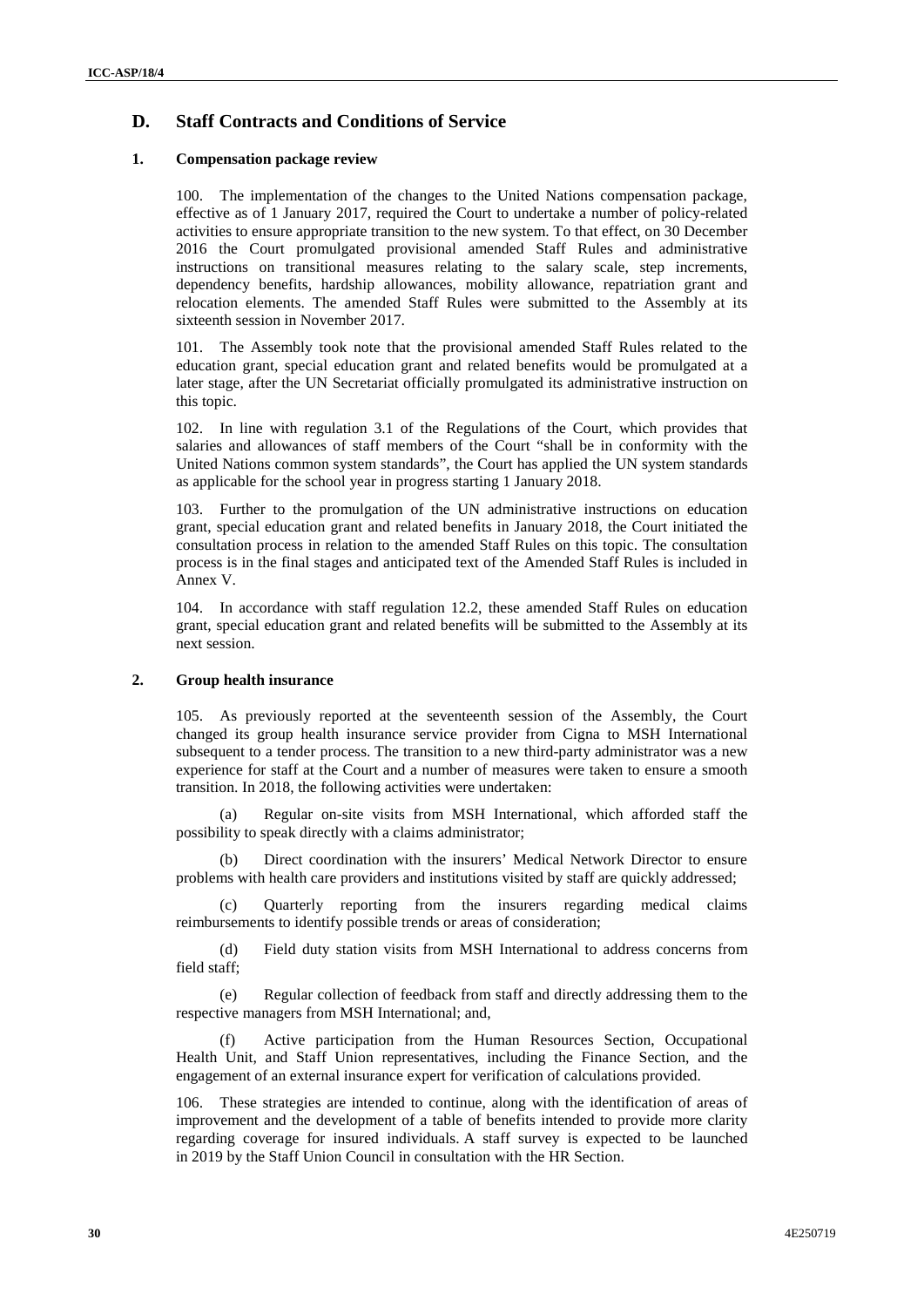# **VI. The Court's Programmes**

### **A. Junior Professional Officer Programme**

107. Following the signing of the first memorandum of understanding with the Governments of Japan, the Republic of Korea and Switzerland, the Court welcomed its first Junior Professional Officers (JPO) in 2017 and continued the programme with success in 2018. In 2018, the Court received the following JPOs:

| <b>State Party</b> | # JPO 2018 |
|--------------------|------------|
| Japan              |            |
| Republic of Korea  |            |
| Switzerland        |            |

108. To ensure a valuable and meaningful work experience for the JPOs where they familiarize themselves with the various operations and working environment of the Court, training programmes tailored to individual needs are developed for each one. Other staff provide regular performance feedback and assessments as part of the JPO work experience.

109. The Court continues its efforts to draw the attention of States Parties to the JPO Programme and to increase the number and variety of job profiles available to them. The Court hopes to attract the support of many States Parties for this programme, and that it will generate interest among developed countries to support developing countries.

110. The Court will continue strengthening its JPO Programme, as well as the programmes for interns and visiting professionals, to ensure that participants are provided with valuable experience and familiarization of the Court and in the hope that it will raise awareness of the Court as a prospective career choice for junior professionals from national systems.

111. The Court is currently working with State representatives of Japan, Republic of Korea and Switzerland with a view to ensuring the ongoing support of the programme as well as preparing for new JPOs. In addition, the Court is currently providing information to other States Parties and hopes to add increase the scope of the JPO Programme in 2019.

112. The duration of a JPO placement is a maximum of two years; however, donor countries have requested the possibility of extending it for a third year on a cost-sharing basis. This is in line with the UN JPO Programme. The Committee is asked to consider whether such extensions can be supported.

### **B. Funded Internship and Visiting Professional Programme**

113. As previously reported, the Court in recent years has received funding from some States Parties in support of the Internship and Visiting Professional Programme (IVPP). With this funding, a limited number of interns and visiting professionals from developing regions are supported in the form of travel costs and a monthly stipend. Emphasis was placed on ensuring placements from developing regions and consideration of non- and underrepresented States Parties.

114. In 2018, the trust fund was fully implemented for the support and funding of placements. The following table summarizes the activity of funded placements using the trust fund: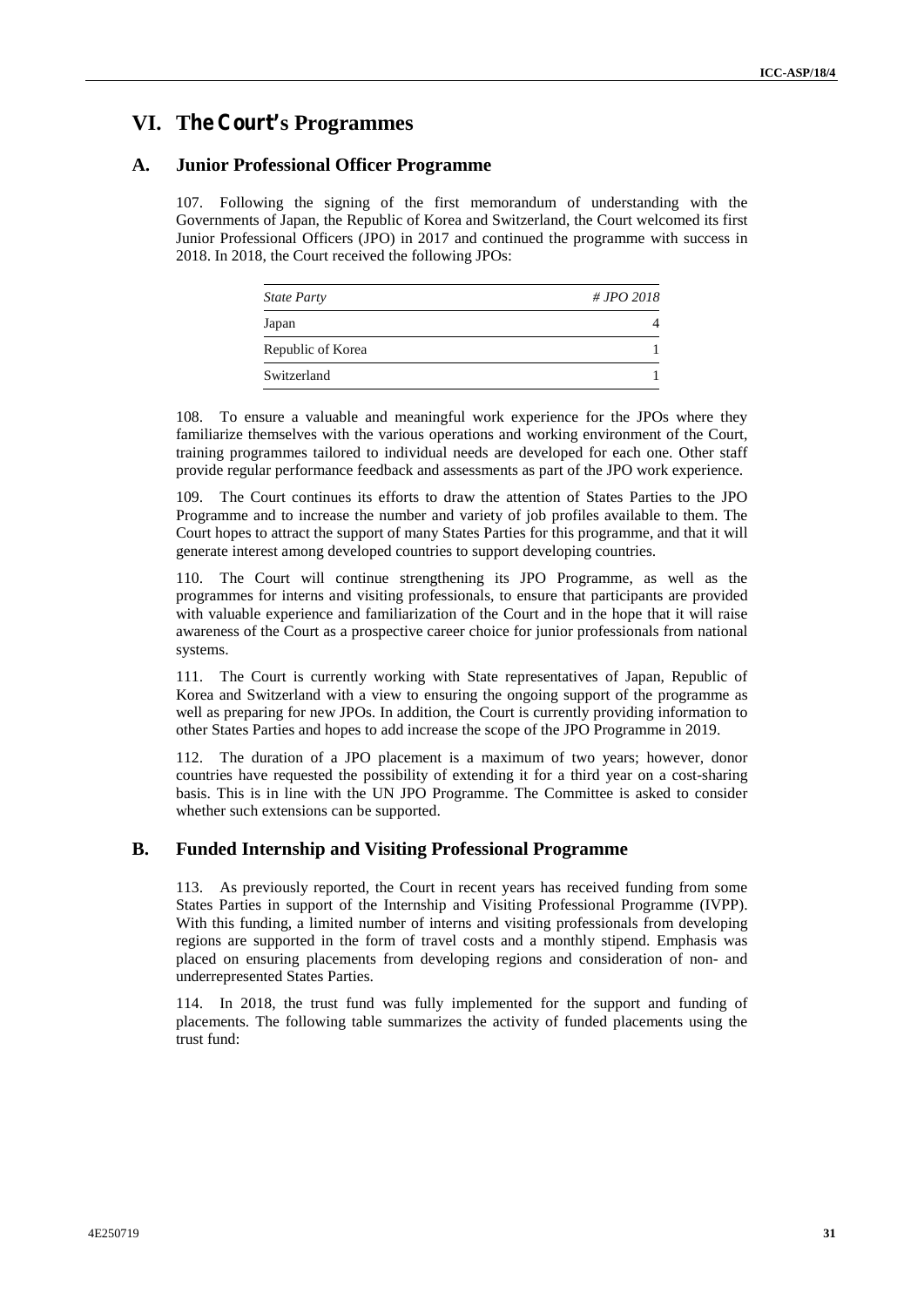|     | Nationality                      | IVPs funded by the trust fund |
|-----|----------------------------------|-------------------------------|
| 1.  | <b>Brazil</b>                    | 4                             |
| 2.  | Republic of Korea                | 3                             |
| 3.  | Malawi                           | $\overline{2}$                |
| 4.  | Côte d'Ivoire                    | $\overline{2}$                |
| 5.  | Kenya                            | 1                             |
| 6.  | Colombia                         | 1                             |
| 7.  | Dominica                         | 1                             |
| 8.  | Venezuela                        | 1                             |
| 9.  | Nigeria                          | 1                             |
| 10. | Chad                             | 1                             |
| 11. | South Africa                     | 1                             |
| 12. | Mauritius                        | 1                             |
| 13. | Democratic Republic of the Congo | 1                             |
| 14. | Botswana                         | 1                             |
| 15. | Chile                            | 1                             |
|     | <b>Total</b>                     | 22                            |

115. The Court and the HR Section are hopeful that more States will be able to offer financial assistance for this programme, which contributes to diversity within the Court. The funding will offer placements to people who would have otherwise been unable to fund a placement with the Court.

116. In addition, the Court again established a Legal Professional Programme (LPP) in collaboration with the External Relations and State Cooperation Unit of the Registry. Placements for nine participants were offered: eight from developing regions and four from non-represented States Parties, of which seven were also situation countries of the Court. The LPP provided funding under the European Commission Grant for Legal Professionals for visiting professionals from the Court's situation countries, countries under preliminary investigation and States Parties in developing regions, with a preference for placements of people from non-represented or underrepresented States Parties. The funding included travel costs and a monthly stipend for three months. Participants were placed in the three organs of the Court. While the statistics for the IVPP do not count for the purpose of geographical representation, the Court firmly believes that managing talent pools through other arrangements contributes to better overall geographical diversity at the Court, and should contribute to overall future geographical distribution in the Court's staffing quota. It is also of the opinion that providing funding to these States should increase their exposure to the Court.

### **C. Internship and Visiting Professional Programme – total (funded and unfunded)**

117. In 2018, 339 IVPP placements were offered for 282 interns and 57 visiting professionals. This is an increase from 2017 owing to the opportunity to have funded placements and also the continued success of the IVPP after the steps taken to increase its visibility. The following shows the breakdown of geographical representation: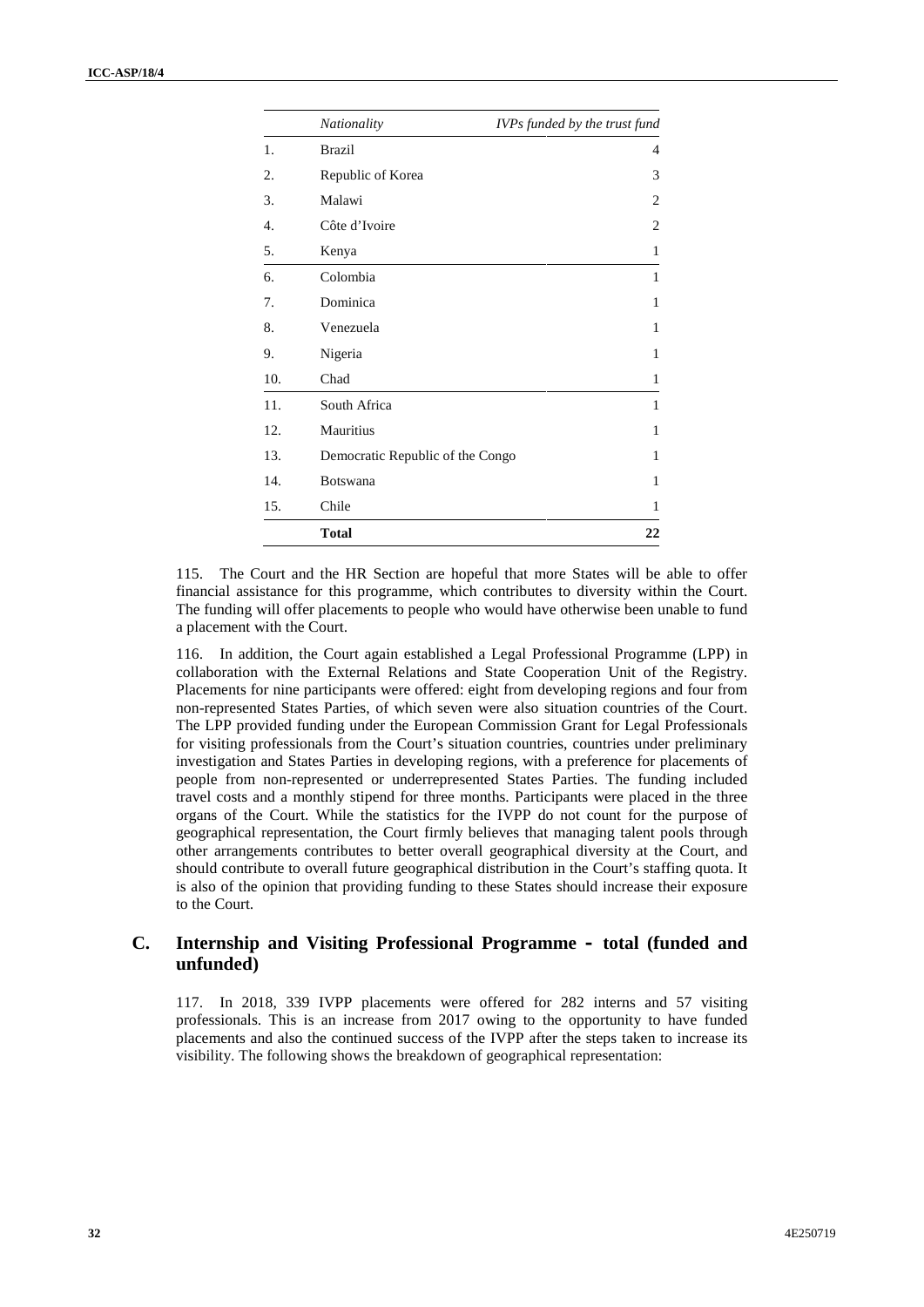| Region         | <i>Interns</i> | VP <sub>S</sub> | Total |
|----------------|----------------|-----------------|-------|
| Africa         | 24             | 11              | 35    |
| Asia           | 33             | 11              | 44    |
| Eastern Europe | 24             | 6               | 30    |
| <b>GRULAC</b>  | 19             | 10              | 29    |
| <b>WEOG</b>    | 182            | Q               | 201   |

118. While one of the main considerations of selection is the qualification of individuals vis-à-vis the requirements, the HR Section promotes the due consideration of qualified candidates from non-represented or underrepresented States Parties and developing regions.

119. The Section intends to continue and intensify efforts in 2019 with targeted outreach campaigns and support to increase the number of placements from underrepresented or non-represented States, and also to afford as many placements as possible to people from developing regions. It is hoped that sustained efforts in terms of outreach, support to managers regarding the overall advantage of diversity, and the funded programme will all see improvements in geographical balance over the coming years.

120. The Court acknowledges that because of limited funding, there are still large numbers of placements from WEOG regions. Therefore the Court would again like to seek support from States to provide funding to the successful trust fund for placements. In this way efforts can be made together to ensure that geographical representation issues are addressed, affording persons placements from developing regions.

121. The Court would like to seek the opinion of the Assembly on whether extra efforts should be taken to accept applications only from candidates from States Parties for the IVPP, with a preference for non- and underrepresented States Parties, which would be in line with efforts to improve geographical representation.

122. Given the geographic location of the Court and the limited funding, it is otherwise difficult to ensure this balance in the same way as for staff profiles.



123. In terms of gender balance, 70 per cent of IVPP placements were offered to female candidates in 2018.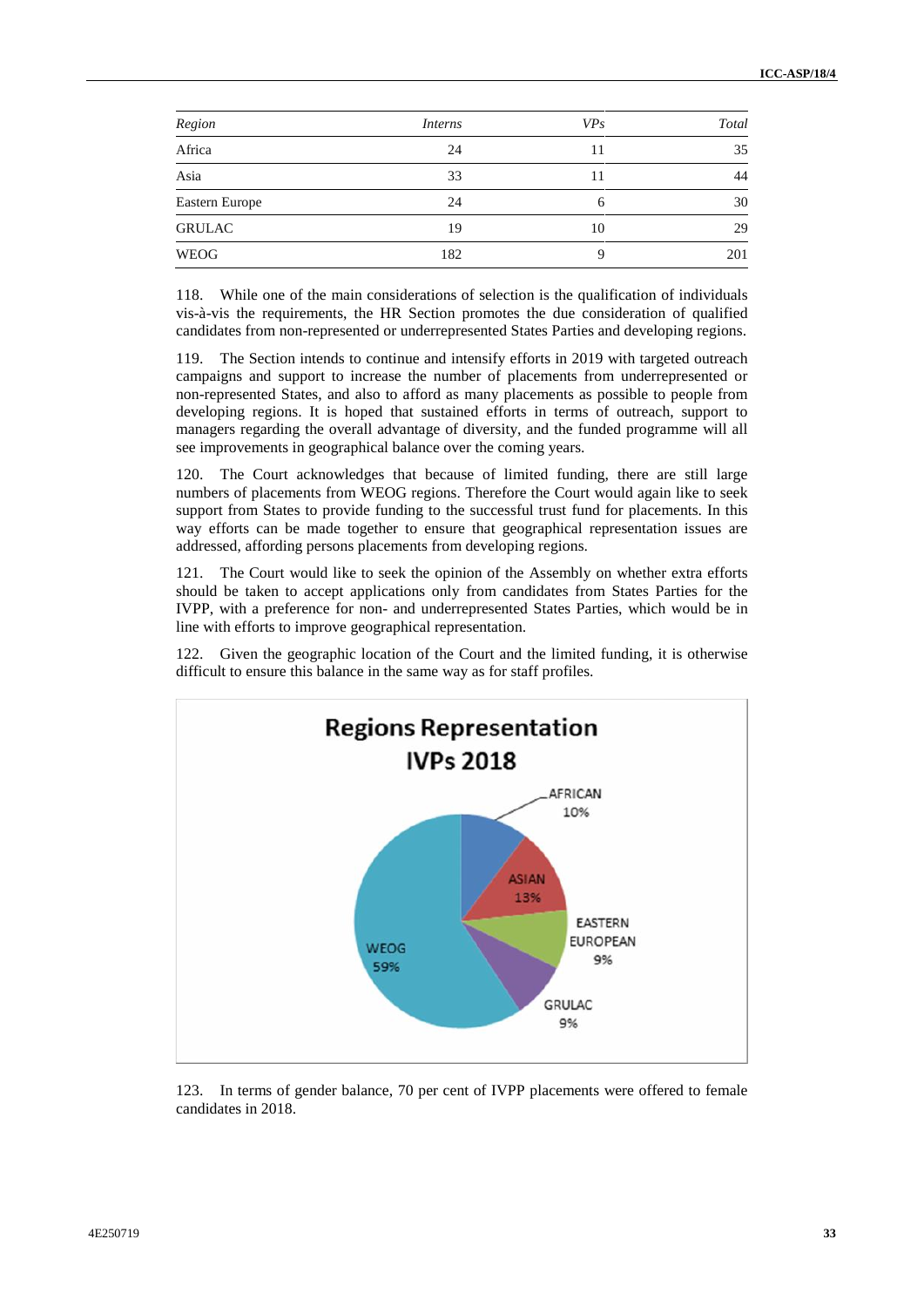

## **VII. Priorities for 2019-20**

124. Considering the Court's strategic objectives and priorities for 2019 set by senior management of the Court following the Staff Engagement Survey, and also taking into consideration the priorities set by the Committee and the Assembly, the following priorities have been identified for the Court's human resources management activities in 2019-20:

- (a) Promote *gender equality*;
- (b) Support and facilitate the improvement of *geographical representation*;

(c) Review the Court's *staff selection* and *development*, including by adopting a *mobility framework*;

(d) *Occupational health* and *work-life balance*, including *secondary trauma prevention*;

(e) *Ethics* and *standards of conduct*, with focus on harassment and conflict resolution mechanisms; and

(f) Develop the Court's *leadership programme*;

125. The Court's senior management, managers, legal offices, occupational health team and the HR Section will work together on delivering results in these important areas.

# **VIII. Conclusion**

126. Following several years with high vacancy rates and where recruitment activities were at the forefront, 2018 was a year where significant progress was made in the achievement of the Court's human resource-related goals.

127. In 2018, policies related to classification of posts, performance management and flexible working arrangements were promulgated, the framework for staff well-being was promulgated, a staff engagement survey was carried out with high participation, a leadership project was initiated, a mentoring programme for women was developed, online learning opportunities were provided, progress was made in strengthening informal dispute resolution and, not least, the Court launched staff and management self-service which automates its HR processes so that they are paper-free.

128. The Court is looking ahead to continuing to work on strategic HR management activities and supporting the Court's long-term organizational development objectives. The Court looks forward to reporting on the progress made in the 2020 report.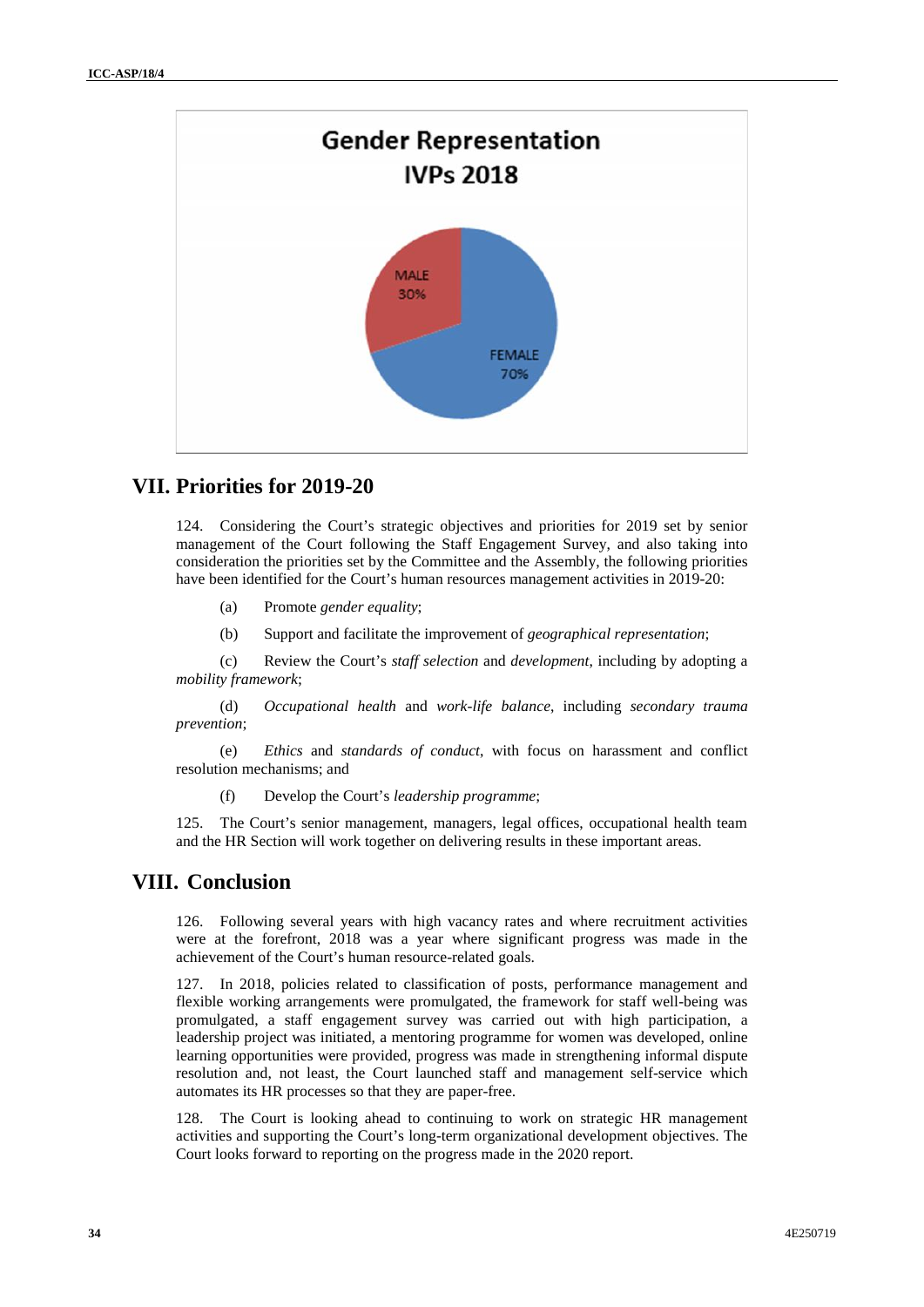# **Annex I**

# **Overview of HR-related recommendations and requests by the Assembly of States Parties and the Committee on Budget and Finance**

| Reference                                                                                         | Request or recommendation                                                                                                                                                                                                                                                                                                                                                                                                                             | Referred to<br>in the present<br>report | Reference link                                                                          |
|---------------------------------------------------------------------------------------------------|-------------------------------------------------------------------------------------------------------------------------------------------------------------------------------------------------------------------------------------------------------------------------------------------------------------------------------------------------------------------------------------------------------------------------------------------------------|-----------------------------------------|-----------------------------------------------------------------------------------------|
| Official Records<br>Seventeenth session  2018<br>(ICC-ASP/17/20), vol. II,<br>part B.2, para. 87. | After analysing the draft AI, the Committee recommended Sections 47,<br>that the Court submit a new draft at its thirty-first session, 56 and 83-84<br>and that in order to ensure the fairness and transparency of<br>the process, as well as the decision making, the draft should<br>include the following:<br>The undertaking of functions and responsibilities of<br>(a)                                                                         |                                         | https://asp.icc-cpi.int/<br>iccdocs/asp_docs/AS<br>P17/ICC-ASP-17-20<br>-vol-II-ENG.pdf |
|                                                                                                   | an existing vacant post are not grounds for reclassification;<br>The Classification Advisory Board should include<br>(b)<br>staff representation, such as the Staff Union;                                                                                                                                                                                                                                                                            |                                         |                                                                                         |
|                                                                                                   | The role of the Committee in the process is clearly<br>(c)<br>stated, taking into account that it is the independent advisory<br>body of the Assembly for these matters, while the Assembly<br>has the final decision on approval of such matters; and                                                                                                                                                                                                |                                         |                                                                                         |
|                                                                                                   | Timely and fully documented submission of<br>(d)<br>reclassification requests to the Committee prior to its first<br>meeting each year.                                                                                                                                                                                                                                                                                                               |                                         |                                                                                         |
| Official Records<br>Seventeenth session  2018<br>(ICC-ASP/17/20), vol. II,<br>part B.2, para. 92. | In the past, the Committee observed that there is a Sections<br>significant number of staff that are nationals of States that 90-94<br>are not States Parties to the Rome Statute. The Committee<br>noted that there had been a slight increase (1.1 per cent) in<br>the workforce of nationals of non-States Parties from 2016<br>to 2017. Reiterating its previous recommendation, the<br>Committee recommended that the Court address the issue of |                                         | https://asp.icc-cpi.int/<br>iccdocs/asp_docs/AS<br>P17/ICC-ASP-17-20<br>-vol-II-ENG.pdf |
|                                                                                                   | the significant number of staff that are nationals of States<br>that are not States Parties to the Rome Statute in conjunction<br>with the existing imbalance in geographical representation.                                                                                                                                                                                                                                                         |                                         |                                                                                         |
| Official Records<br>Seventeenth session  2018<br>(ICC-ASP/17/20), vol. II,<br>part B.2, para. 93. | The Committee recommended that the Court continue its Sections<br>efforts to attract candidates especially from under-85-94<br>represented and non-represented countries and report back to<br>the Committee at its thirty-second session within its annual<br>report on human resource management.                                                                                                                                                   |                                         | https://asp.icc-cpi.int/<br>iccdocs/asp_docs/AS<br>P17/ICC-ASP-17-20<br>-vol-II-ENG.pdf |
| Official Records<br>Seventeenth session  2018<br>(ICC-ASP/17/20), vol. II,<br>part B.2, para. 94. | The Court's human resources management report did not Sections<br>show any tangible results in redressing the issue of 85-92 and<br>persisting geographical imbalances.<br>The Committee 119<br>recommended that the Court continue its efforts to alleviate<br>this situation.                                                                                                                                                                       |                                         | https://asp.icc-cpi.int/<br>iccdocs/asp_docs/AS<br>P17/ICC-ASP-17-20<br>-vol-II-ENG.pdf |
| Official Records<br>Seventeenth session  2018<br>(ICC-ASP/17/20), vol. II,<br>part B.2, para. 97. | The Committee recommended that the Court, particularly<br>the Registry, continue its efforts to narrow the gender gap<br>and to provide an update to the Committee at its thirty-<br>second session in 2019 within its annual report on human<br>resource management.                                                                                                                                                                                 | Sections<br>96-99 and<br>annex IV       | https://asp.icc-cpi.int/<br>iccdocs/asp_docs/AS<br>P17/ICC-ASP-17-20<br>-vol-II-ENG.pdf |
| Official Records<br>Seventeenth session  2018<br>(ICC-ASP/17/20), vol. II,<br>part B.2, para. 98. | The Committee recommended that the Court continue its Sections<br>efforts to redress this situation and to provide an update to 96-99 and<br>the Committee at its thirty-second session in 2019 within its annex IV<br>Annual report on human resource management.                                                                                                                                                                                    |                                         | https://asp.icc-cpi.int/<br>iccdocs/asp_docs/AS<br>P17/ICC-ASP-17-20<br>-vol-II-ENG.pdf |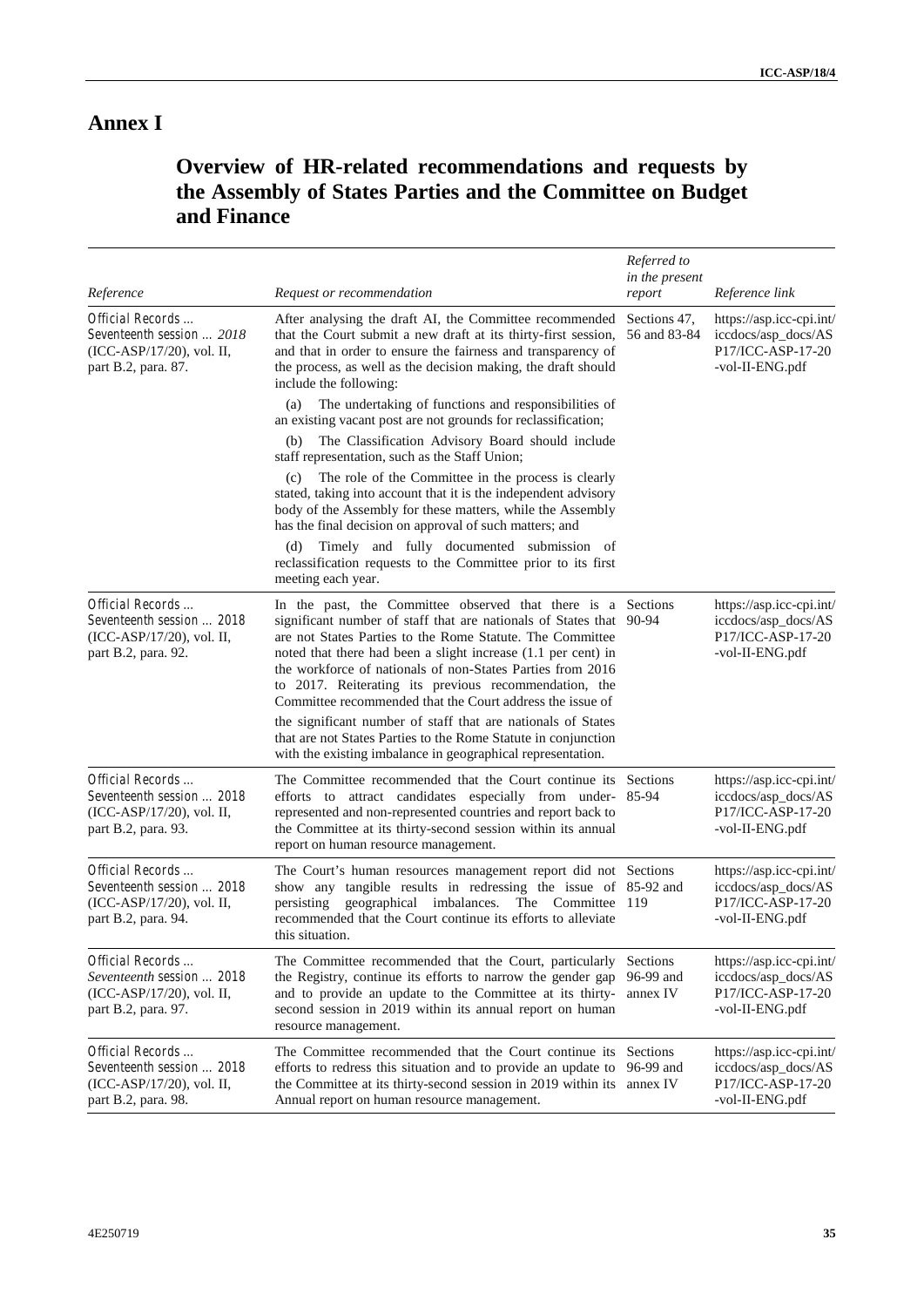| Reference                                                                                               | Request or recommendation                                                                                                                                                                                                                                                                                                                                                                                                                                                                                                                                                                                                                                                                                                                                                                                                                                                                                                                                | Referred to<br>in the present<br>report | Reference link                                                                          |
|---------------------------------------------------------------------------------------------------------|----------------------------------------------------------------------------------------------------------------------------------------------------------------------------------------------------------------------------------------------------------------------------------------------------------------------------------------------------------------------------------------------------------------------------------------------------------------------------------------------------------------------------------------------------------------------------------------------------------------------------------------------------------------------------------------------------------------------------------------------------------------------------------------------------------------------------------------------------------------------------------------------------------------------------------------------------------|-----------------------------------------|-----------------------------------------------------------------------------------------|
| Official Records<br>Seventeenth session  2018<br>(ICC-ASP/17/20), vol. II,<br>part B.2, para. 99.       | The Committee recommended that the Court exert additional<br>efforts toward attracting female staff at the P-5 level and 96-99 and<br>provide an update to the Committee at its thirty-second annex IV<br>session in 2019 within its annual report on human resource<br>management.                                                                                                                                                                                                                                                                                                                                                                                                                                                                                                                                                                                                                                                                      | Sections                                | https://asp.icc-cpi.int/<br>iccdocs/asp_docs/AS<br>P17/ICC-ASP-17-20<br>-vol-II-ENG.pdf |
| Official Records<br>Seventeenth session  2018<br>(ICC-ASP/17/20), vol. II,<br>part B.2, para. 104.      | The Committee recommended that the Court submit its Sections<br>mobility framework and explore using its training budget 21-27<br>with a view to expanding its internal mobility arrangements,<br>where appropriate, and provide an update within the annual<br>report on human resource management at its thirty-second<br>session.                                                                                                                                                                                                                                                                                                                                                                                                                                                                                                                                                                                                                     |                                         | https://asp.icc-cpi.int/<br>iccdocs/asp_docs/AS<br>P17/ICC-ASP-17-20<br>-vol-II-ENG.pdf |
| Official Records<br>Seventeenth session  2018<br>(ICC-ASP/17/20), vol. II,<br>part B.2, para. 106.      | The Committee recommended that the Court continue Sections<br>exploring possibilities for staff exchange arrangements 21-27<br>within the United Nations Common System, and provide an<br>update within the annual report on human resource<br>management at its thirty-second session.                                                                                                                                                                                                                                                                                                                                                                                                                                                                                                                                                                                                                                                                  |                                         | https://asp.icc-cpi.int/<br>iccdocs/asp_docs/AS<br>P17/ICC-ASP-17-20<br>-vol-II-ENG.pdf |
| Official Records<br>Seventeenth session  2018<br>(ICC-ASP/17/20), vol. II,<br>part B.2, para. 107.      | The Committee further recommended that the Court - before Sections 7,<br>requesting new posts - continuously assess whether in-house 21-27 and 83<br>resources can be used, and that starting with the 2019<br>proposed programme budget any requests for new posts<br>should bebacked up by a more explicit justification of why<br>recourse to existing resources may not be practicable.                                                                                                                                                                                                                                                                                                                                                                                                                                                                                                                                                              |                                         | https://asp.icc-cpi.int/<br>iccdocs/asp_docs/AS<br>P17/ICC-ASP-17-20<br>-vol-II-ENG.pdf |
| Official Records<br>Seventeenth session  2018<br>(ICC-ASP/17/20), vol. II,<br>part B.2, para. 111.      | The Committee took note of the progress made on the JPO Sections<br>programme, which is still on trial base, as well as the 107-112 and<br>internship and visiting professional programmes. It 113-123<br>requested the Court, in continuing with these programmes,<br>to bear in mind their potential impact on geographical<br>representation and gender balance. It also noted the Court's<br>efforts to generate interest among developed countries to<br>support developing countries. Furthermore, it recommended<br>that the Court update the Committee at its thirty-second<br>session on the facts and figures, any lessons learned and<br>possible ways forward within its annual report on human<br>resource management.                                                                                                                                                                                                                      |                                         | https://asp.icc-cpi.int/<br>iccdocs/asp_docs/AS<br>P17/ICC-ASP-17-20<br>-vol-II-ENG.pdf |
| Official Records<br>Seventeenth session  2018<br>(ICC-ASP/17/20), vol. II,<br>part B.1, paras. 151-153. | The Committee expressed its concern about the continued Sections<br>and rising number of litigation cases both in terms of 57-61<br>financial and staff impact.<br>The Committee recommended that the Court seek external<br>conciliation mechanisms to resolve, as appropriate, disputes<br>in a non-contentious manner. Furthermore, the Committee<br>recommended that the Court revise its approach in the field<br>of human resource management in order to avoid, to the<br>extent possible, litigations in the future, and to minimize<br>their impact on staff as well as the cost implications. The<br>Committee also urged the Court's legal services to<br>accurately assess the litigation risks related to administrative<br>processes (such as ReVision) and to update the Committee<br>on the steps taken to avoid any litigations in the future at its<br>thirty-second session within the annual report on human<br>resource management. |                                         | https://asp.icc-cpi.int/<br>iccdocs/asp_docs/AS<br>P17/ICC-ASP-17-20<br>-vol-II-ENG.pdf |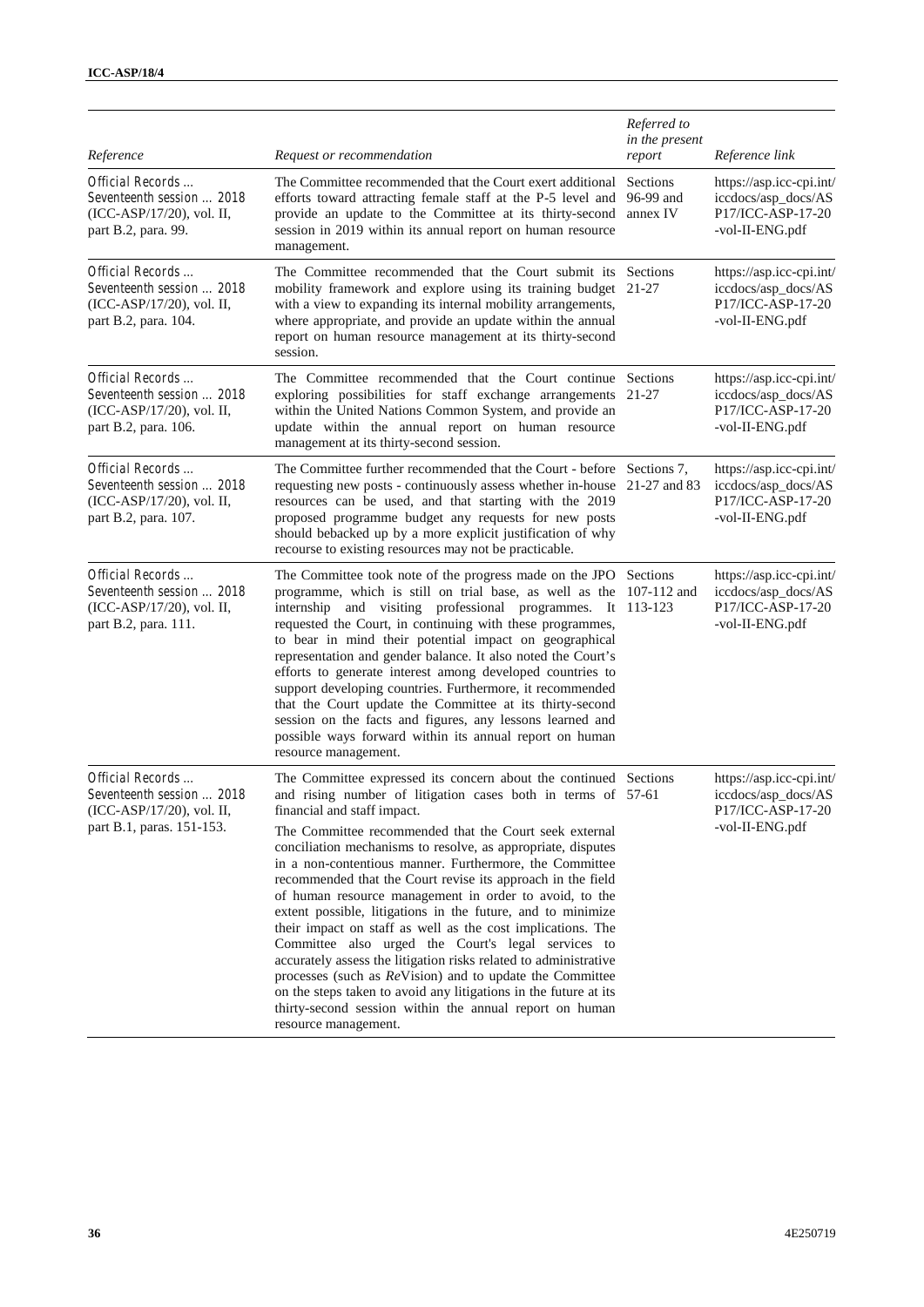# **Annex II**

**Overview of Headcount Movements in 2018 per Major Programme**

# **A. MP I**





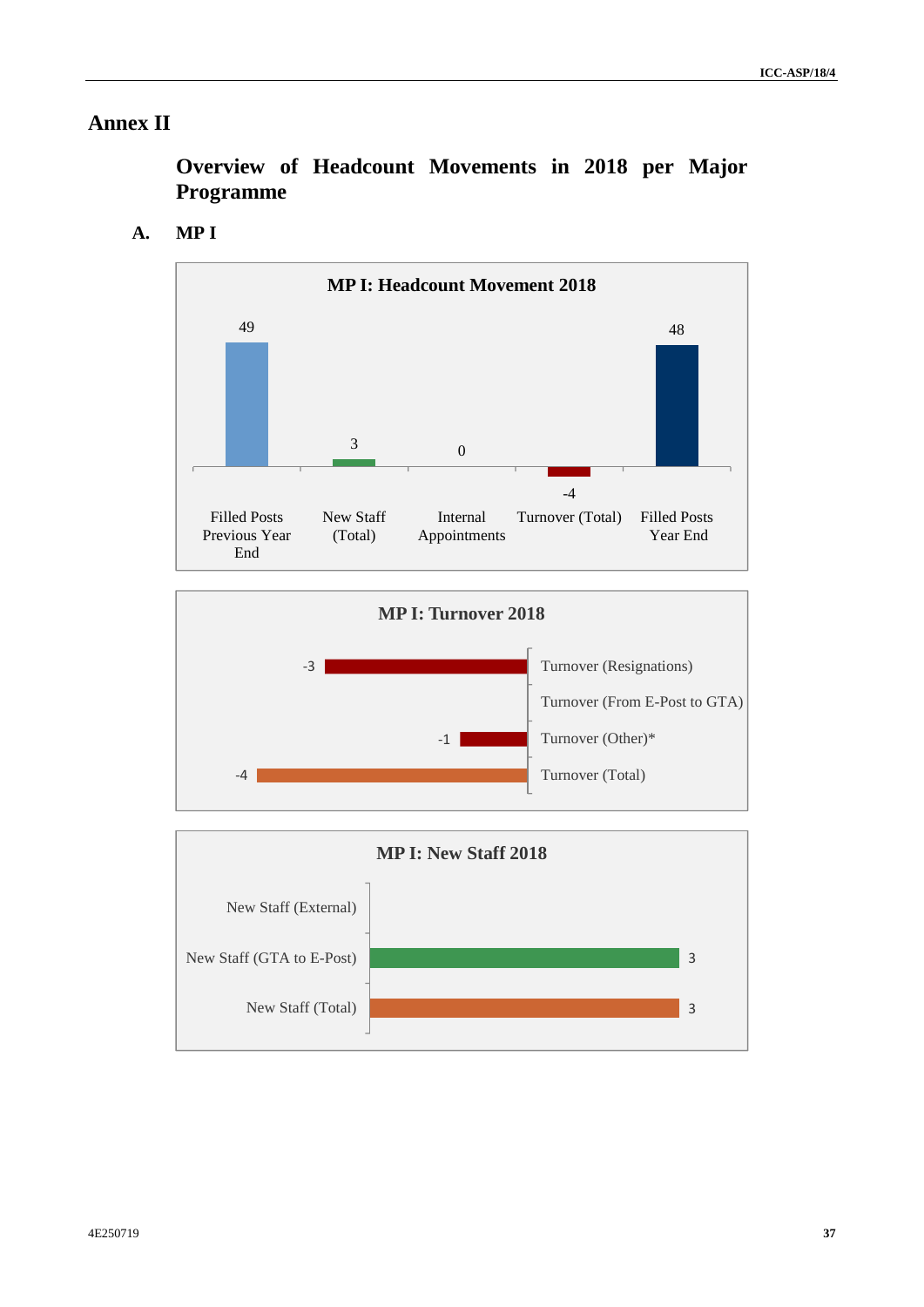# **B. MP II**





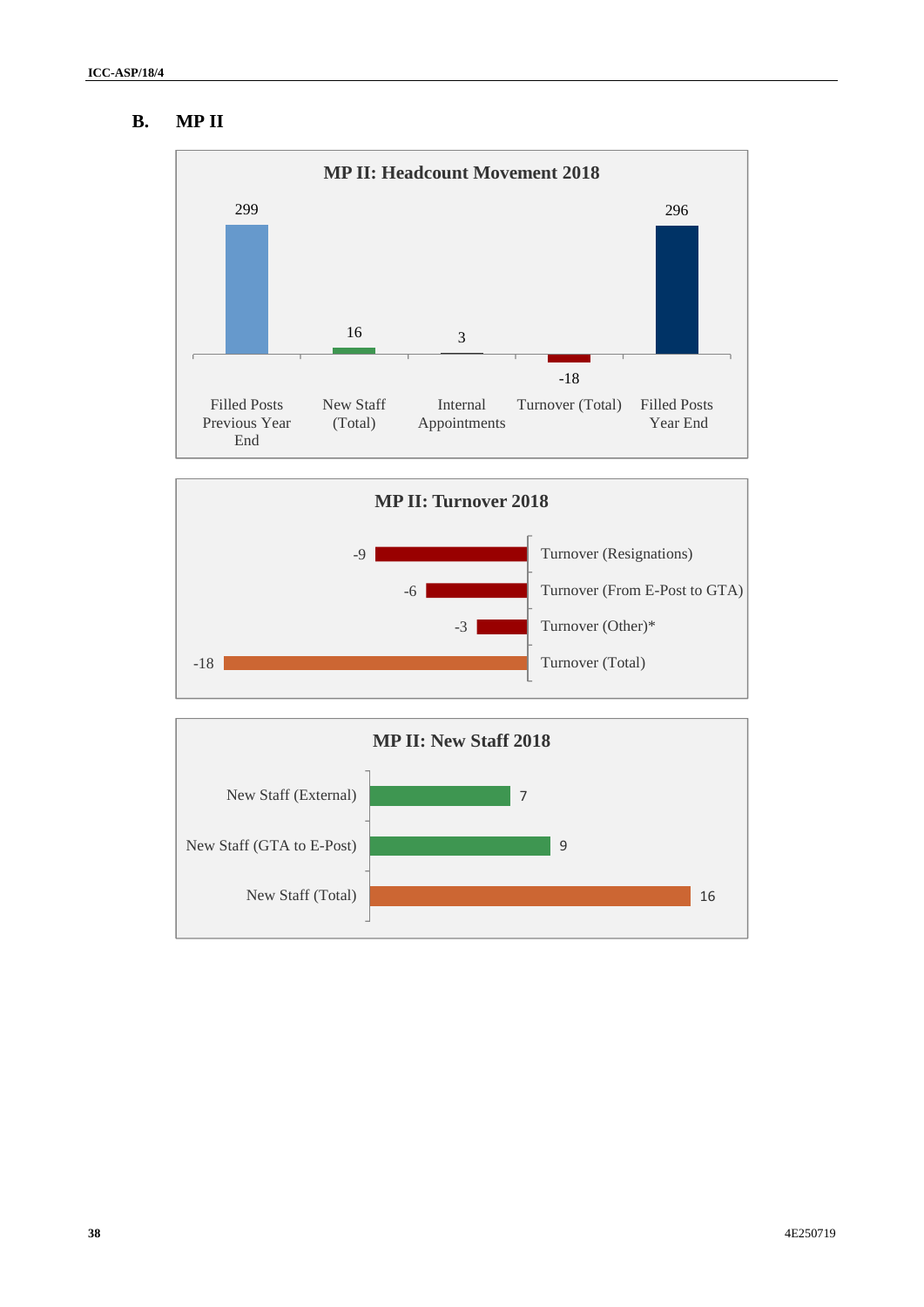## **C. MP III**





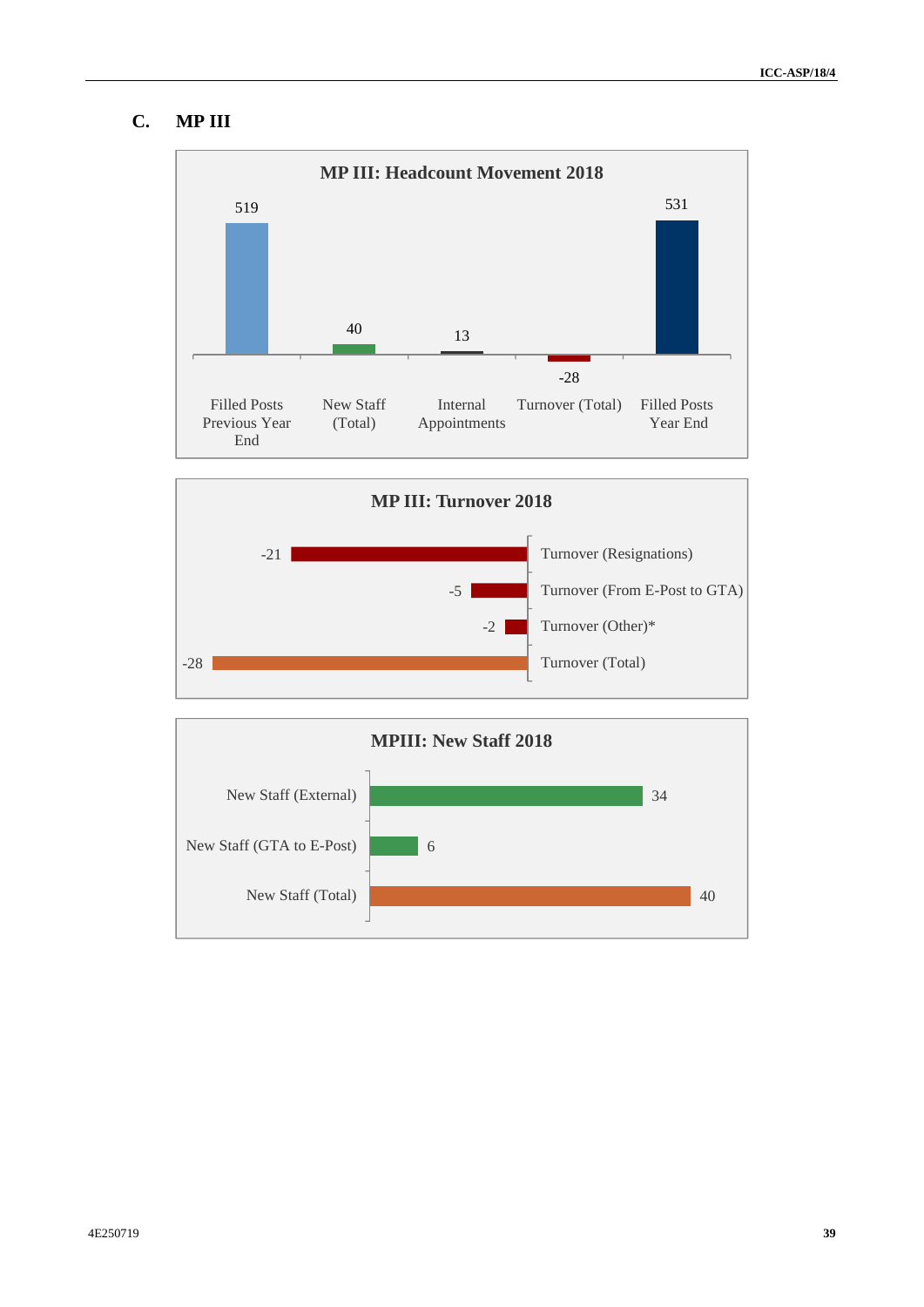# **D. MP IV**





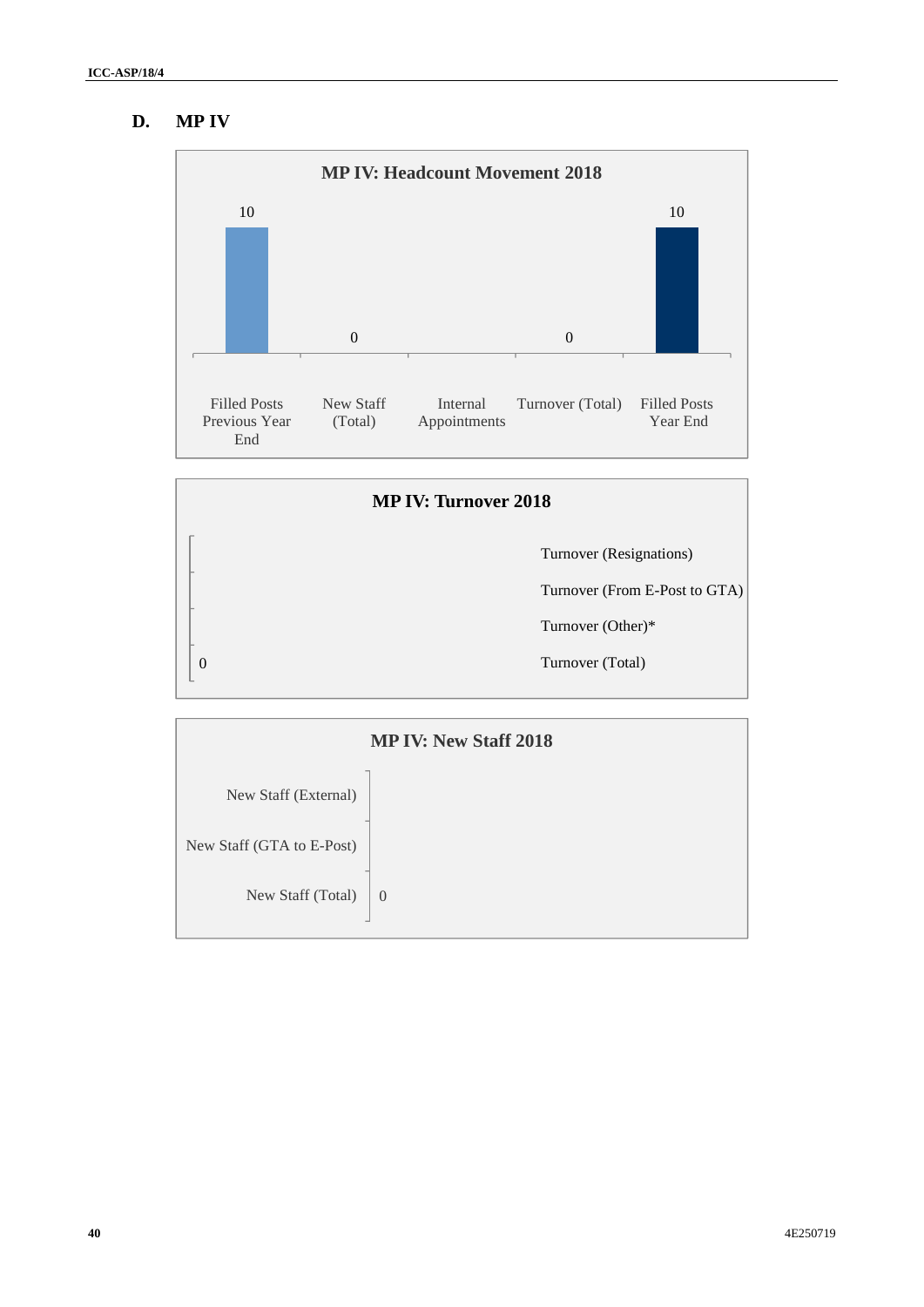## **E. MP VI**





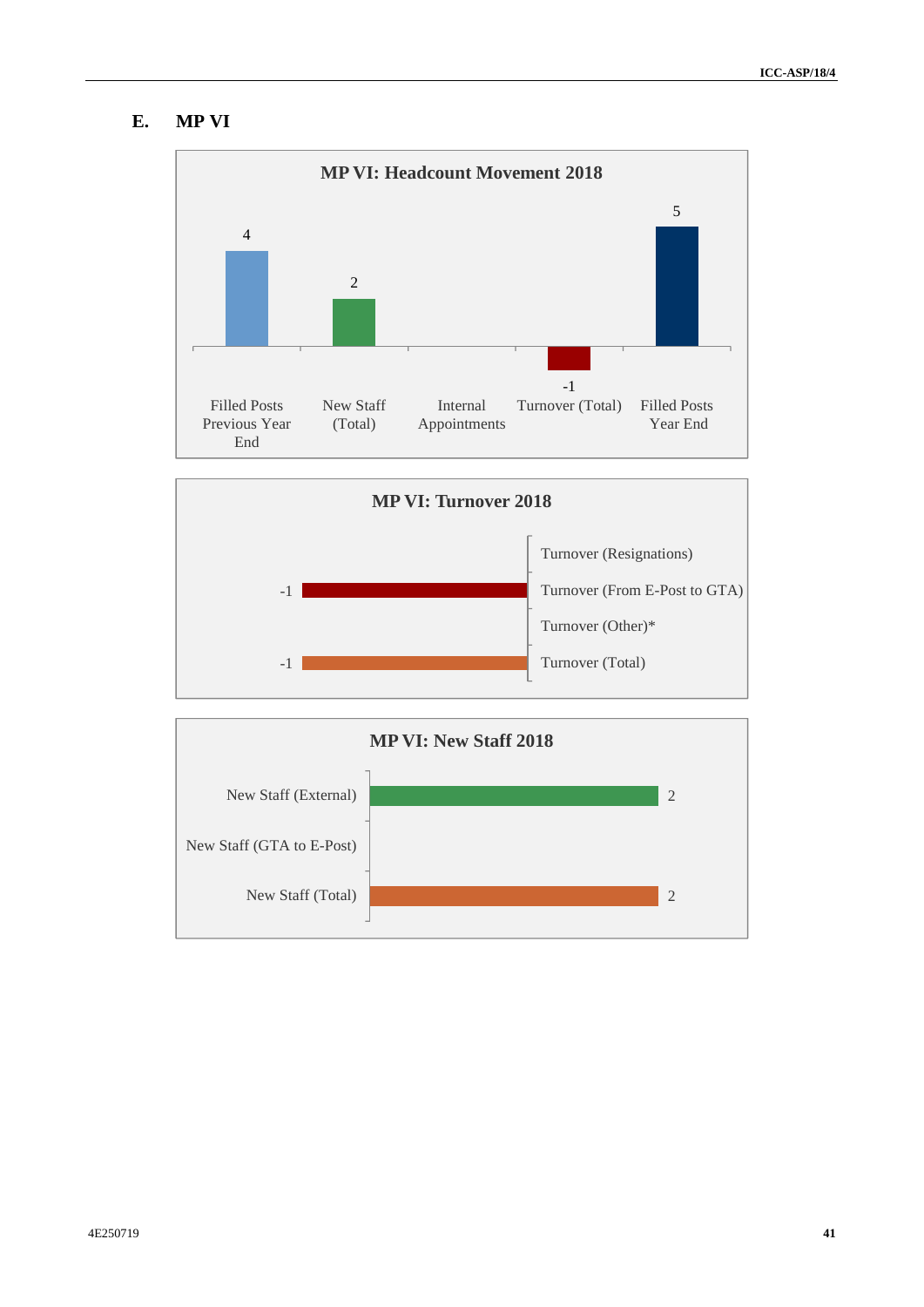## **F. MP VII.5**





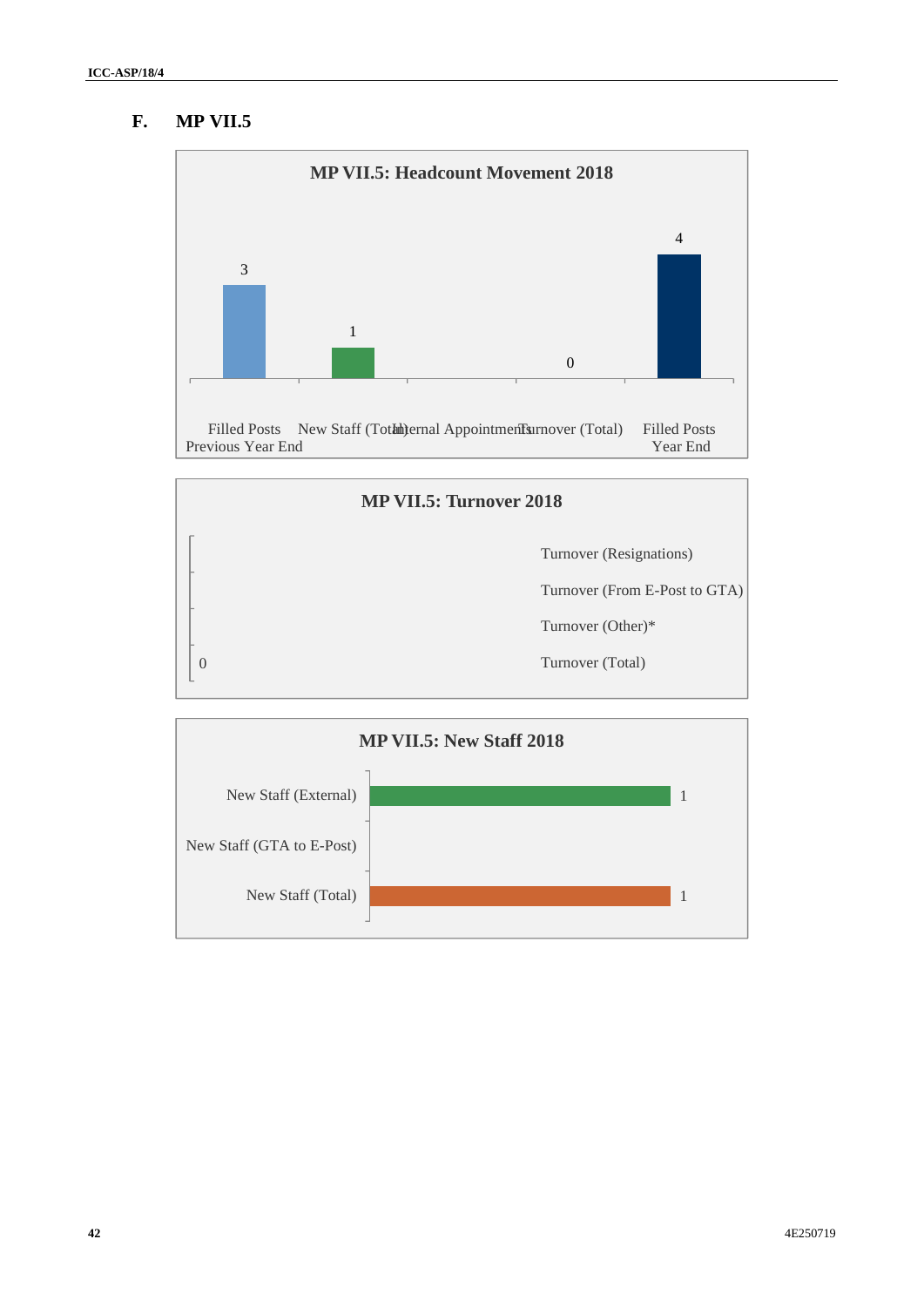## **G. MP VII.6**





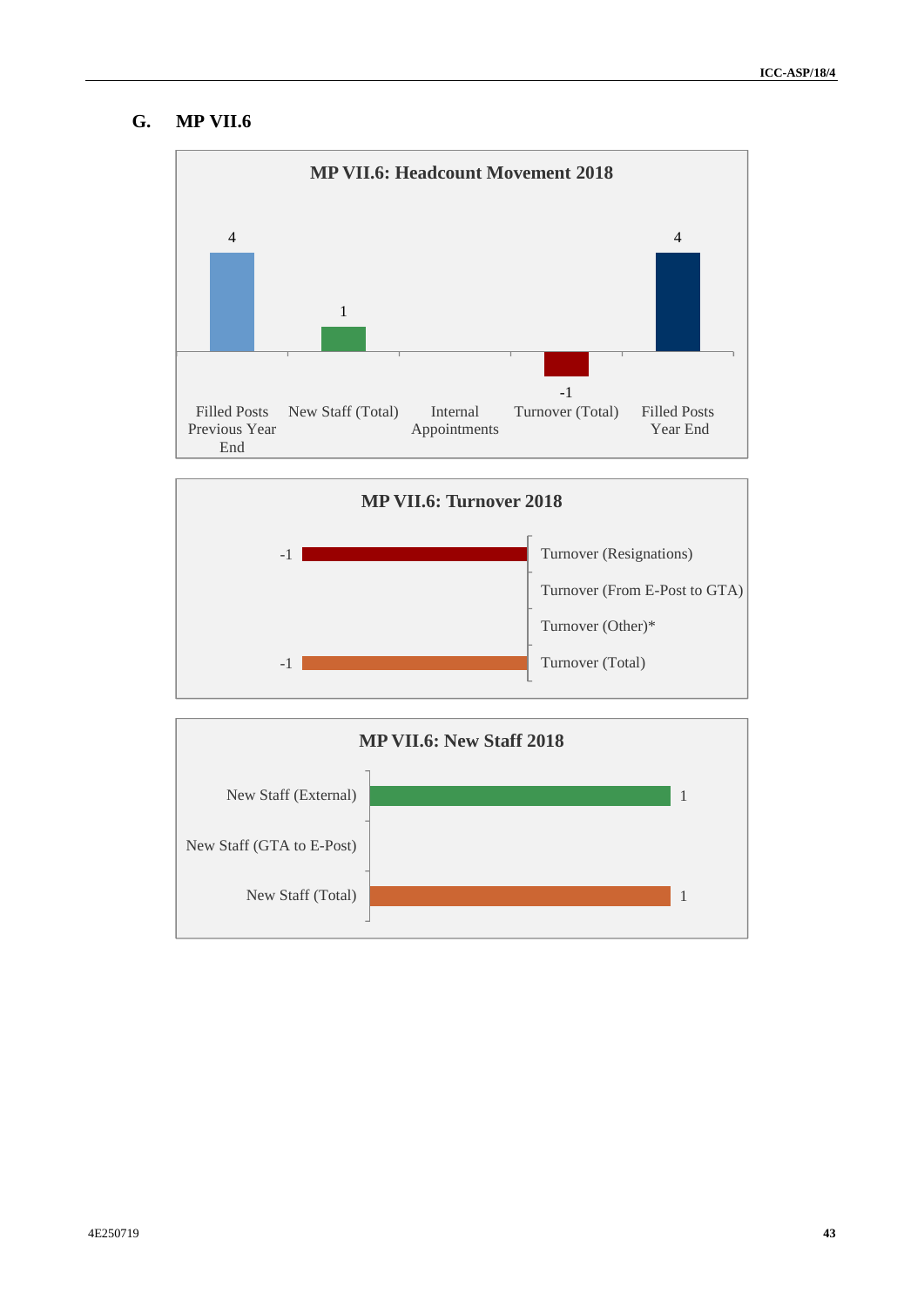# **Annex III**

# **ICC Staff Engagement Communication Campaign - Examples**





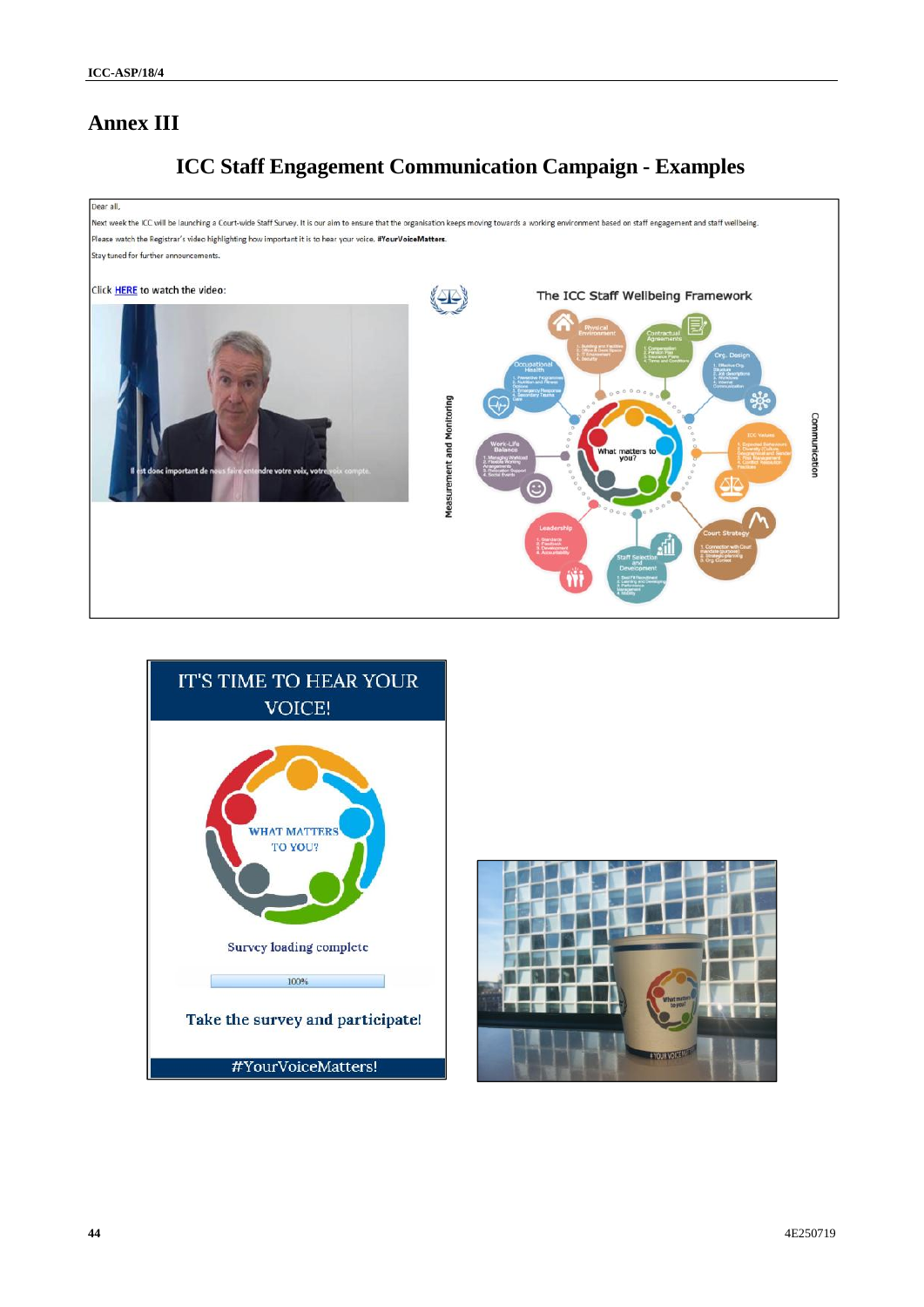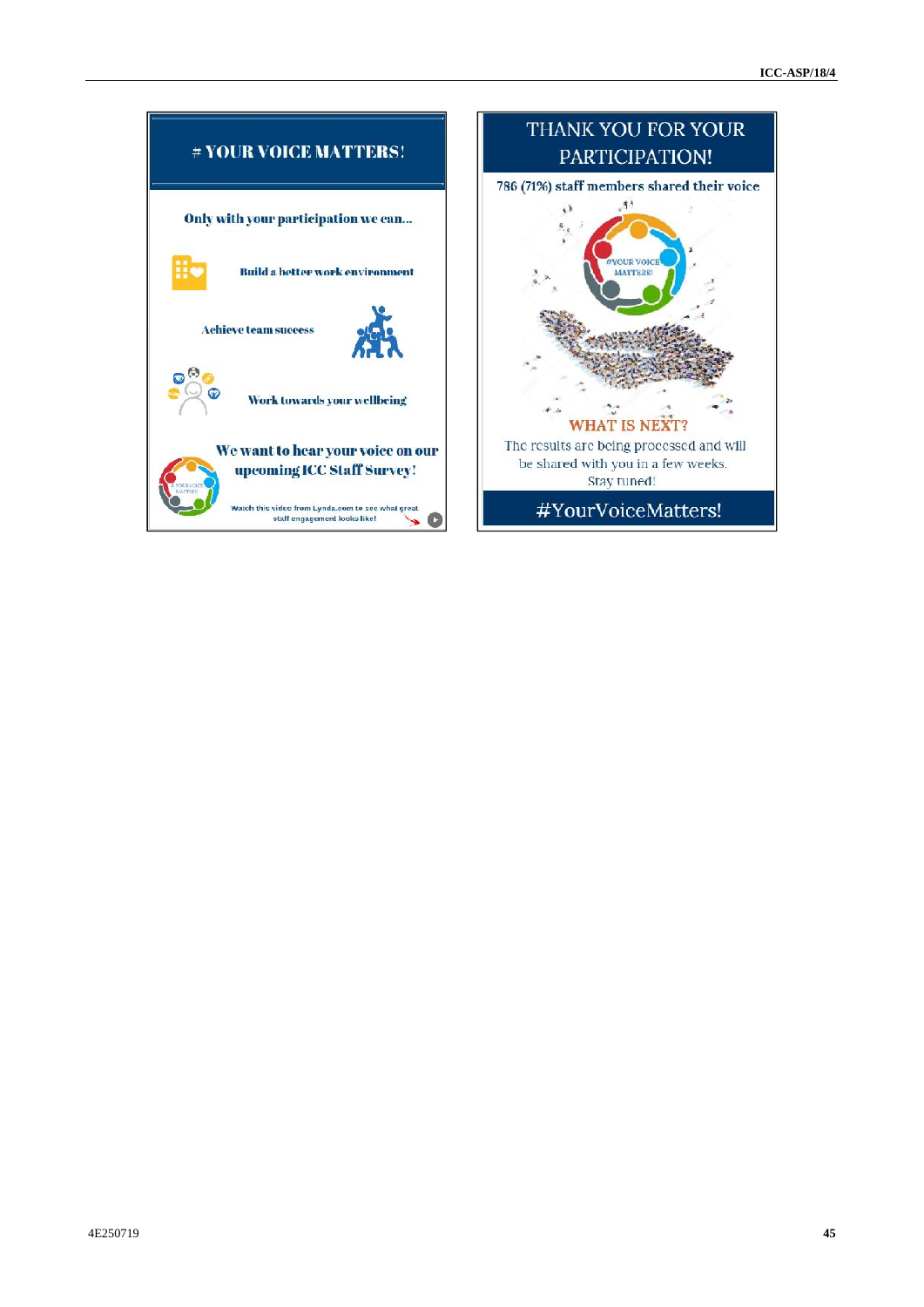# **Annex IV**

# **Human Recourses statistics**

# **A. Number of Interns and Visiting Professionals in 2018**

| <i><b>IVP</b></i>      | <b>Numbers</b> |
|------------------------|----------------|
| Number of Interns 2018 | 282            |
| Number of VPs 2018     | 57             |
| <b>Total</b>           | 339            |

# **B. Geographical data 2018 - Interns**

| Region           | <b>Numbers</b> |
|------------------|----------------|
| African          | 24             |
| Asian            | 33             |
| Eastern European | 24             |
| <b>GRULAC</b>    | 19             |
| <b>WEOG</b>      | 182            |
| <b>Total</b>     | 282            |
|                  |                |

# **C. Geographical data 2018 - VPs**

| Region           | <b>Numbers</b> |
|------------------|----------------|
| African          | 11             |
| Asian            | 11             |
| Eastern European | 6              |
| <b>GRULAC</b>    | 10             |
| WEOG             | 19             |
| <b>Total</b>     | 57             |

## **D. Gender balance 2018 - Interns**

| Gender       | <b>Numbers</b> |
|--------------|----------------|
| Female       | 205            |
| Male         | 77             |
| <b>Total</b> | 282            |
|              |                |

# **E. Gender balance 2018 - VPs**

| Gender       | <b>Numbers</b> |
|--------------|----------------|
| Female       | 32             |
| Male         | 25             |
| <b>Total</b> | 57             |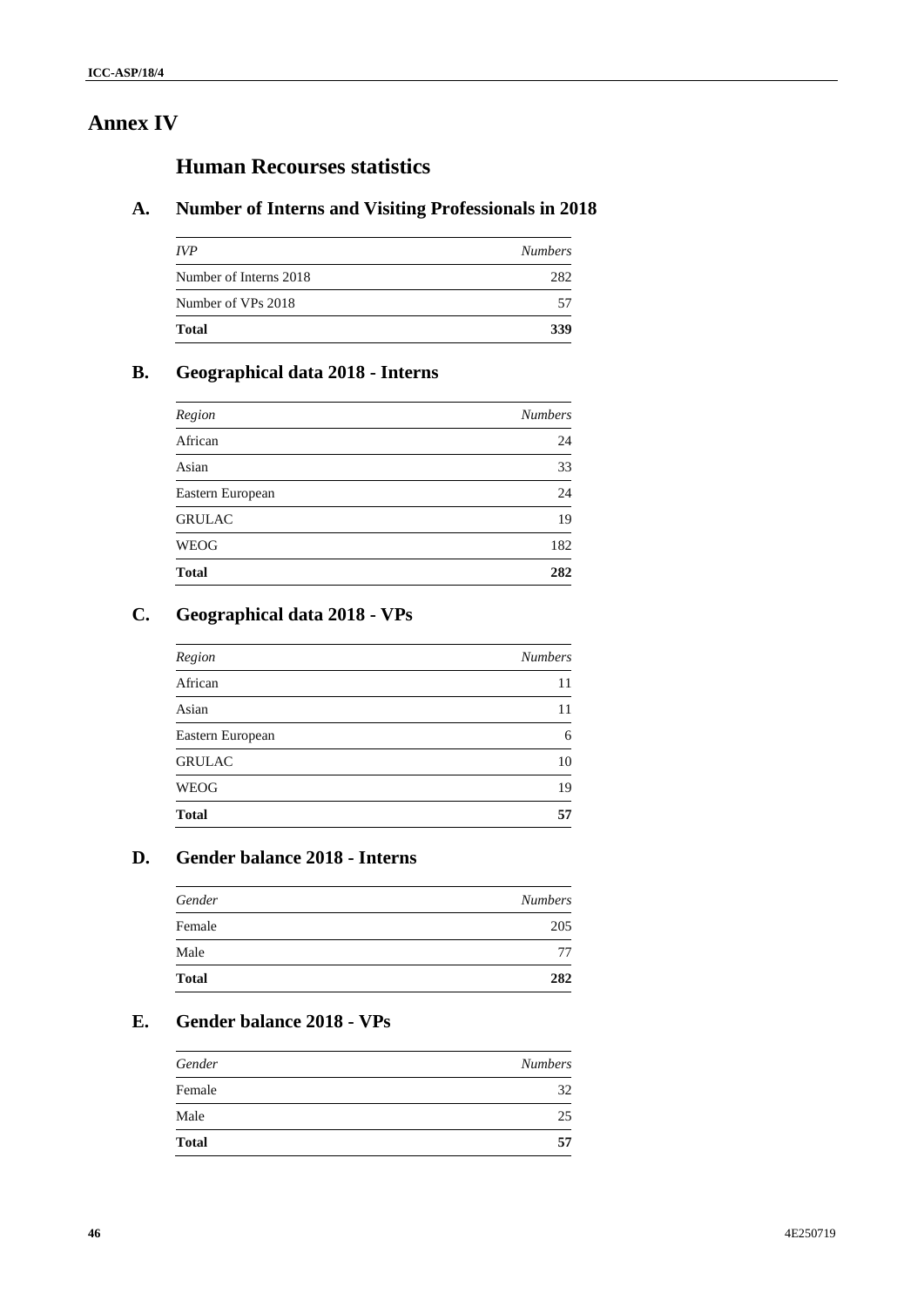# **F. Overrepresented 2018 – IVPP**

| Overrepresented                  | <b>Numbers</b> |
|----------------------------------|----------------|
| Albania                          | 1              |
| Australia                        | 11             |
| Belgium                          | 13             |
| Bosnia and Herzegovina           | 1              |
| Canada                           | 15             |
| Colombia                         | 5              |
| Croatia                          | $\overline{0}$ |
| Democratic Republic of the Congo | 2              |
| Finland                          | 1              |
| France                           | 45             |
| Gambia                           | $\overline{0}$ |
| Georgia                          | 1              |
| Ghana                            | $\mathbf{0}$   |
| Ireland                          | 1              |
| Kenya                            | $\mathfrak{Z}$ |
| Mali                             | 1              |
| Netherlands                      | 15             |
| New Zealand                      | $\overline{0}$ |
| Portugal                         | 2              |
| Republic of Moldova              | $\theta$       |
| Romania                          | 5              |
| Senegal                          | 1              |
| Serbia                           | $\overline{c}$ |
| Sierra Leone                     | $\theta$       |
| Slovenia                         | 1              |
| South Africa                     | 3              |
| Spain                            | 8              |
| Uganda                           | 3              |
| United Kingdom                   | 16             |
| <b>Total</b>                     | 156            |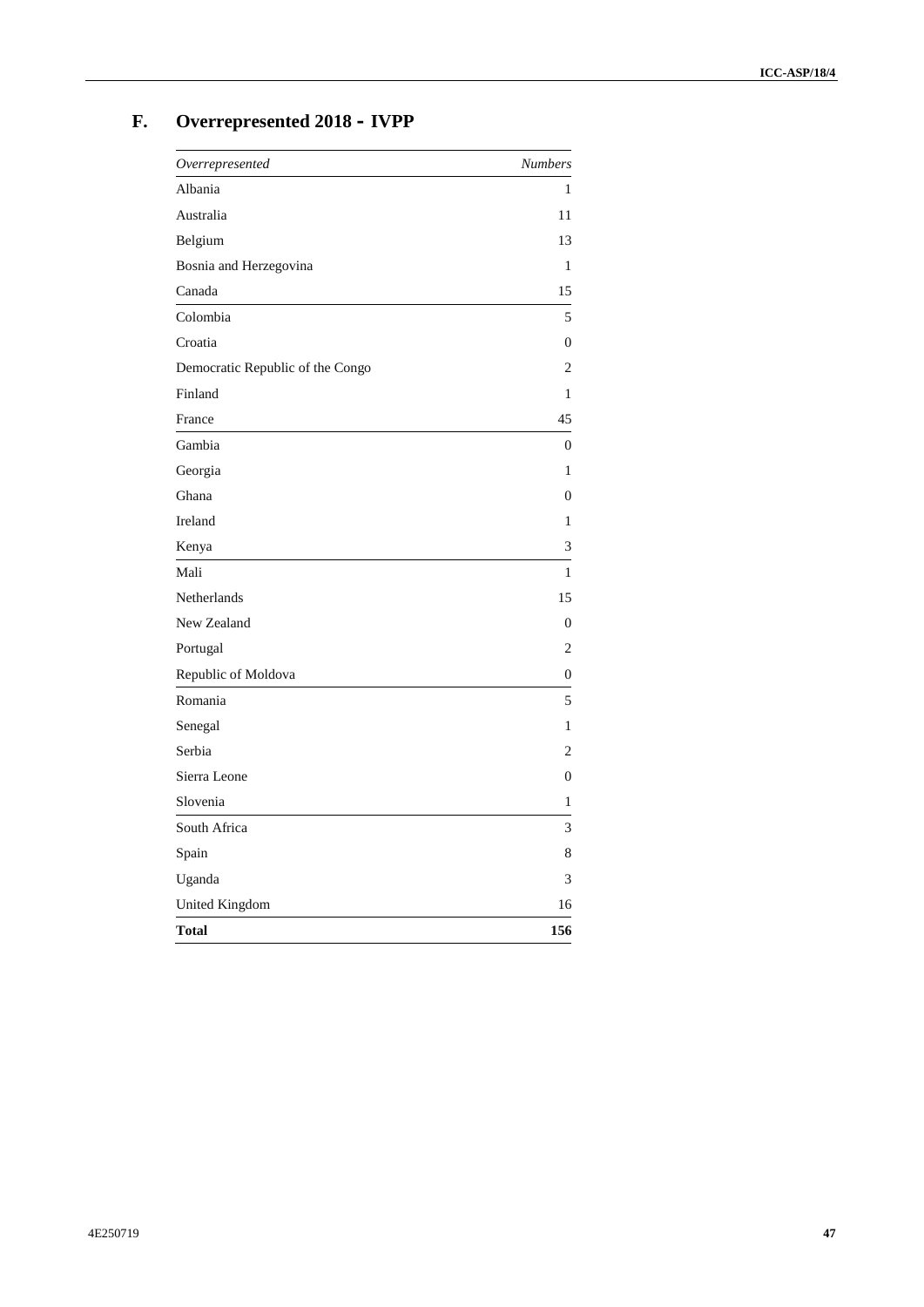# **G. Underrepresented 2018 – IVPP**

| Under represented   | <b>Numbers</b>           |
|---------------------|--------------------------|
| Afghanistan         | $\Omega$                 |
| <b>Brazil</b>       | 10                       |
| <b>Burkina Faso</b> | 1                        |
| Chile               | 5                        |
| Costa Rica          | $\mathfrak{2}$           |
| Cyprus              | $\theta$                 |
| Denmark             | $\overline{2}$           |
| Estonia             | $\mathbf{0}$             |
| Germany             | 10                       |
| Guatemala           | $\Omega$                 |
| Japan               | $\overline{\mathcal{A}}$ |
| Madagascar          | $\Omega$                 |
| Malawi              | $\overline{c}$           |
| Mexico              | $\overline{2}$           |
| Republic of Korea   | 6                        |
| Sweden              | 3                        |
| Switzerland         | 11                       |
| Venezuela           | $\mathbf{1}$             |
| Zambia              | $\Omega$                 |
| <b>Total</b>        | 59                       |

# **H. Non-Ratified 2018 – IVP**

| Non-Ratified               | <b>Numbers</b> |
|----------------------------|----------------|
| Algeria                    | 1              |
| Azerbaijan                 | 2              |
| Cameroon                   | 3              |
| China                      | 9              |
| Egypt                      | $\overline{2}$ |
| India                      | 7              |
| Indonesia                  | 1              |
| Iran (Islamic Republic of) | 3              |
| Lebanon                    | 3              |
| Malaysia                   | $\overline{4}$ |
| <b>Russian Federation</b>  | 3              |
| Rwanda                     | 1              |
| Saudi Arabia               | 1              |
| Turkey                     | 2              |
| Ukraine                    | 2              |
| United States of America   | 19             |
| <b>Total</b>               | 63             |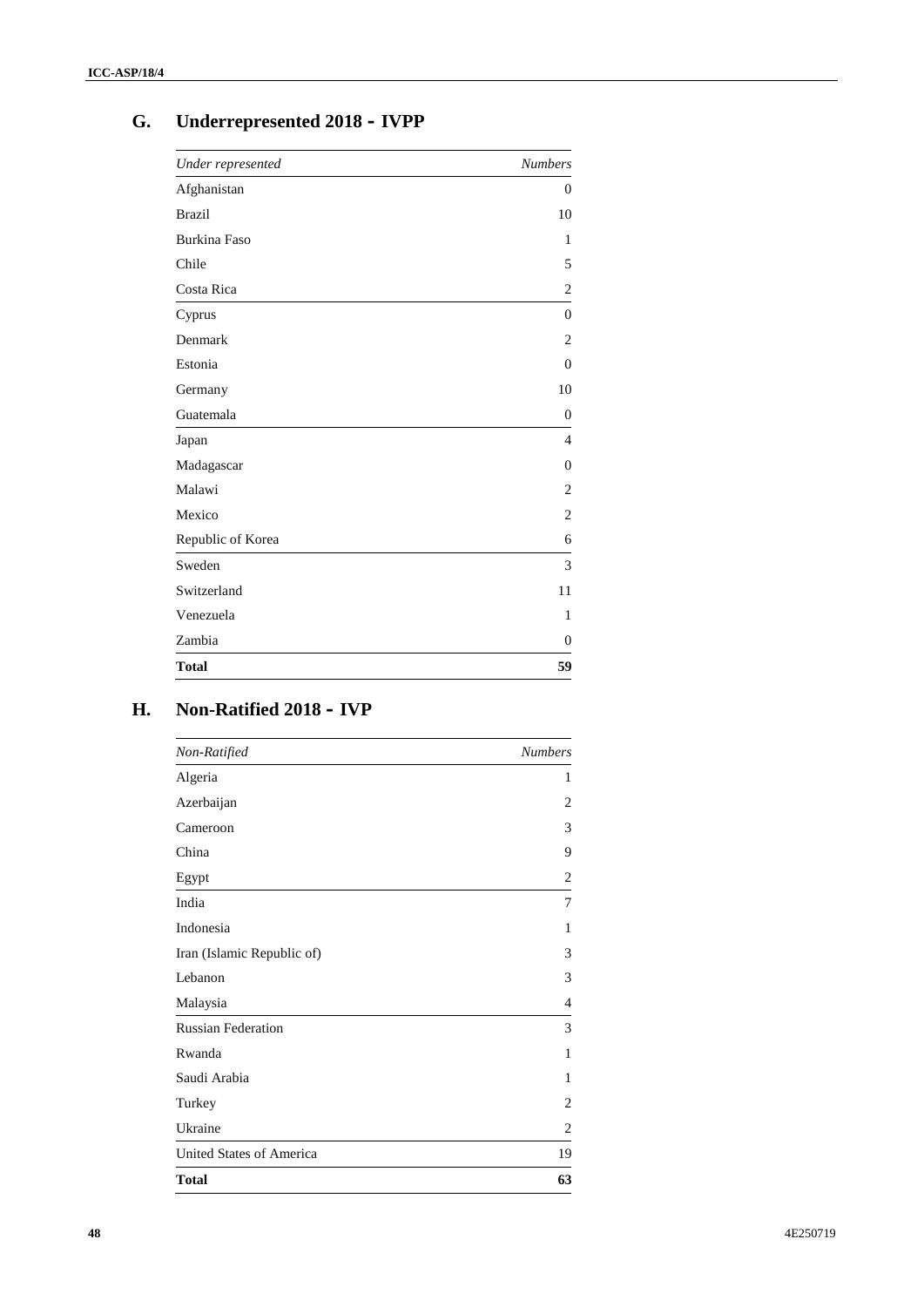# **I. Other Countries 2018 – IVP**

| <b>Other Countries</b>   | <b>Numbers</b> |
|--------------------------|----------------|
| Argentina                | $\overline{c}$ |
| Bangladesh               | 1              |
| <b>Botswana</b>          | 1              |
| Bulgaria                 | $\overline{2}$ |
| Burundi                  | 2              |
| Cambodia                 | 1              |
| Central African Republic | 1              |
| Côte d'Ivoire            | 3              |
| Czech Republic           | 3              |
| Dominican Republic       | 1              |
| Ecuador                  | $\overline{2}$ |
| Greece                   | 3              |
| Iceland                  | 1              |
| Italy                    | 21             |
| Jordan                   | 1              |
| Latvia                   | $\mathbf{1}$   |
| Liberia                  | 1              |
| Lithuania                | 1              |
| Mauritius                | $\mathbf{1}$   |
| Nigeria                  | $\mathfrak{Z}$ |
| Philippines              | 1              |
| Poland                   | $\overline{4}$ |
| Republic of Macedonia    | 1              |
| Slovakia                 | $\overline{c}$ |
| Tanzania                 | 1              |
| <b>Total</b>             | 61             |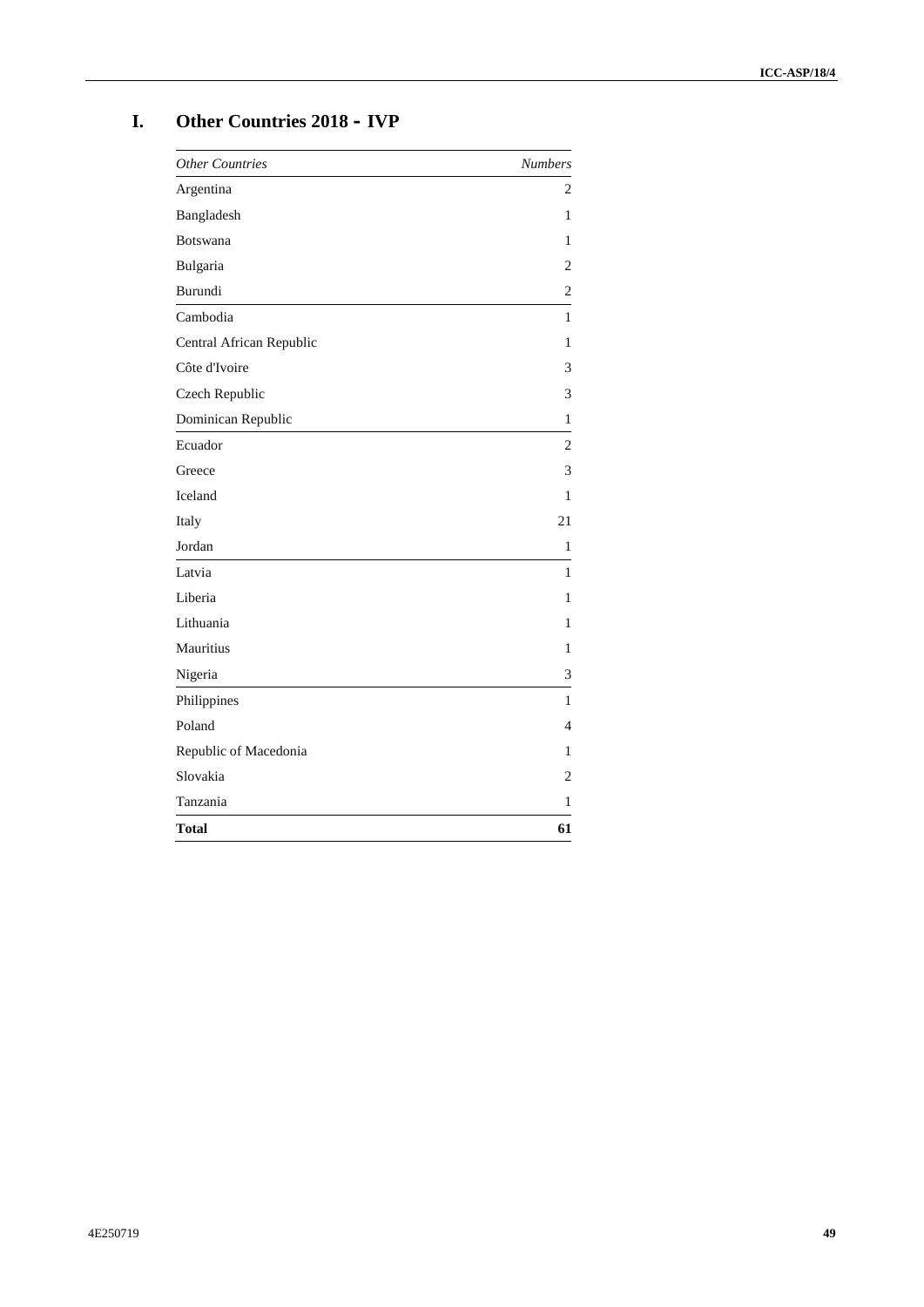# **Annex V**

**Provisional staff rules amended in order to implement the changes to the United Nations Common System Compensation Package (Education Grant, Special Education Grant and related benefits)**

### **Rule 103.18: Education grant and related benefits**

### **Definition**

(a) A "child" for the purposes of this rule is a staff member's natural or legally adopted child or a staff member's stepchild, if residing with the staff member, for whom the staff member provides main and continuing support.

#### **Eligibility**

(b) A staff member shall be entitled to be paid an education grant and related benefits, which consists of the reimbursement of capital assessment fees and a lump sum for boarding assistance, in respect of each child, provided that all of the following conditions are met:

(i) The staff member is an internationally recruited staff member;

(ii) The staff member serves at a duty station outside of his or her recognized home country;

(iii) The staff member has a child in full-time attendance at a school, university or other similar educational institution; and

(iv) The appointment of the staff member is for a minimum period of six months or the staff member has been continuously employed for at least six months.

(c) If a staff member eligible under paragraph (b) is reassigned to a duty station within his or her home country in the course of an academic year, he or she may receive the education grant for the balance of that academic year.

### **Duration**

(d) The education grant and related benefits shall be paid from the commencement of primary level education, i.e. when the child is five (5) years of age or older at the beginning of the academic year, or reaches the age of five (5) within three months of the beginning of the academic year. A lower minimum age of eligibility to receive the education grant may be accepted if the child is required by law to commence formal primary education at an earlier age.

A staff member shall cease to be eligible for an education grant and related benefits when the child in respect of whom the entitlement is received meets one of the following conditions:

(i) The child ceases to be in full-time attendance at a school, university or other similar educational institution;

(ii) The child completes four years of post-secondary studies or is awarded the first recognized post-secondary degree, whichever comes first. The four years of post-secondary studies are counted cumulatively from the first year of studies following the high school diploma even if part of the post-secondary studies is completed before the staff member's service with the Court;

(iii) The child reaches the age of 25, in which case the entitlement shall cease at the end of the academic year in which the child turns 25.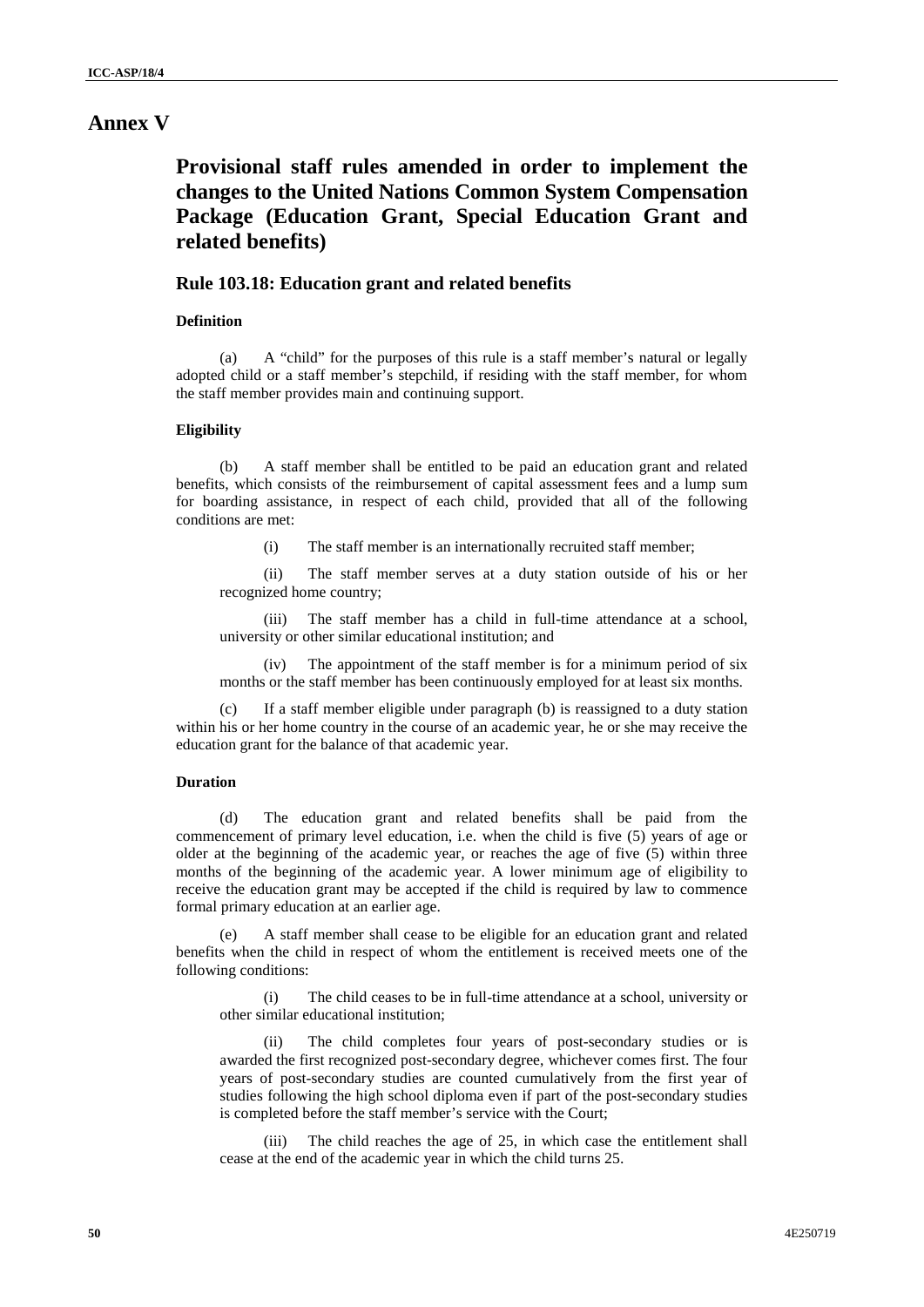(f) In the event that the child's education is interrupted for a period of at least one academic year by compulsory national service, illness or other compelling reasons, the period of eligibility shall be extended by the period of interruption beyond the academic year in which the child reaches the age of 25.

#### **Exclusions**

(g) Family members are not authorized to reside with a staff member assigned to non-family duty stations. Consequently, a staff member shall not be eligible for an education grant and related benefits in respect of a child attending an educational institution at a non-family duty station.

#### **Admissible educational expenses**

(h) The education grant is computed on the basis of the following admissible educational expenses:

(i) Mandatory enrolment-related fees, which are required for the enrolment of a child in a school, university or other similar educational institution. Such fees include, but are not limited to, admission, application, registration, enrolment, matriculation, orientation and assessment or examination fees;

(ii) Tuition for full-time attendance that is paid directly to the school, university or other similar educational institution and certified by the school, university or other similar educational institution as being necessary for attendance;

(iii) Tuition in the mother tongue of the staff member if all the conditions below are met:

a. Instruction is given by a qualified teacher certified in the language of instruction and who is not a member of the staff member's family;

b. The staff member serves in a country whose language is different from his or her mother tongue;

c. The child attends a local school, university or other similar educational institution in which the instruction is given in a different language from the staff member's mother tongue;

If both parents are staff members of the Court, tuition can be in either or all mother tongue(s) as defined by the staff members upon initial appointment or based on their recognized nationality in the case of several mother tongues;

(iv) Expenses for distance learning, including online or blended learning, when prior written approval is obtained and such courses meet one of the following conditions:

a. They are the only available substitute for full-time attendance at a school, university or other similar educational institution of a type not available at the duty station;

b. They are related to academic subjects that are not included in the regular curriculum but are required for the child's subsequent education.

(v) Expenses for private tuition provided by a teacher who is qualified in the subject concerned and is not a member of the staff member's family, when one of the following conditions is met and subject to certification thereof by a school, university or other similar educational institution:

a. A child attends a local school, university or other similar educational institution and tuition in the language of the duty station is a precondition for admittance;

b. A supplement to correspondence courses for which expenses are admissible under staff rule 103.18(h)(iv) is required;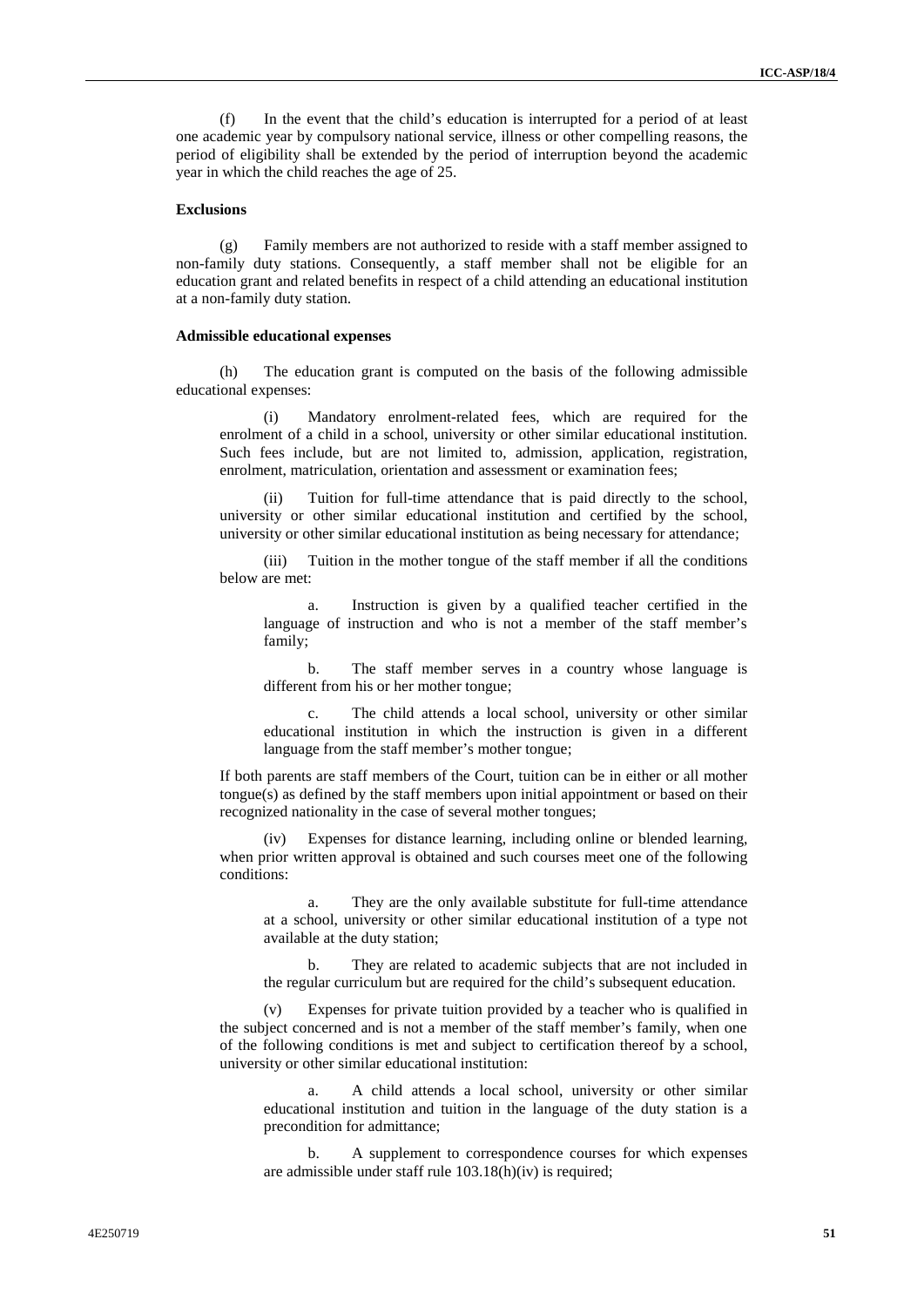c. A supplement to the regular programme is required for special coaching in an academic subject taught by the school, university or other similar educational institution to make up for deficiencies attributable to the child's change of schooling as a result of expatriation or a change of the staff member's official duty station, or for special coaching in an academic subject not included in the curriculum of the school, university or other similar educational institution but required for the child's subsequent education;

(vi) Enrolment and tuition expenses for apprenticeship or other similar arrangement when the school, university or other similar educational institution certifies that any work placement is an integral part of the full-time curriculum and on the condition that the child receives no salary or remuneration for services rendered;

(vii) Enrolment and tuition expenses for summer courses when the school, university or other similar educational institution certifies that such courses are a prerequisite for further attendance during the subsequent regular academic year and for the regular diploma of the school, university or other similar educational institution. When admissible, expenses for summer courses are reimbursed as part of the admissible expenses incurred for the prior academic year, subject to the maximum claim amount.

(i) All other educational expenses that are not listed above shall be deemed non admissible.

#### **Amount of the education grant and related benefits**

(j) The amount of admissible educational expenses shall be reimbursed in accordance with the global sliding scale, as applied by the United Nations common system, regardless of the currency and the country in which the expenses are incurred. The education grant is subject to the payment of a maximum amount, per child and per academic year, regardless of the number of claims submitted. Such amount is established in accordance with the United Nations common system.

All scholarships, bursaries or similar grants received by or for the child shall be deducted first from those expenses that are not admissible under staff rule 103.18(i), and the balance, if any, from the admissible educational expenses under staff rule 103.18(h) before the amount of the grant is computed. Any remaining balance will be deducted from the education grant and related benefits. A staff member shall bear at least 14 per cent of the cost of admissible expenses.

Financial assistance in the form of loans to assist in the payment of educational expenses, which must be reimbursed by the staff member or the child to a financial institution or other entity, is not considered to be a scholarship, bursary or similar grant.

#### **Claims and payment of the education grant and related benefits**

(m) Advances against and claims for the education grant and related benefits shall be made in accordance with procedures established by the Registrar, in consultation with the Prosecutor, and in conformity with United Nations common system standards.

The education grant and related benefits shall be calculated using the currency of the educational expenses and paid to the staff member in the currency of his or her salary, converted in accordance with the operational rate of exchange at the time that payment of the education grant is approved.

#### **Prorating of amount of the education grant and related benefits**

(o) The amount payable to a staff member for the education grant, the reimbursement of capital assessment fees and boarding assistance shall be prorated according to any of the following conditions which are not mutually exclusive and may be combined: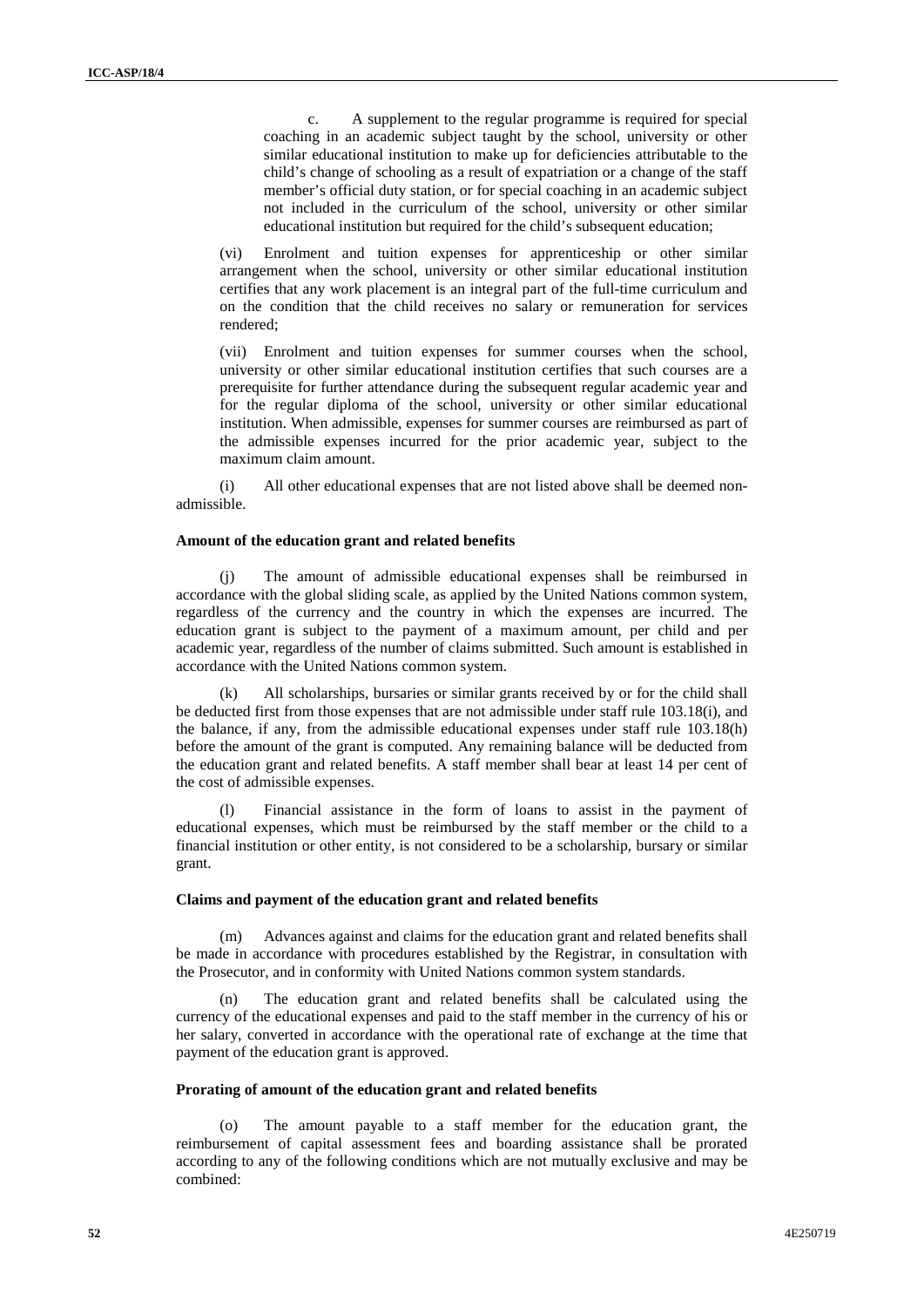(i) Where the period of attendance or boarding at a school, university or other similar educational institution covers less than two-thirds of the academic year, the amount of the grant and related benefits shall be prorated on the basis of the period of attendance or boarding, as applicable, compared to the full academic year. In the case of post-secondary studies where attendance is determined by semester, any educational expenses corresponding to the semester in which a child is not in full-time attendance shall be considered non-admissible and shall not be included in the computation of the education grant;

(ii) Where a staff member who is eligible for the grant and related benefits at the beginning of the academic year separates from service and the period of eligible service covers less than two-thirds of the academic year, the amount of the grant and related benefits shall be prorated on the basis of the period of eligible service compared to the full academic year;

(iii) Where a staff member's service with the Court, or eligibility for the education grant and related benefits, commences after the beginning of the academic year, the amount of the grant and related benefits shall be prorated on the basis of the period of eligible service compared to the full academic year. No expenses relating to the period of attendance at the school, university or other similar educational institution before the date of appointment of a staff member, or the date of eligibility for education grant, shall be reimbursed;

(iv) Where a staff member is on special leave without pay, the amount of the grant and related benefits shall be prorated on the basis of the period of eligible service compared to the full academic year;

(v) Where a staff member works on a part-time basis, the amount of the grant and related benefits shall be prorated on the basis of the eligible service compared to the full academic year.

(p) Notwithstanding staff rule 103.18(o), the amount payable for the reimbursement of non-refundable capital assessment fees shall not be prorated, regardless of the duration of the attendance, when a staff member changes duty station during the academic year and the child has to change schools, universities or other similar educational institutions, as a result of the staff member's change of duty station. In the event that the staff member is required to pay a capital assessment fee to the new school, university or other similar educational institution, no prorating shall apply.

When prorating is required, the amounts shall be computed on the basis of calendar days and expressed as a percentage of the number of calendar days of attendance or eligible service over the total number of calendar days of the academic year of the school, university or other similar educational institution. When the school, university or other similar educational institution charges fees at different rates for various parts of the year, this shall be reflected in prorating the amount payable.

(r) When a staff member dies while in service at or after the beginning of the academic year, the education grant and related benefits shall be paid in full for that academic year.

(s) A decision to place a staff member on suspension without pay, pursuant to staff rule 110.5(a), shall be without prejudice to the continuation of the education grant and related benefits to which the staff member may be entitled.

#### *Related benefits*

#### **Boarding assistance**

(t) A staff member is eligible to receive boarding assistance, including in relation to a child attending a school or other similar educational institution that charges no fees or a nominal fee, when all of the following conditions are met:

(i) The requirements under staff rule 103.18(b) are met;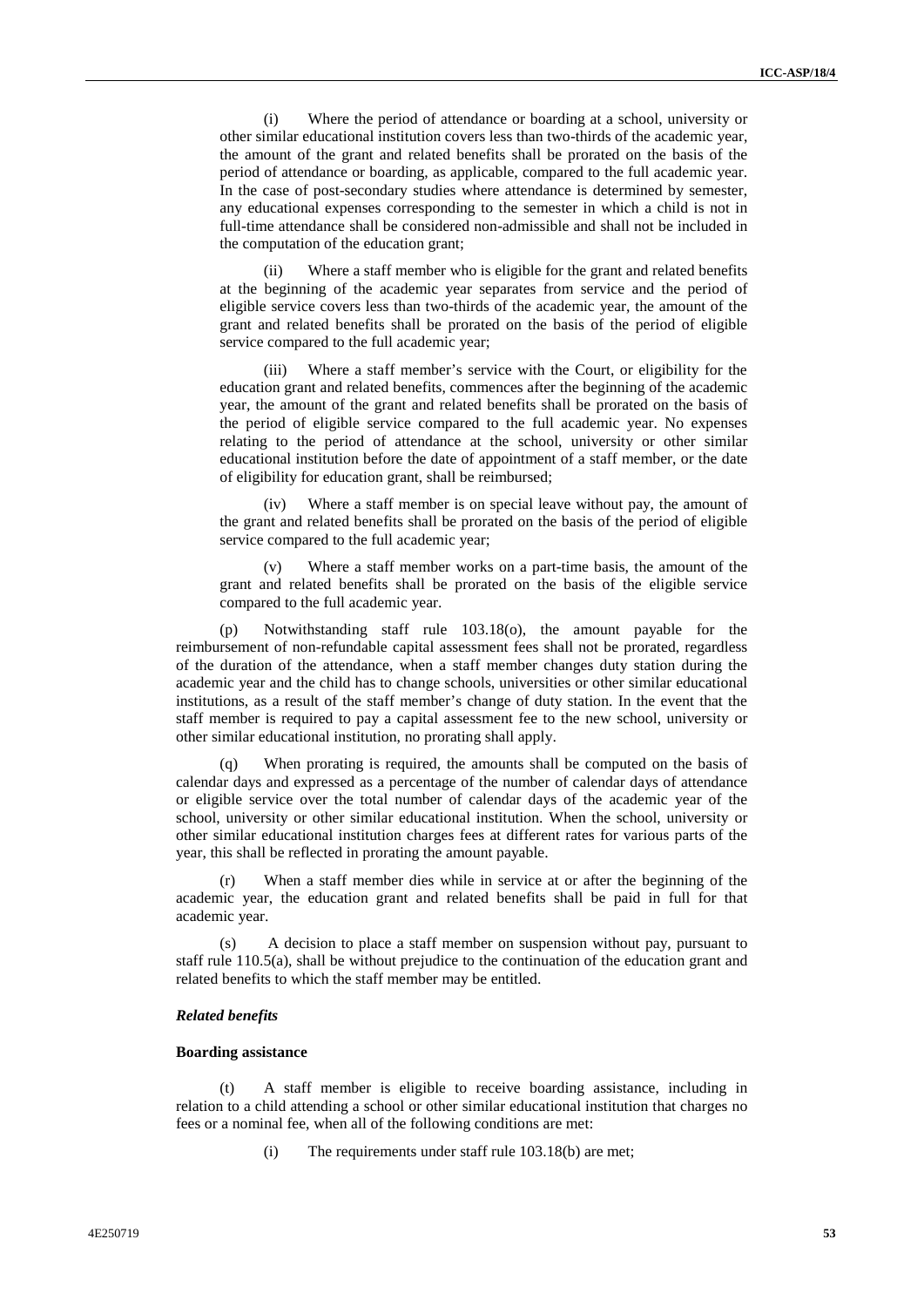(ii) The staff member serves at a duty station with a hardship classification A to E;

(iii) The child attends a school or other similar educational institution at the primary or secondary level;

(iv) The school or other similar educational institution in which the child is being educated is located outside the country of the duty station and beyond commuting distance from the area where the staff member is living, notwithstanding national boundaries.

(u) A staff member may, in exceptional circumstances, receive boarding assistance with respect to a child who attends a school or other similar educational institution at the primary or secondary level located within the country of the duty station but beyond commuting distance from the area where the staff member is serving and where, in the opinion of the Registrar or the Prosecutor, as appropriate, no educational institution within commuting distance from the area where the staff member is serving would be suitable for the child. The commuting distance at duty stations should be established by the local administrative or human resources offices by taking into account the local conditions at the duty station.

#### **Amount of boarding assistance**

(v) Eligible staff members shall receive boarding assistance in the form of a lump-sum payment, per child, per academic year, regardless of the amount of actual boarding related expenses incurred. Such lump sum is established in conformity with the United Nations common system standards and rates. The lump sum shall be paid in addition to any reimbursement computed under staff rule 103.18(j) above.

#### **Travel**

(w) A staff member who is eligible for boarding assistance under staff rule 103.18(t) shall be entitled to travel expenses for the child of one return journey each academic year between the school or other similar educational institution and the staff member's duty station, in accordance with staff rule 107.8. If travel to the staff member's duty station by the child is not possible, return travel by the staff member or spouse may be authorized in lieu of travel by the child, in accordance with staff rule 107.8.

### **Capital Assessment Fees**

(x) Capital assessment fees are mandatory non-refundable fees levied by a school, university or other similar educational institution to fund the construction, upgrade, refurbishment and maintenance of buildings. Such fees, which may also be known as building levies, funds or fees, capital levies, funds or fees, first-time parent fees, incorporation fees or development fees, may be levied: (a) as one-time payment for a firsttime enrolling child; (b) every year; or (c) as needed.

They shall be reimbursed at 100 per cent in addition to the education grant upon certification from the school, university or other similar educational institution that all of the following conditions are met:

(i) The purpose of the fees is consistent with the description provided in staff rule 103.18(y); and

(ii) The child's enrolment or continued enrolment is conditional upon the payment of the fees.

### **Rule 103.19: Special education grant and related benefit**

### **Definition**

(a) A "child with a disability" is a child, as defined under staff rule 103.18(a), who, by reason of physical or mental disability, is unable to attend a regular school,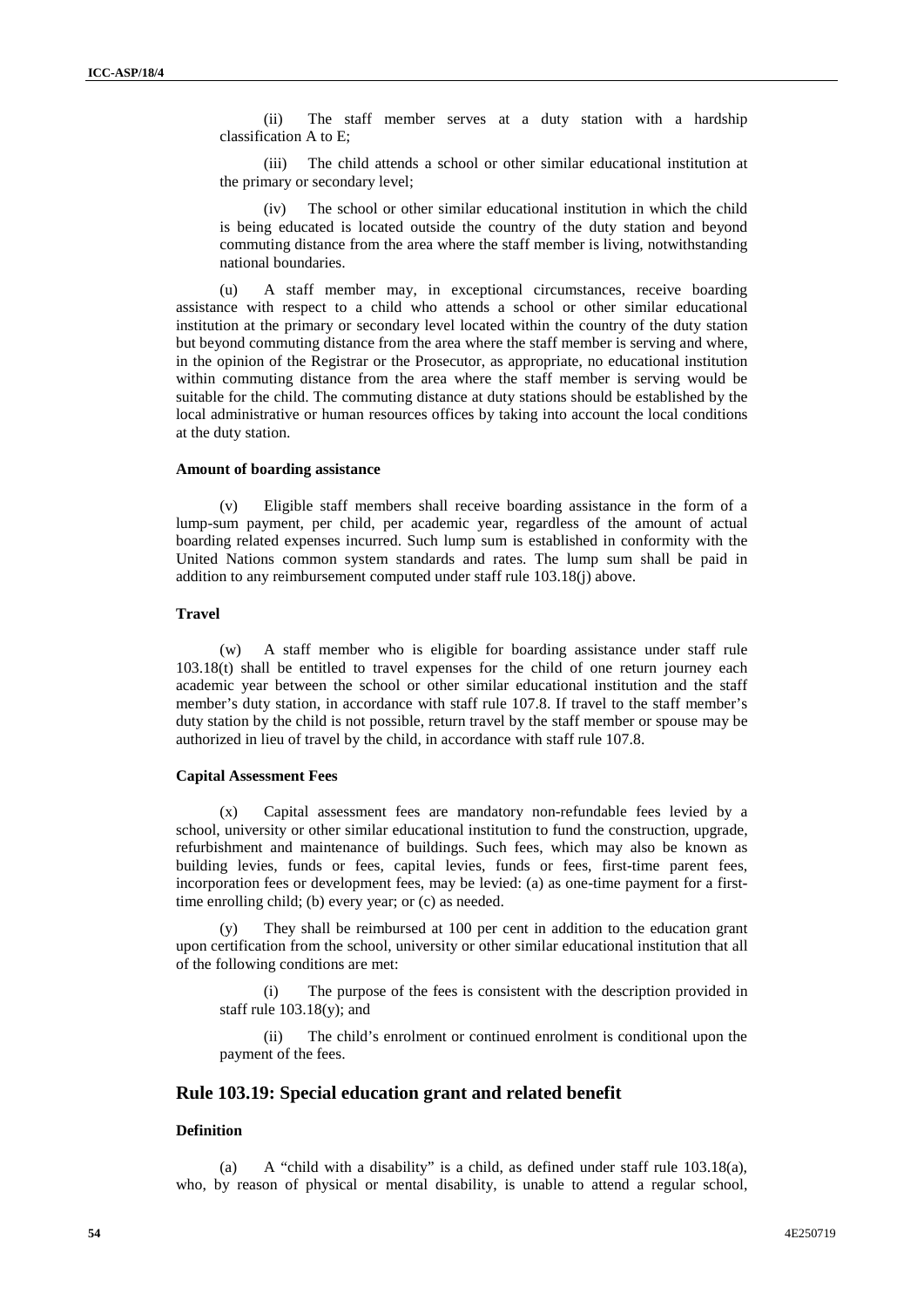university or other similar educational institution and requires special teaching or training to prepare him or her for full integration into society or, while attending a regular school, university or other similar educational institution requires special teaching or training to assist him or her in overcoming the disability.

#### **Eligibility**

(b) A staff member is eligible for the special education grant and the related benefit (i.e. reimbursement of capital assessment fees), in respect of each child with a disability, including when serving in the recognized home country.

### **Conditions of entitlement**

(c) The special education grant and related benefit are available to an eligible staff member pursuant to staff rule 103.19(b), provided that:

(i) The Medical Officer certifies that the child meets the requirement set out in staff rule 103.19(a); and

The staff member demonstrates that he or she has exhausted all other sources of benefits that may be available for the education and training of the child, including those provided by States, local governments and medical insurance.

### **Duration**

(d) The entitlement shall commence from the beginning of the academic year in progress when the need for special teaching or training is certified, unless the certificate indicates another date, or from the date the staff member becomes eligible.

A staff member ceases to be eligible for the special education grant and related benefit when the child in respect of whom the staff member was in receipt of the entitlement:

(i) Ceases to be in full-time attendance at a school, university or other similar educational institution; or

(ii) Is awarded the first recognized post-secondary degree, or up to the end of the academic year in which the disabled child reaches twenty-eight (28) years of age, whichever is earlier.

### **Exclusions**

(f) A staff member assigned to a non-family duty station is not authorized to be accompanied by family members. Consequently, a staff member shall not be eligible for a special education grant and related benefit in respect of a child attending a school, university or other similar educational institution at a non-family duty station.

#### **Admissible educational expenses**

(g) The special education grant will be computed on the basis of the following educational expenses:

(i) Expenses required to provide an educational programme designed to meet the needs of a child with a disability so that he or she may attain the highest level of functional ability. Those expenses may include:

a. Expenses for special teaching or training services;

b. Other expenses, including tuition, enrolment-related fees and the purchase of textbooks and meals at school, university or other similar educational institution which are directly related to mandatory educational programmes and not related to extracurricular activities;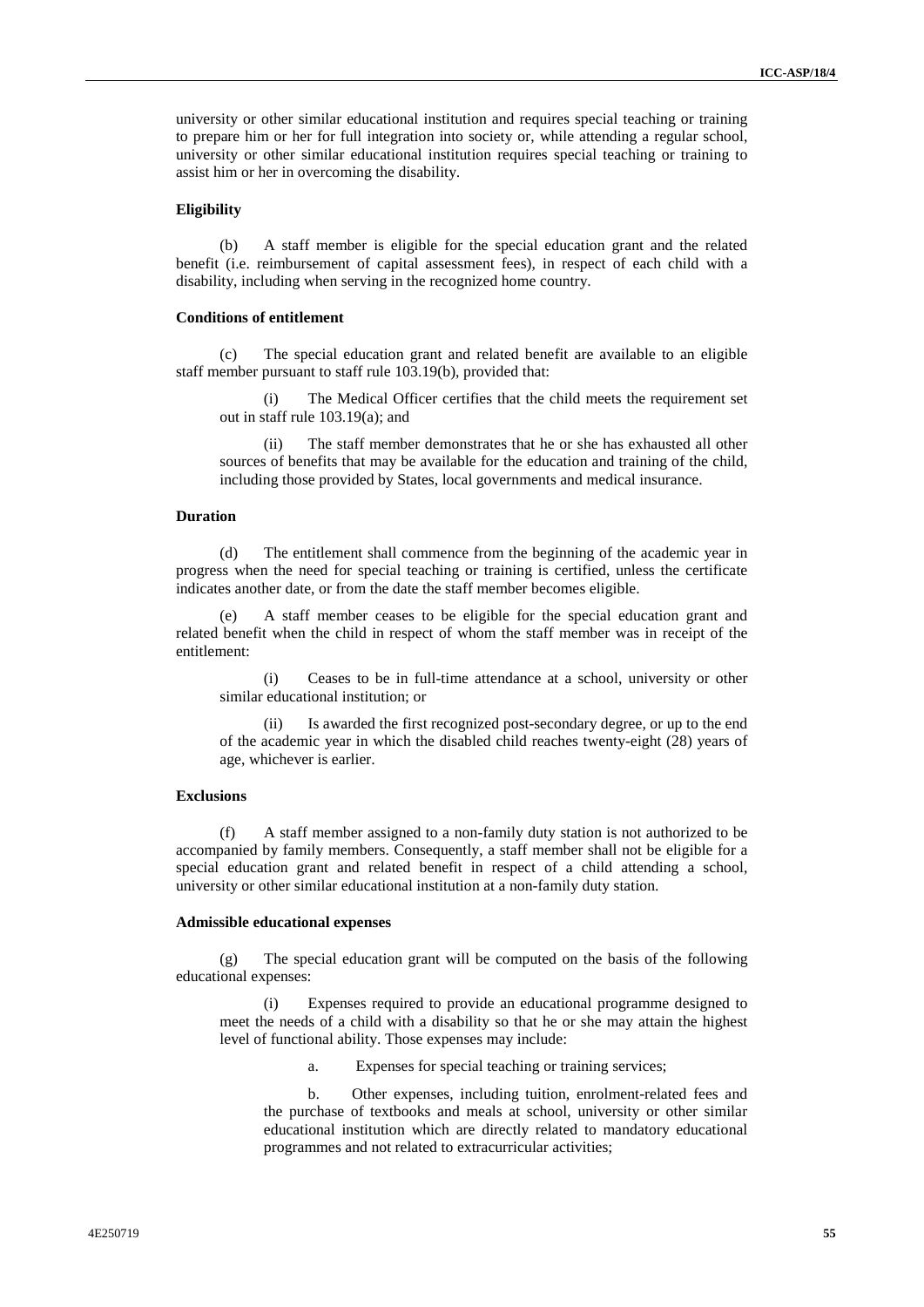c. Expenses for special equipment required to meet the child's educational needs;

d. Expenses for full board (food and lodging), including in the case of a child attending a school, university or other similar educational institution at the duty station when such boarding is an integral part of the educational programme;

(ii) Expenses incurred for local transportation required by the child with a disability as certified by the Medical Officer.

(h) All other expenses that are not listed above, including expenses covered or partially covered by medical insurance, shall be deemed non-admissible.

#### **Amount of the special education grant**

(i) The admissible educational expenses actually incurred for each child with a disability who is unable to attend a regular school, university or other similar educational institution, or who attends on a full-time basis a regular school, university or similar educational institution that provides the necessary special arrangements, shall be reimbursed at a 100 per cent rate, in conformity with the United Nations common system standards and global sliding scale.

(j) When the expenses for full-time attendance at a regular school, university or other similar educational institution are reimbursed in accordance with the regular education scheme under staff rule 103.18, admissible educational expenses incurred for special teaching and training outside the school, university or other similar educational institution and for boarding shall be reimbursed at a 100 per cent rate. The combined amount of the two grants shall be determined in conformity with the United Nations common system standards and rates.

(k) If a staff member is not entitled to the regular education grant for the child in full-time attendance at a regular school, university or other similar educational institution, admissible educational expenses incurred for special teaching and training outside a regular school, university or other similar educational institution will be reimbursed against the special education grant at the 100 per cent rate, and in conformity with the United Nations common system standards and rates.

Equipment for educational purposes in all cases will be reimbursed up to a maximum of two-thirds of the amount payable for the flat sum for boarding, in conformity with the United Nations common system standards and rates.

(m) The amount of admissible educational expenses shall be reduced by the amount of any benefits that may be available from other sources, including scholarships, bursaries or similar grants for the child's special education and training, which shall be reported in line with staff rule 103.19(c)(ii).

(n) All scholarships, bursaries or similar grants received by or on behalf of the child shall be deducted first from those expenses that are not admissible, and the balance, if any, shall be deducted from the admissible educational expenses before the amount of the grant is computed. Any remaining balance will be deducted from the special education grant-related benefit.

(o) Financial assistance in the form of loans to assist in the payment of educational expenses, which must be reimbursed by the staff member or the child to a financial institution or other entity, is not considered to be a scholarship, bursary or similar grant.

#### **Claims and payment of the special education grant**

(p) Advances against and claims for the special education grant shall be made in accordance with procedures established by the Registrar, in consultation with the Prosecutor, and in conformity with United Nations common system standards.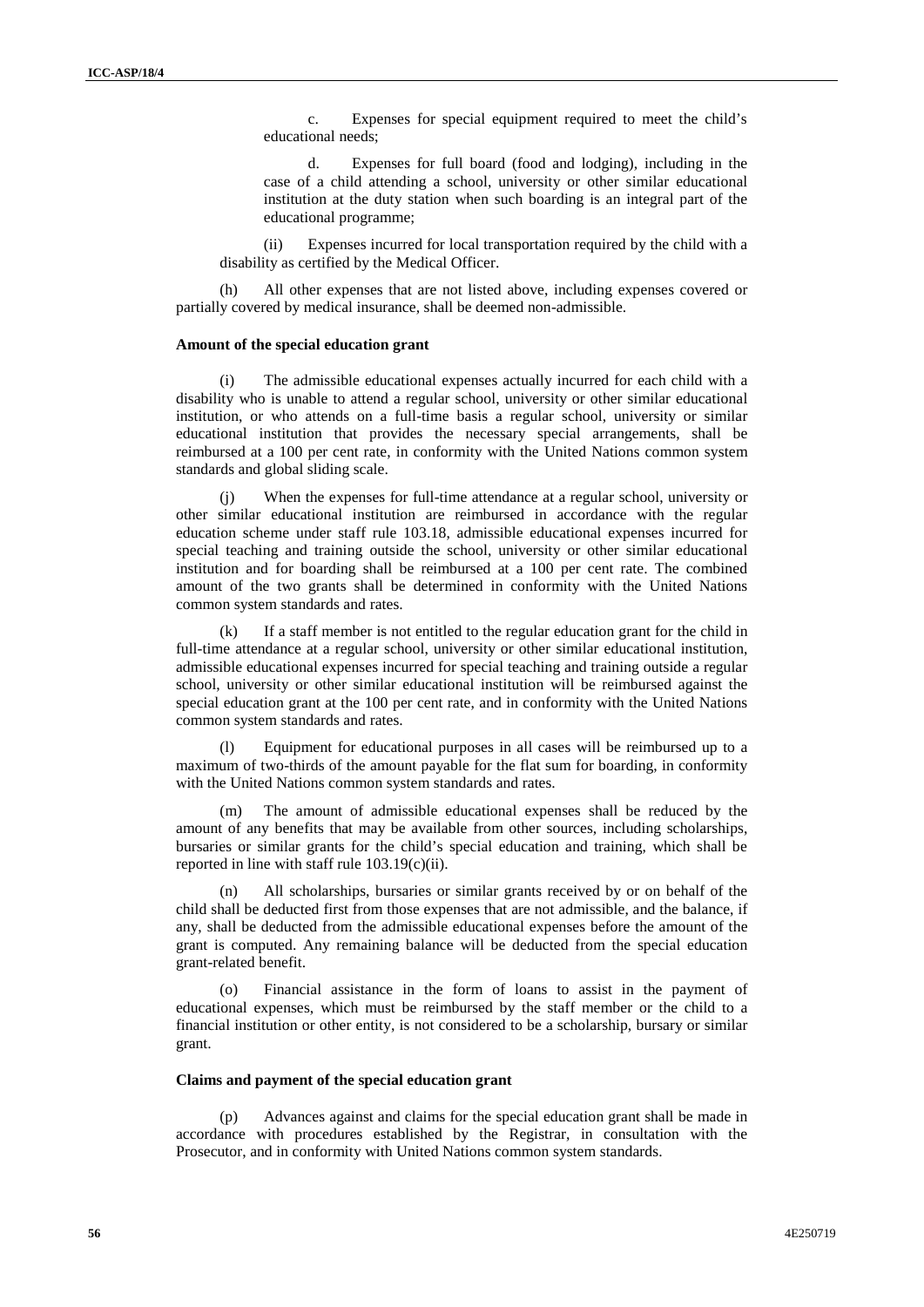(q) The special education grant shall be calculated using the currency of the educational expenses and paid to the staff member in the currency of his or her salary converted in accordance with the operational rate of exchange at the time that payment of the special education grant is approved for payment.

The amount payable to a staff member for the special education grant and the reimbursement of capital assessment fees shall be prorated in accordance with the procedure outlined in staff rule 103.18(o)-(s), which shall apply *mutatis mutandis*.

### **Travel**

(s) A staff member in receipt of a special education grant may be entitled to travel expenses for the child between the school, university or other similar educational institution and the staff member's duty station, in accordance with staff rule 107.8(h).

#### *Related benefit*

#### **Capital Assessment Fees**

Capital assessment fees are mandatory non-refundable fees levied by a school, university or other similar educational institution to fund the construction, upgrade, refurbishment and maintenance of buildings. Such fees, which may also be known as building levies, funds or fees, capital levies, funds or fees, first-time parent fees, incorporation fees or development fees, may be levied: (a) as a one-time payment for a first-time enrolling child; (b) every year; or (c) as needed.

(u) They shall be reimbursed at 100 per cent in addition to the special education grant, upon certification from the school, university or other similar educational institution, that:

(i) The purpose of the fees is consistent with the description provided in staff rule 103.19(t);

(ii) The child's enrolment in the school, university or other similar institution is conditional upon the payment of the fees.

### **Rule 107.2: Eligible family members**

Eligible family members, for the purposes of official travel, shall be deemed to comprise a spouse and those children recognized as dependent under rule 103.17(a). In addition, those children in respect of whom assistance with boarding expenses is payable, even though they are no longer recognized as dependent under staff rule 103.17(a), shall be eligible for education grant travel.

(b) The Registrar or the Prosecutor, as appropriate, may authorize payment of the travel expenses of a child for one trip either to the staff member's duty station or to his or her home country beyond the age when the dependency status of the child would otherwise cease under the relevant Staff Regulations and Staff Rules, either within one year or upon completion of the child's continuous full-time attendance at a university, where the attendance at a university commenced during the period of recognized dependency status.

The Registrar or the Prosecutor, as appropriate, may also authorize payment of travel expenses for repatriation purposes of a former spouse.

### **Rule 107.8: Education grant travel**

(a) A staff member who is eligible for boarding assistance under staff rule 103.18(t) in respect of the child's attendance at a school or other similar educational institution at the primary or secondary level shall be entitled to travel expenses for the child of one return journey each academic year between the school or other similar educational institution and the staff member's duty station, subject to all of the following conditions:

(i) The child's attendance at the school or other similar educational institution is at least two-thirds of the academic year;